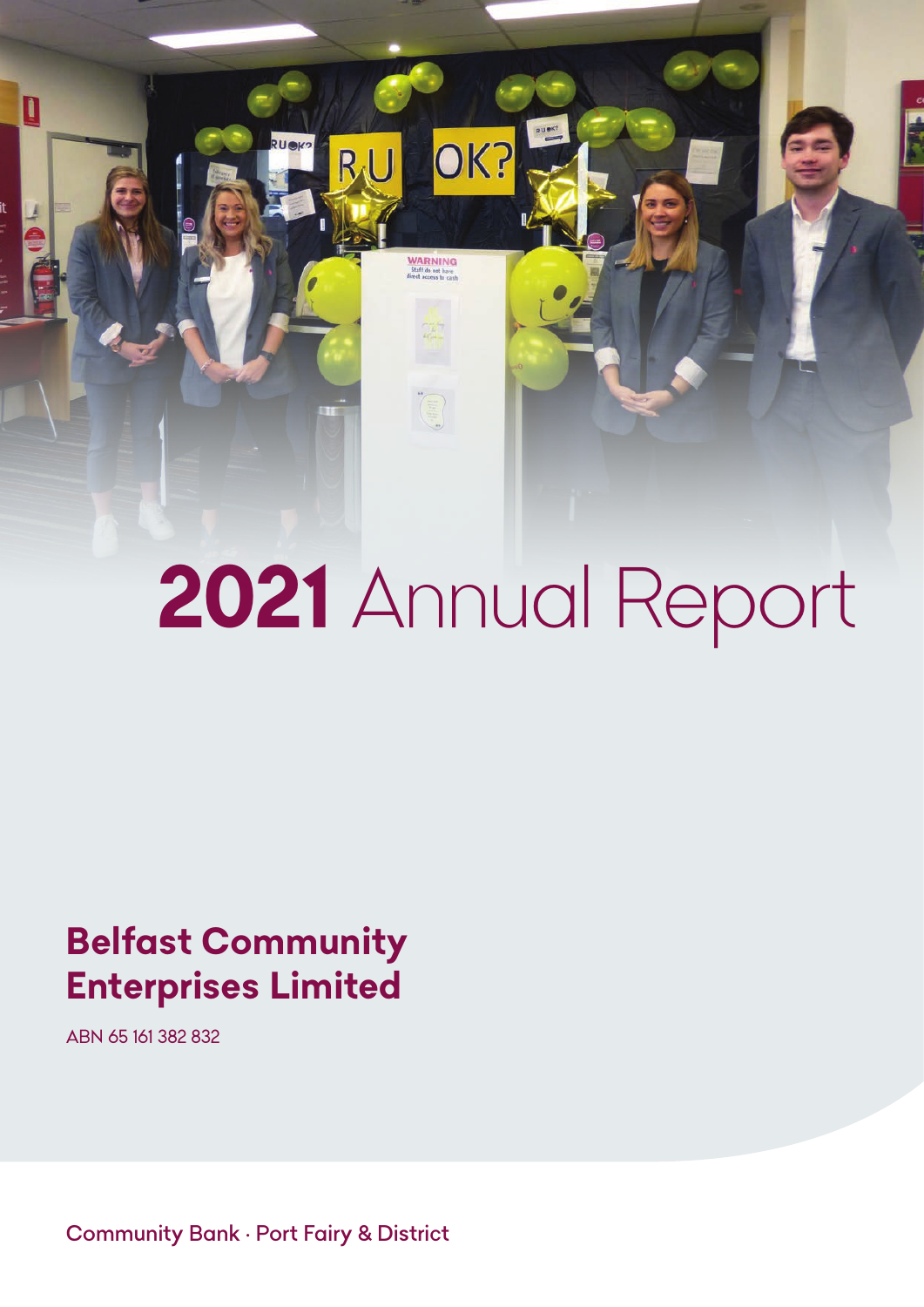# *Contents*

| Chairman's report                  | $\overline{c}$ |
|------------------------------------|----------------|
| Manager's report                   | 3              |
| Bendigo and Adelaide Bank report   | 5              |
| Community partnering contributions | 6              |
| Directors' report                  | $\overline{7}$ |
| Auditor's independence declaration | 12             |
| <b>Financial statements</b>        | 13             |
| Notes to the financial statements  | 17             |
| Directors' declaration             | 36             |
| Independent audit report           | 37             |



*Our 2021 cover: Branch staff, Kat Wiesner-Ellix, Hollie Ciurleo, Jade Hancey, Tom Flaherty.*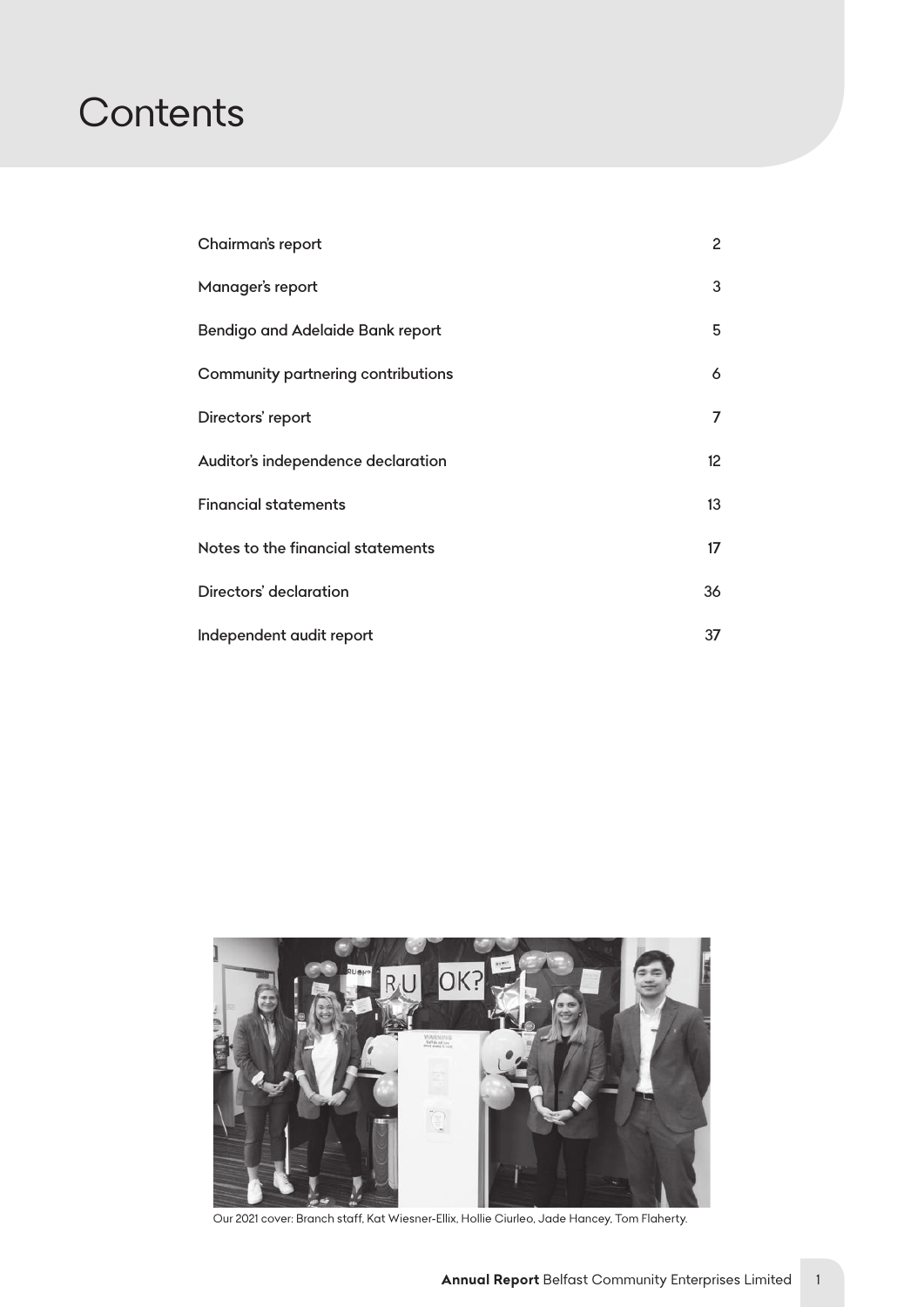# <span id="page-2-0"></span>*Chairman's report*

# *For year ending 30 June 2021*

As I write my first report as Chairman I reflect on what a privilege it is to hold such a position. To be in a situation where *I can lead Belfast Community Enterprises Limited is an honour indeed. I have stated previously that it is easy to promote something if you truly believe in it, and I certainly believe in the Community Bank Port Fairy & District!*

*To retiring Chairman and founding member, Ralph Leutton, I express my sincere gratitude to you for your magnificent contribution to our organisation. Your corporate knowledge and the wisdom that you have imparted has left our Bank in a wonderful position and I hope that, while following in your footsteps, I too can have such a positive impact – thank you Ralph. I am grateful that you will remain as a member of our Finance and Risk Committee.*

*Unfortunately John Rahilly, also a foundation member of the Board, has called time on his service to our Community Bank. Like Ralph, John's involvement goes way back to the beginning and his knowledge has helped shape the Community Bank into what it is today. John has also led the Bank's HR Committee for some time and he passes that baton on to Tom Newton – thanks John for all you have done.*

*The most valuable resource for any business is its staff. Our Community Bank has experienced its challenges throughout the COVID-19 period, and we have seen significant changes within the branch. Staff will always come and go, that is the nature of any organisation. Julia O'Neil and Fiona Towler have left banking for personal reasons. Andrew Long, after a brief stint as Manager, accepted another role and Amy Harman has accepted a position with Rural Bank. Thanks to each of you for helping us on our journey.*

*Decisions made by the big corporates saw the closure of the CBA and ANZ banks within the town of Port Fairy. This is*  simply a case of putting profits ahead of people and a true reflection of the world we live in. But, that is not the *Community Bank way! In fact, with new manager Hollie Ciurleo and Home Lending Specialist Jade Hancey joining Kat Wiesner-Ellix and Tom Flaherty, we intend to employ a trainee to build our staff to five so that we can further assist all our customers, old and new, when you come into the branch.*

In June this year we celebrated our seventh birthday and the occasion was marked with a get together in the Lecture *Hall. With approximately 100 in attendance, stories were shared about the impact of our community contributions within the town and the wider district. When Ralph Leutton presented a cheque to the Port Fairy Surf Lifesaving Club for \$2,400 we reached the \$500,000 milestone! That is the total contribution to over 90 groups across the district in the past seven years – what an outstanding achievement made possible by the support of our shareholders and customers, and for this I say thank you!*

*Community Bank Port Fairy is now the only Bank in the Moyne Shire. What a visionary Peter Langley was thirteen years ago when, along with his initial Steering Committee, promoted the concept of a Community Bank. Imagine Port Fairy with NO Banks. I thank you Peter for showing the courage to commit to this project as the town and district now benefits from your vision and hard work.* 

*Our relationship with the Bendigo Bank is very strong. As we strive to grow our business we need the Bendigo Bank, as an organisation, to challenge the larger banks so that we can offer our customers competitive banking services and products knowing that they can bank with us at the Community Bank confident that they are being looked after.*

*Governance is extremely important when you have volunteers running a community business. As an ex-teacher and retired publican I need significant help in this area. I thank Ashley King, in his role of Company Secretary, for ensuring that requirements are met in a timely matter. Thank you to all those that sit on Community & Marketing, HR and Finance & Risk committees, for your enormous contribution. Finally to the Board members for your continued support and service to the Community – your efforts are truly appreciated.*

*Damian Gleeson Chairman*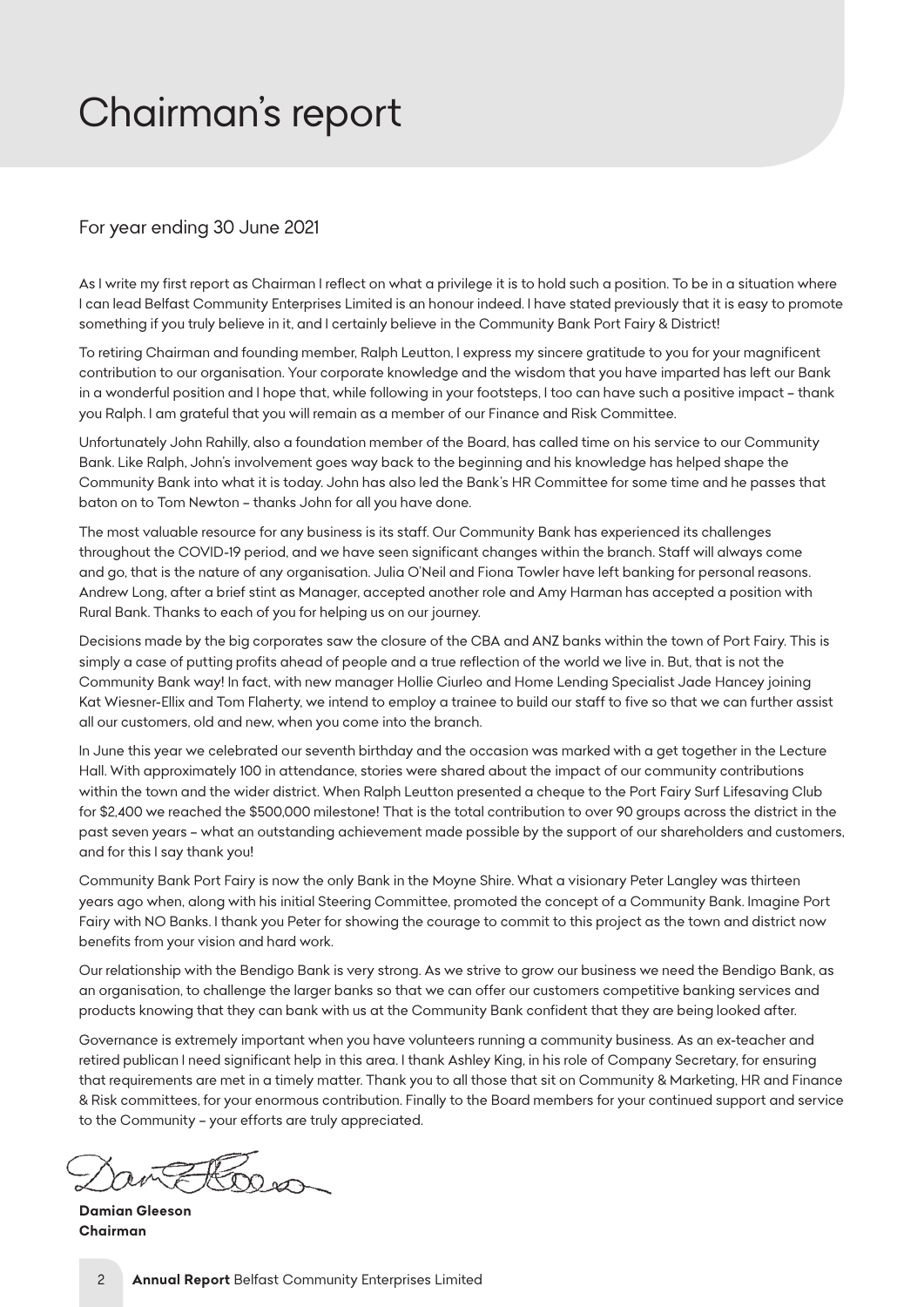# <span id="page-3-0"></span>*Manager's report*

# *For year ending 30 June 2021*

#### *Dear Shareholders,*

*It is with real pleasure that I submit my first annual report to the Board and shareholders for the 2020/21 financial year. I* would like to thank all staff that have been a part of the Branch, their commitment and passion to our branch, the *Bank and our community is remarkable.* 

*As the new Branch Manager, I have been lucky enough to welcome our new Home Lending Specialist Jade Hancey to*  the branch. She brings a wealth of knowledge to the team and has slotted in nicely. We can't wait to see what Jade will *bring to the team. Kat Wiesner-Ellix and Thomas Flaherty have yet again done a wonderful job all year holding down*  the fort while the branch underwent major staffing changes and kept the branches momentum running while this was *all happening.* 

*I* would like to also take this time to thank out going staff Amy Harman, Fiona Towler and Julia O'Neill, for all years of *service and what they have provided for the Branch and community over this period of time.* 

*Thank you to our customers, our Board of Directors, and our shareholders for their ongoing support. I would also like to thank our Bendigo Bank representatives, especially our Regional Manager Jason Chuck for his support this year in the day to day running of the business and with our partnership with organisations and community groups.* 

*The 2020/21 financial year will no doubt be remembered by the impact of the COVID-19 pandemic. We are still feeling the repercussions, both locally and globally. It has been a challenging time, but our priority has been to support anyone impacted. As an essential service we are open for business and the Bank is committed to providing a dedicated and consistent response to our customers and the community.* 

*This also has unfortunately in turn prevented us from being able to attend many community events that have had to be cancelled or rescheduled for later in the year. But as a branch we have still been able to support many different causes within the branch.* 

With the other two major banks in town closing this has given us momentum to gain and build on new and old customer *relationships. Over the past couple of months since the announcements we have seen a steady increase in business, personal accounts and home loan refinancing.* 

*Our profit for the year was \$73,106. This was a great result for a difficult year and after contributions back to the*  community, and as well as funds put away for future partnerships within the community. We are proud to have *contributed \$51,248 back to the community this year and overall \$508,722. We can only imagine how much this benefited our community in supporting and helping it grow.* 

|                  | June 2020<br>June 2021 |                 |
|------------------|------------------------|-----------------|
| Deposits         | \$43.6 million         | \$60.6 million  |
| Loans            | \$55.8 million         | \$57.3 million  |
| Other            | \$9 million            | \$9.4 million   |
| Total            | \$108.5 million        | \$127.3 million |
|                  |                        |                 |
| Customer numbers | 1.465 customers        | 1.731 customers |
|                  |                        |                 |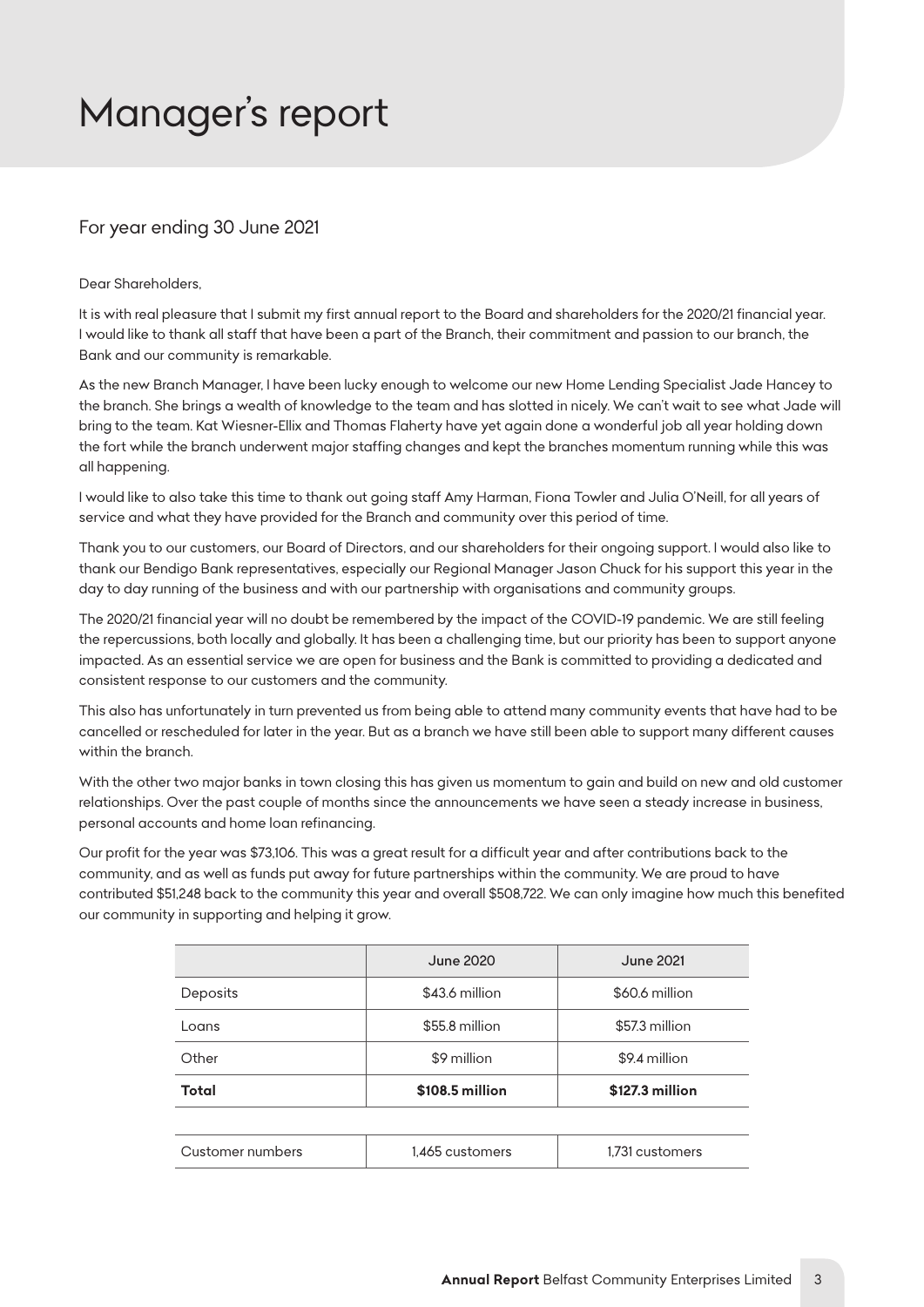# *Manager's report (continued)*

*But lastly, our customers, without you we could not achieve what we do. It is because you choose to bank with the Community Bank Port Fairy & District, that our local communities enjoy the benefits. If you only hold a portion of your banking with Community Bank Port Fairy & District, we'd love the opportunity to compare and strengthen the relationship we have with you. The more who choose to support our Community Bank, the more we can give back to our local communities.* 

*We have a very competitive range of personal and business products that will not only benefit you, but also your local community. I look forward to another year of continued success throughout the 2021/22 financial year as we begin to adapt into a new COVID-19 normal enabling us to continue to support and give back to the local communities that we service.*

*Yours sincerely,* 

*Hollie Ciurleo, Branch Manager.*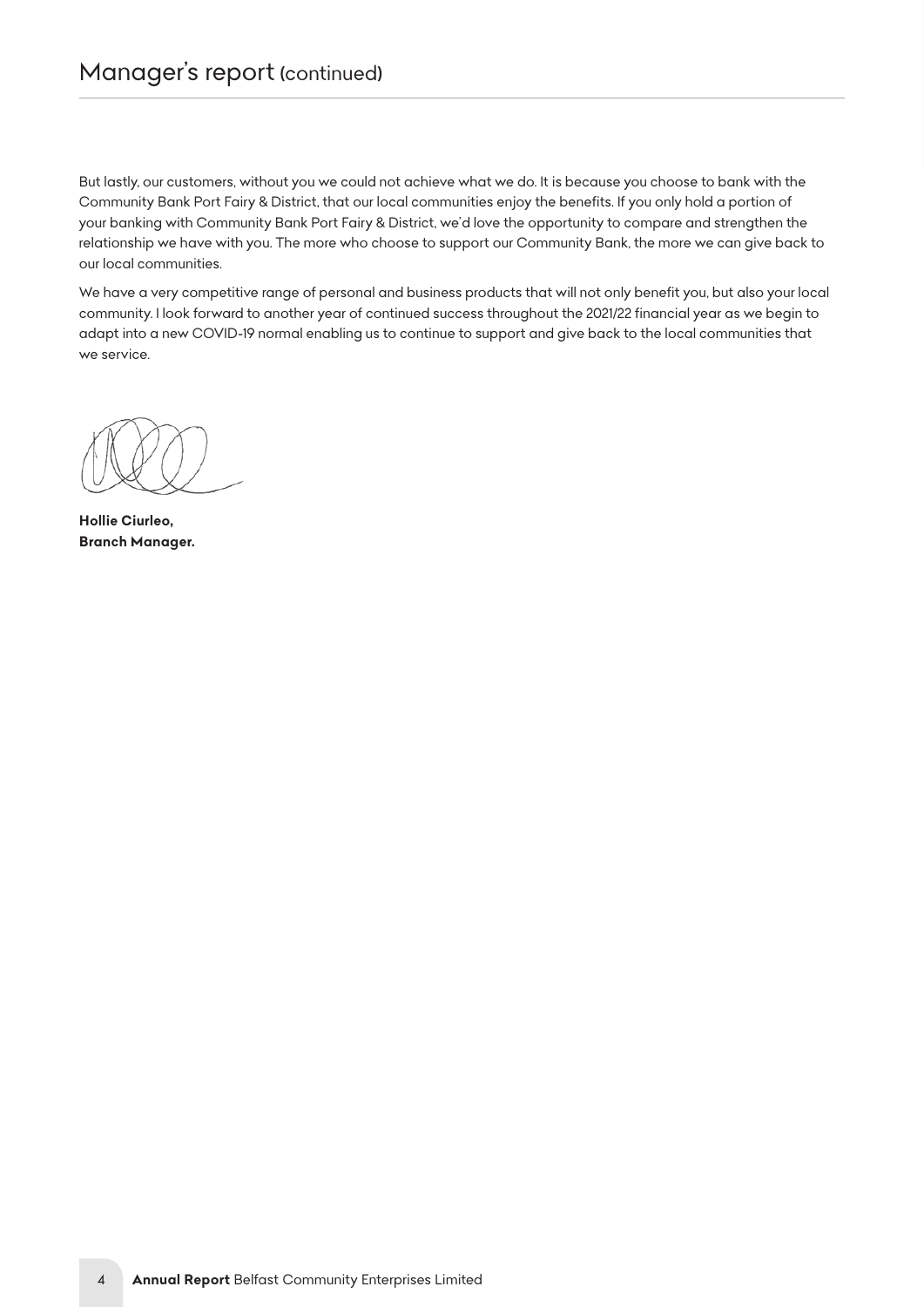# <span id="page-5-0"></span>*Bendigo and Adelaide Bank report*

# *For year ending 30 June 2021*

*On behalf of Bendigo and Adelaide Bank, thank you! As a shareholder of your local Community Bank company, you are playing an important role in supporting your community.*

*It has been a tumultuous year for every community across Australia, and across the world. For our business, recognition that banking is an essential service has meant that we've kept the doors open, albeit with conditions that none of us could ever imagine having to work with.* 

*Face masks, perspex screens, signed documents to cross state borders, checking in customers with QR codes and ensuring hand sanitiser stations are filled aren't what you would expect as a bank employee.* 

Then there's the fact that while communities have been, and continue to go in and out of lockdown, digital and online *banking has become the norm.* 

*So, what does that mean for Bendigo Bank and the Community Bank that you are invested in both as a shareholder, and a customer?* 

*What we're seeing is that your Community Bank is still as important, if not more so, than when you first invested as a shareholder. If the pandemic has taught us anything, it has taught us the importance of place, of our local community, our local economy, our community-based organisations, the importance of social connection and the importance of your local Community Enterprise – your Community Bank in providing, leadership, support, and assistance in these difficult times.*

As we continue to adapt to this rapidly changing world one thing that continues to be important to us all is supporting *each another and our strong sense of community.* 

*Your continued support as a shareholder is essential to the success of your local community. Thank you for continuing to back your Community Bank company and your community.*

*Collin Brady Head of Community Development*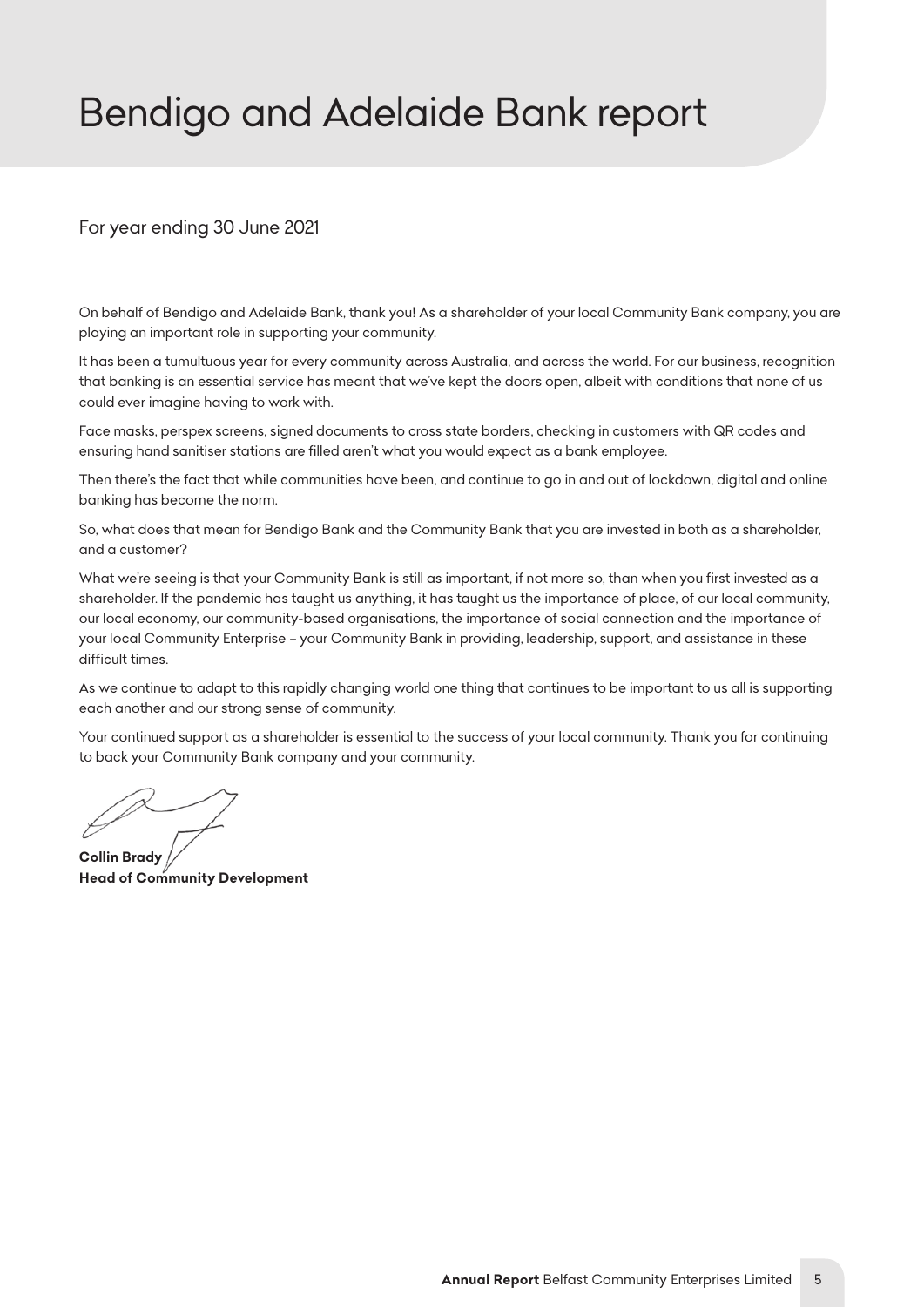# <span id="page-6-0"></span>*Community partnering contributions*

# *For year ending 30 June 2021*

*For year ending 30 June 2021 we proudly contributed \$51,248 in grants, sponsorships and donations to our community which increases our total community partnering contributions in the seven years of business operations to \$508,722. All made possible by our customers.* 

*The Board was pleased the achieve the milestone of \$500,000 invested back into supporting our community and has retained the deposit of \$50,000 in the Community Enterprise Foundation™ Charitable*  Fund for investment in local infrastructure projects and grants that will provide an ongoing and long term benefit *for our community.* 

*It is worthy to note the awarding of our Community Bank's second tertiary studies scholarship. Tess Dempsey from Port Fairy was the successful student this year and she is eligible to receive \$10,000 during her initial two years at Undergraduate bachelor's degree level.*

Since opening for business seven years ago the customers of Community Bank Port Fairy & District have supported the *following organisations:*

| Port Fairy Folk Festival                                         | Gοι        |
|------------------------------------------------------------------|------------|
| Port Fairy Winter Weekends Dachshund<br>Dash & "Reflected" event | Ma<br>ExLi |
| Port Fairy Sea Scouts                                            | Ex L       |
| Port Fairy Consolidated School Council                           | Port       |
| Port Fairy Probus Club                                           | Port       |
| <b>Child Care Action Group</b>                                   | Kirk       |
| <b>Community Garden Group</b>                                    | Port       |
| St Brigid's Hall Crossley                                        | Sou        |
| Yambuk Progress Group                                            | War        |
| Port Fairy Hospital Auxiliary                                    | Port       |
| Port Fairy Show Society                                          | Port       |
| Port Fairy Football Netball Club                                 | Frie       |
| St Patricks Primary School Port Fairy                            | Port       |
| Port Fairy Cricket Club                                          | Frie       |
| Moyneyana Festival Inc.                                          | St J       |
| Port Fairy Bowls Club                                            | Port       |
| Port Fairy Business Assoc.                                       | St P       |
| Koroit Business & Tourism Association                            | Awo        |
| Port Fairy Community Race Day                                    | Port       |
| Koroit Community Race Day                                        | Ma         |
| Port Fairy Belfast Lions Art Show                                | Port       |
| Koroit FN Club - Tower Hill Challenge                            | Bro        |
| Sackville Street Streetscape                                     | Moy        |
| Commonwealth Championship Sheep                                  | Port       |
| Dog Trials                                                       | Koro       |
| Port Fairy Surf Life Saving Club                                 | Sun        |
| Macarthur Men's Shed                                             | Rot        |
| Yambuk Hall Committee                                            | Koro       |
| Fun4Kids Festival                                                | Port       |
| Port Fairy Marine Rescue Service                                 | Frie       |

| <b>Gourmet Port Fairy</b>                    |
|----------------------------------------------|
| Macarthur Pony Club                          |
| ExLibris - Stories on Sackville St           |
| Ex Libris Writing Competition                |
| Port Fairy Community House and U3A           |
| Port Fairy Petanque Group                    |
| Kirkstall Recreation Reserve                 |
| Port Fairy Angling Club                      |
| South West Working Equitation Club           |
| Warrong All Abilities Equestrian             |
| Port Fairy Playgroup                         |
| Port Fairy Consolidated Parents &<br>Friends |
| Port Fairy Tennis Club Inc.                  |
| Friends of Moyneyana House                   |
| St John's Strawberry Fete                    |
| Port Fairy Consolidated School Bazaar        |
| St Pats Primary School Graduation<br>Awards  |
| Port Fairy Consolidated School Awards        |
| Macarthur Music in the Vines                 |
| Port Fairy Jazz Festival                     |
| <b>Brophy Family &amp; Youth Services</b>    |
| <b>Moyne Health Services</b>                 |
| Port Fairy Belfast Lions Club                |
| Koroit & District Primary School             |
| Sungold Field Days                           |
| Rotary Club of Port Fairy                    |
| Koroit Bowls Club                            |
| Port Fairy Golf Club                         |
| Friends of Griffiths Island                  |

 $C$ <sup>O</sup><sup>M</sup><sup>MU</sup>*N*<sup>I</sup>

*\$508,722 since opening*

*<sup>C</sup> <sup>O</sup> <sup>N</sup>TRIB<sup>U</sup> <sup>T</sup><sup>I</sup><sup>O</sup> <sup>N</sup> <sup>S</sup>*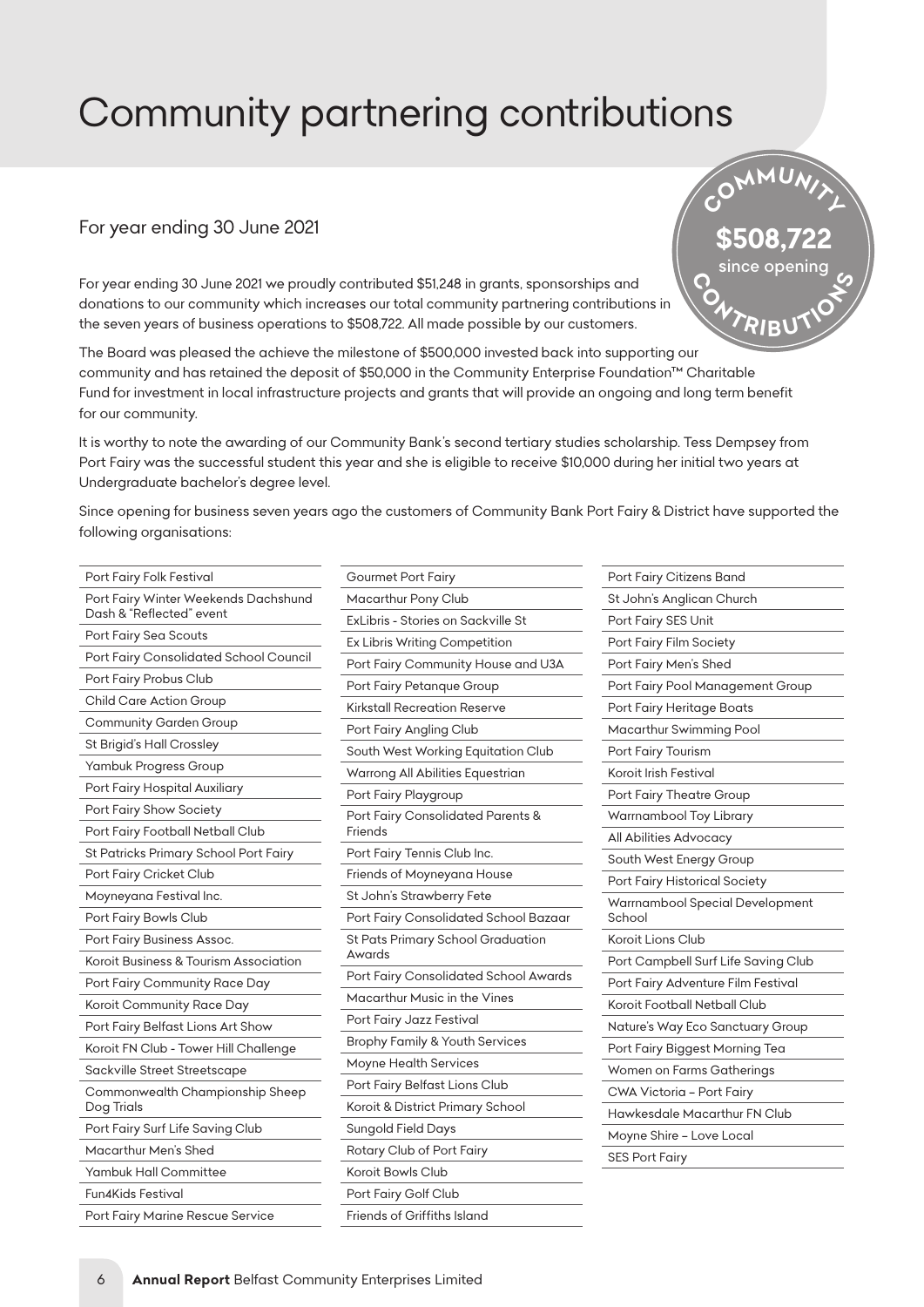# <span id="page-7-0"></span>*Directors' report*

# *For the financial year ended 30 June 2021*

*The directors present their report together with the financial statements of the company for the financial year ended 30 June 2021.*

#### *Directors*

*The directors of the company who held office during the financial year and to the date of this report are:*

#### *Damian John Gleeson*

*Chair*

*Occupation: Business Owner*

*Qualifications, experience and expertise: Damian was educated at St Patrick's College in Ballarat and then attended the Australia Catholic University where he gained a Bachelor of Education. Damian taught in Portland and Geelong for ten years before entering the Hospitality Industry in 1995. With wife Sue, he has been self-employed since 1997 having owned and operated six Hotels. Damian returned home to Port Fairy in 2004 as licensee as the Star of the West hotel. He served as president of the Port fairy Football Netball Club from 2007 - 2009. Damian is currently a Committee Member of the Port Fairy Cricket Club and held the position of Club President from 2012/13 to 2017/18. Damian strongly supported the Steering Committee to establish the Port Fairy & District Community Bank and was and continues to be an outstanding advocate for the benefits the model brings to our community. He freely gives of his time to assist in numerous community events and activities. Damian was elected as a councillor of the Moyne Shire in October 2020.*

*Special responsibilities: Board Chair, Member of the Human Resources Committee.*

*Interest in shares: 10,000 ordinary shares*

#### *Nicole Louise Dwyer*

*Non-executive director*

*Occupation: Real Estate Agent*

*Qualifications, experience and expertise: Nicole is an original steering committee member and former Deputy Chairman. She is a licensed real estate agent and local business manager in Port Fairy. Nicole has TAFE qualifications in Marketing and has experience in Event Management. As an extremely active volunteer in many groups locally in particular the Port Fairy Surf Life Saving Club and Port Fairy Football Netball Club, Nicole has received several recognitions for her contribution to our community and personal performances including Life Saving Victoria 'Nipper Program Coordinator' Award for 2018 and Moyne Shire Citizen of the year in 2020. Special responsibilities: Member of the Community and Marketing Committee*

*Interest in shares: 2,501 ordinary shares*

#### *Peter John Langley*

*Non-executive director*

*Occupation: Motelier*

*Qualifications, experience and expertise: Peter is self employed and owns a motel and holiday rental business. He has had 35 years in the public service in Victoria, and has been past Treasurer of Port Fairy Golf Club for two years and is a founding member of Warrnambool Seahawks/Mermaids Basketball Inc. He has a private pilots license and has coached representative basketball at both junior and senior levels.*

*Special responsibilities: Member of the Community and Marketing Committee.*

*Interest in shares: 20,001 ordinary shares*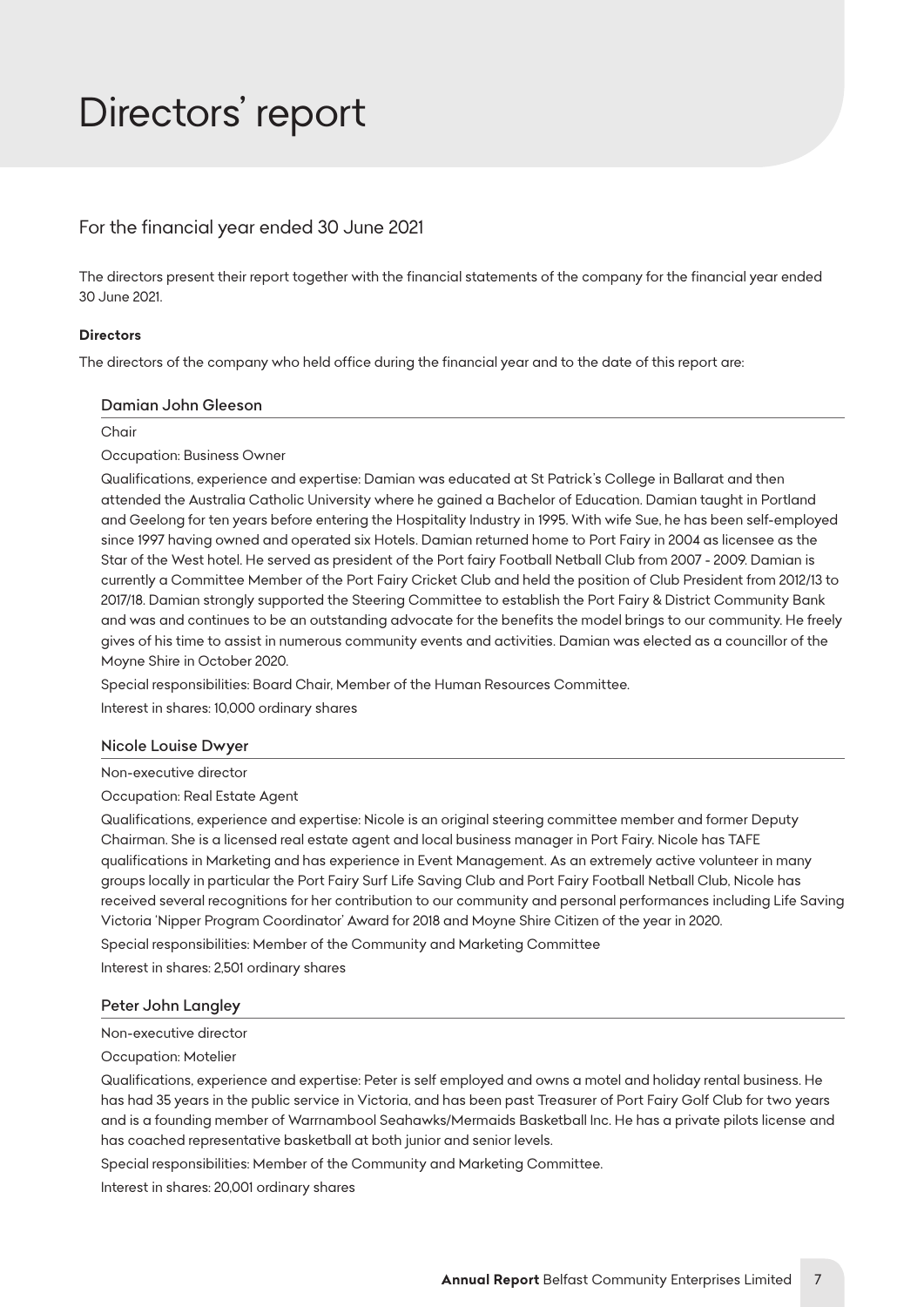#### *Directors (continued)*

#### *Margaret Donne Leutton*

*Non-executive director*

*Occupation: Leisure in Healthy Activities Co-Ord.*

*Qualifications, experience and expertise: Maggie has extensive experience in many roles undertaken under the auspices of her business, Direction Projects since 1989 which include coordination Woody's Murray to Moyne annual Cycle Relay for five years, Administrator for Port Fairy Tourism Inc. and Port Fairy Business Association. Having an Advanced Diploma in Business Management, contracting in rural, regional and urban areas around the Eastern Seaboard for Corporate and government clients as well as many of the rural industry bodies. Currently, she is involved in the health industry in the areas of aged care, planned activities and further education. Maggie is also currently volunteering for several music festivals, Red Cross fundraising, Red Cross Emergency Services and Servas International which is committed to peace through intercultural communication. Maggie is a current director of DemoDAIRY Fundation Limited.*

*Special responsibilities: Member of the Human Resources Committee and Community and Marketing Committee. Interest in shares: 5,001 ordinary shares*

#### *Thomas Newton*

*Non-executive director*

*Occupation: MaxCare Business Manager*

*Qualifications, experience and expertise: Tom has attained a Bachelor of Management - Farm Business from the University of Sydney. He has extensive experience working and consulting in agriculture and has been working with Brisbane based Maxum foods for 13 years, the last six of which he has been the Business Manager of MaxCare. He*  served on the Westvic Dairy Board for 3 years and is a member of the Australia Institute of Company Directors. In *2012 he completed the Leadership Great South Coast Program. Tom was originally from the Stanthorpe area in rural Queensland before moving to Port Fairy 10 years ago. He is married with 2 children.*

*Special responsibilities: Chair of the Human Resources Committee and Member of the Finance and Risk Committee. Interest in shares: 1,000 ordinary shares*

#### *Melissa Anne McDonald*

*Non-executive director (appointed 5 October 2020)*

*Occupation: Primary Producer*

*Qualifications, experience and expertise: Melissa was appointed a director in October 2020. As a director and head of finance of the family owned and run dairy farm as Bessiebelle in South West Victoria she has expertise*  in farming operations and an understanding of rural communities. She has attained an Advanced diploma of Agriculture, Diploma of Hospitality Management and Certificate IV in Training and Assessment. With expertise in *farm management retail, hospitality, education and fundraising, Melissa has many years of valuable experience and knowledge to contribute to supporting our community and positive change when needed. Her current activities*  and involvement include Program Co-ordinator (Cert IV and Diploma) as RIST agricultural college, School Council *President and Macarthur Primary School and Netball Co-ordinator at Hawesdale Macarthur FNC.*

*Special responsibilities: Deputy Chair, Chair of the Community and Marketing Committee, Member of the Finance and Risk Committee.*

*Interest in shares: 3,000 ordinary shares*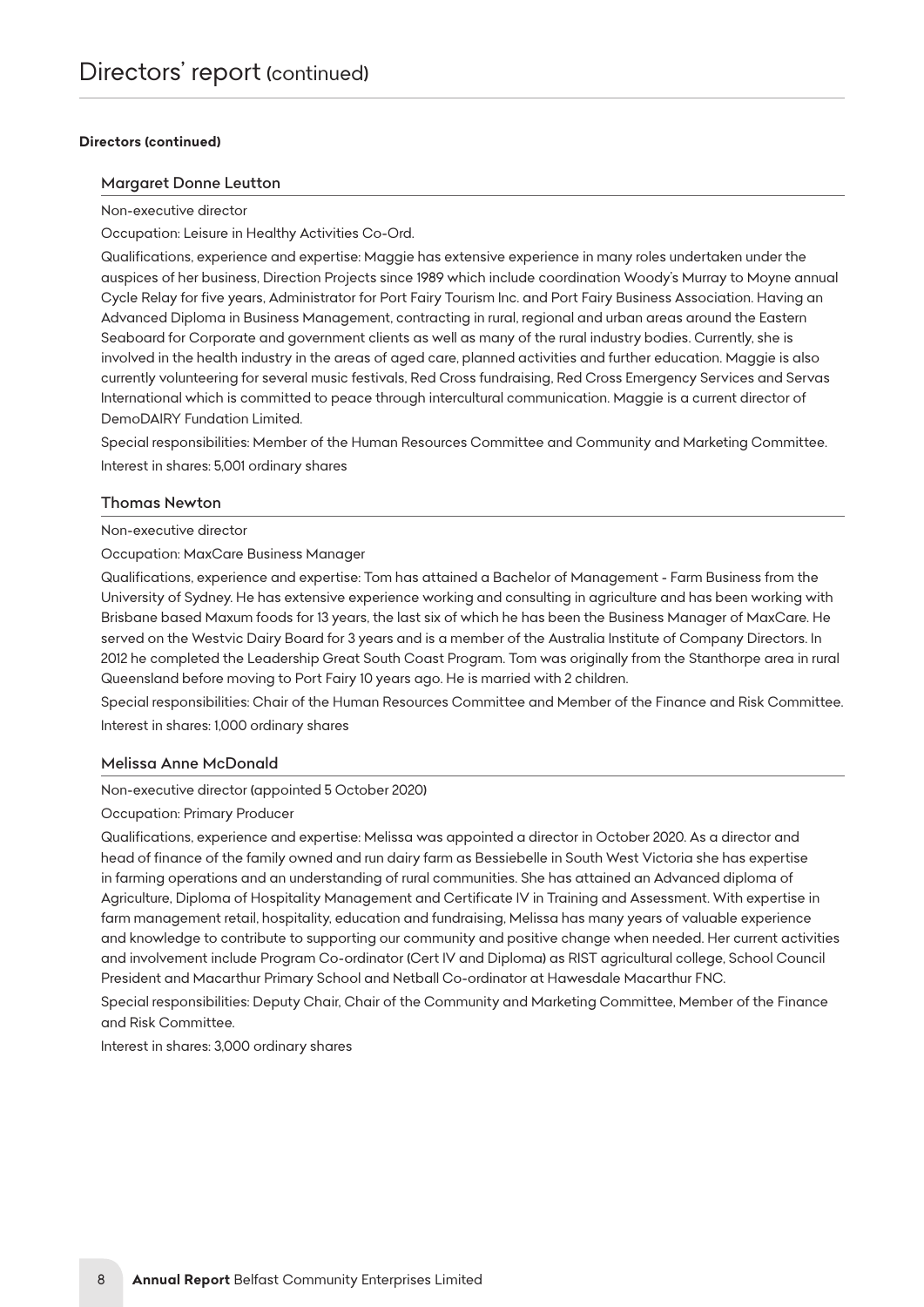#### *Directors (continued)*

#### *John Julian Rahilly*

*Non-executive director (resigned 8 August 2021)*

*Occupation: Retired*

*Qualifications, experience and expertise: John is a retired pharmacist of 40 years, and former board member of Amcal Pharmaceutical Group. He is also past president, vice-president and captain of Port Fairy Golf Club. Special responsibilities: Member of the Human Resources Committee.*

*Interest in shares: 5,000 ordinary shares*

#### *Ralph David Leutton*

*Non-executive director (resigned 11 June 2021)*

*Occupation: Contract Facilitator/Lobbyist*

*Qualifications, experience and expertise: Ralph Leutton works in his own right as an independent advocate and*  facilitator in natural resource management, industry strategic direction and the areas of vocational training and *education. Mr. Leutton has held a number of contracts with peak industry and producer groups, working with government to develop or resolve policy areas in natural resource management, industry strategy and human resource availability. During his career, Mr. Leutton has had opportunity to serve on a number of corporate and government oversight boards. These have ranged from large events (Expo 88 and Beef 88); national training (NQC, TVET Aust., Rural Skills Aust., Rural Training Council of Aust., and Agrifood Industry Skills Council); community based boards and committees; as well as in the health services industry.*

*Special responsibilities: Member of the Finance & Risk Committee.*

*Interest in shares: 5,001 ordinary shares*

*Directors were in office for this entire year unless otherwise stated.*

*No directors have material interest in contracts or proposed contracts with the company.*

#### *Company Secretary*

*The company secretary is Ashley King. Ashley was appointed to the position of secretary on 1 June 2018.*

*Qualifications, experience and expertise: Ashley has been involved in the finance industry for 40 years. He established and was General Manager of the Southern Financial Group from 1990 to 2013 which provided a range of financial services to customers predominantly from South Western and Western Victoria. In 2013 he assisted the Steering Committee of the Port Fairy & District Community Bank to commence operating and was the Branch Manager from opening in June 2014 until his retirement in March 2018. He also assisted the Board with its business operations during this period.*

#### *Principal activity*

*The principal activity of the company during the financial year was facilitating Community Bank services under management rights of Bendigo and Adelaide Bank Limited (Bendigo Bank).*

*There have been no significant changes in the nature of these activities during the financial year.*

#### *Operating results*

*The profit of the company for the financial year after provision for income tax was:*

| Year ended 30 June 2021 | Year ended 30 June 2020 |
|-------------------------|-------------------------|
| 73.106                  | 46.317                  |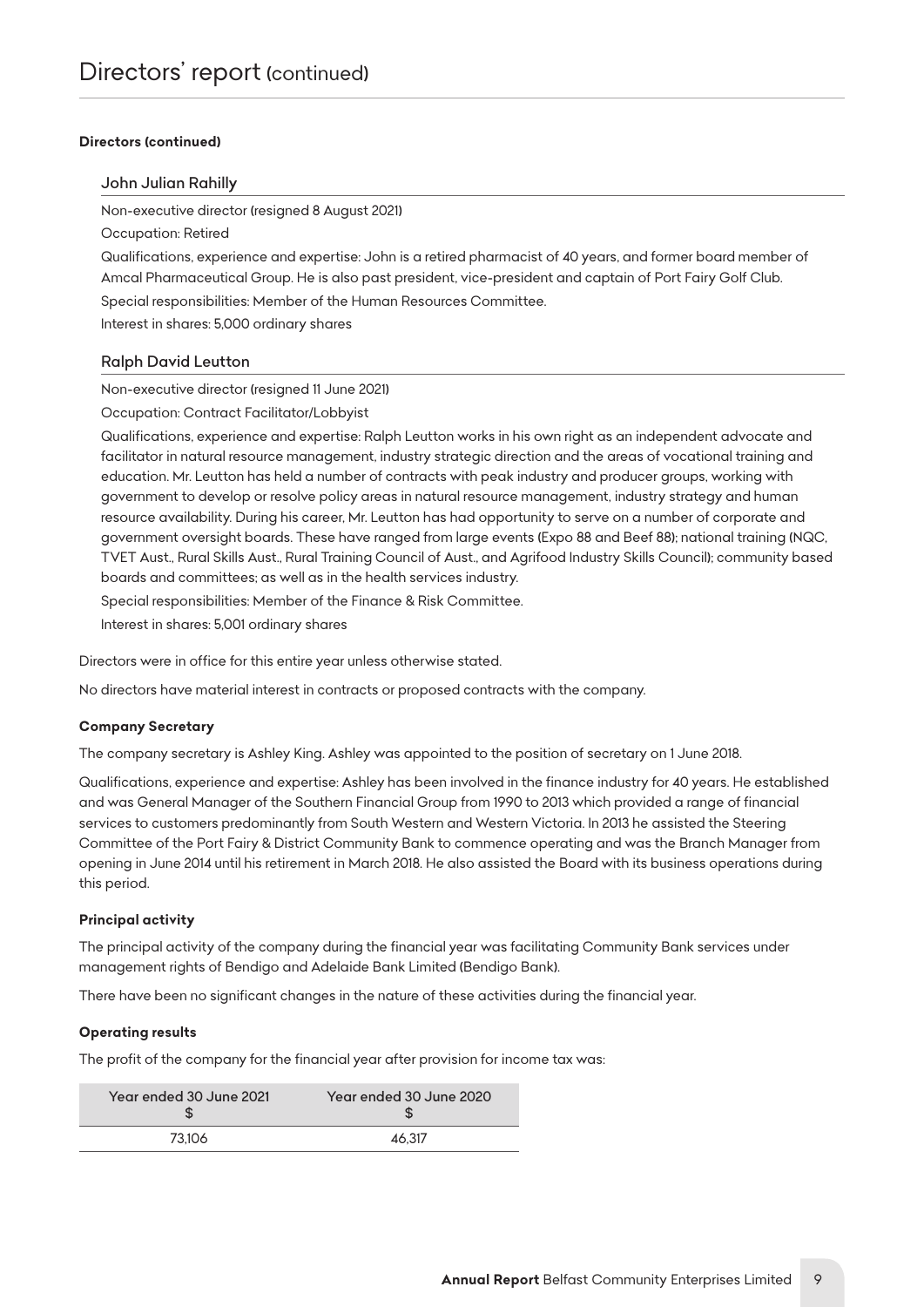#### *Directors' interests*

|                            | Fully paid ordinary shares                |                               |                                         |  |
|----------------------------|-------------------------------------------|-------------------------------|-----------------------------------------|--|
|                            | <b>Balance</b><br>at start of<br>the year | Changes<br>during the<br>year | <b>Balance</b><br>at end of<br>the year |  |
| Damian John Gleeson        | 10,000                                    |                               | 10,000                                  |  |
| Nicole Louise Dwyer        | 2,501                                     |                               | 2,501                                   |  |
| Peter John Langley         | 20,001                                    |                               | 20,001                                  |  |
| Margaret Donne Leutton     | 5,001                                     |                               | 5,001                                   |  |
| <b>Thomas Newton</b>       | 1.000                                     |                               | 1.000                                   |  |
| Melissa Anne McDonald      |                                           | 3.000                         | 3,000                                   |  |
| John Julian Rahilly        | 5,000                                     |                               | 5,000                                   |  |
| <b>Ralph David Leutton</b> | 5,001                                     |                               | 5.001                                   |  |

#### *Dividends*

*No dividends were declared or paid for the previous financial year and the directors recommend that no dividend be paid in the current financial year.*

#### *Significant changes in the state of affairs*

*Since January 2020, COVID-19 has developed and spread globally. In response, the Commonwealth and State Government introduced a range of social isolation measures to limit the spread of the virus. Such measures have been revised, as appropriate, based on case numbers and the level of community transmission. Whilst there has been no significant changes on the company's financial performance so far, uncertainty remains on the future impact of COVID-19 to the company's operations.*

*In the opinion of the directors there were no significant changes in the state of affairs of the company that occurred during the financial year under review not otherwise disclosed in this report or the financial statements.*

#### *Events since the end of the financial year*

*There are no matters or circumstances that have arisen since the end of the financial year that have significantly affected or may significantly affect the operations of the company the results of those operations or the state of affairs of the company, in future years.*

#### *Likely developments*

*The company will continue its policy of facilitating banking services to the community.*

#### *Environmental regulation*

*The company is not subject to any significant environmental regulation.*

#### *Directors' benefits*

*No director has received or become entitled to receive, during or since the financial year, a benefit because of a contract made by the company, controlled entity or related body corporate with a director, a firm which a director is a member or an entity in which a director has a substantial financial interest.*

#### *Indemnification and insurance of directors and officers*

*The company has indemnified all directors and the manager in respect of liabilities to other persons (other than the company or related body corporate) that may arise from their position as directors or manager of the company except where the liability arises out of conduct involving the lack of good faith.*

*Disclosure of the nature of the liability and the amount of the premium is prohibited by the confidentiality clause of the contract of insurance. The company has not provided any insurance for an auditor of the company or a related body corporate.*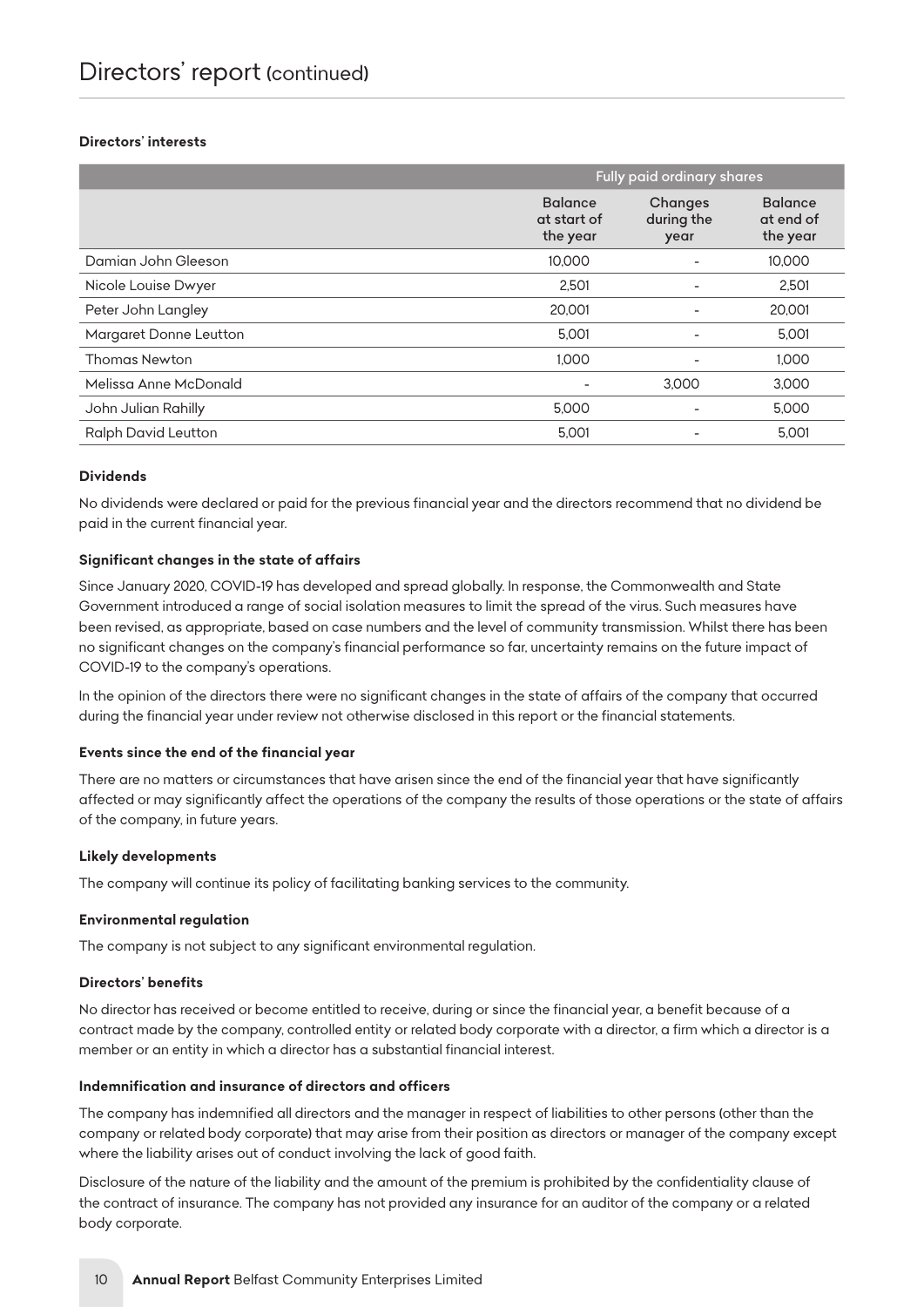#### *Directors' meetings*

The number of directors' meetings (including meetings of committees of directors) attended by each of the directors of *the company during the financial year were:*

*E - eligible to attend A - number attended*

|                            | <b>Board Meetings</b><br><b>Attended</b> |                | <b>Committee Meetings Attended</b> |                          |                          |                          |                           |               |
|----------------------------|------------------------------------------|----------------|------------------------------------|--------------------------|--------------------------|--------------------------|---------------------------|---------------|
|                            |                                          |                | <b>Finance &amp; Risk</b>          |                          | Community &<br>Marketing |                          | Human<br><b>Resources</b> |               |
|                            | E                                        | $\overline{A}$ | E                                  | $\overline{A}$           | E                        | $\blacktriangle$         | E                         | A             |
| Damian John Gleeson        | 6                                        | 6              |                                    | $\overline{\phantom{a}}$ | 8                        | 7                        | 2                         | 2             |
| Nicole Louise Dwyer        | 6                                        | 5              |                                    | $\overline{\phantom{a}}$ | 8                        | 6                        |                           |               |
| Peter John Langley         | 6                                        | 5              |                                    |                          | 8                        | 7                        |                           |               |
| Margaret Donne Leutton     | 6                                        | 6              | $\overline{\phantom{a}}$           | $\overline{\phantom{a}}$ | 8                        | 5                        |                           |               |
| <b>Thomas Newton</b>       | 6                                        | 6              | 12                                 | 9                        |                          |                          |                           |               |
| Melissa Anne McDonald      | 5                                        | 5              | 9                                  | 7                        | 5                        | 5                        |                           |               |
| John Julian Rahilly        | 6                                        | $\overline{4}$ | ۰                                  | $\overline{\phantom{a}}$ |                          | $\overline{\phantom{a}}$ | 2                         | $\mathcal{P}$ |
| <b>Ralph David Leutton</b> | 6                                        | 6              | 12                                 | 9                        |                          |                          |                           |               |

#### *Proceedings on behalf of the company*

*No person has applied to the Court under section 237 of the Corporations Act 2001 for leave to bring proceedings on behalf of the company, or to intervene in any proceedings to which the company is a party, for the purpose of taking responsibility on behalf of the company for all or part of those proceedings.*

*No proceedings have been brought or intervened in on behalf of the company with leave of the Court under section 237 of the Corporations Act 2001.*

#### *Non audit services*

*The company may decide to employ the auditor on assignments additional to their statutory duties where the auditor's expertise and experience with the company are important. Details of the amounts paid or payable to the auditor (Andrew Frewin Stewart) for audit and non audit services provided during the year are set out in note 27 to the accounts.*

*The board of directors has considered the non-audit services provided during the year by the auditor and, in accordance with the advice received from the Finance and Risk Committee, is satisfied that the provision of the nonaudit services is compatible with, and did not compromise, the auditor independence requirements of the Corporations Act 2001 for the following reasons:*

- *• all non-audit services have been reviewed by the Finance and Risk Committee to ensure they do not impact on the impartiality, integrity and objectivity of the auditor; and*
- *• none of the services undermine the general principles relating to auditor independence as set out in APES 110 Code of Ethics for Professional Accountants, as they did not involve reviewing or auditing the auditor's own work, acting in a management or decision making capacity for the company, acting as an advocate for the company or jointly sharing risks and rewards.*

#### *Auditor's independence declaration*

*A copy of the auditor's independence declaration as required under section 307C of the Corporations Act 2001 is set out on page 12.*

*Signed in accordance with a resolution of the directors at Port Fairy, Victoria.*

*Damian John Gleeson, Chairman Dated this 29th day of September 2021*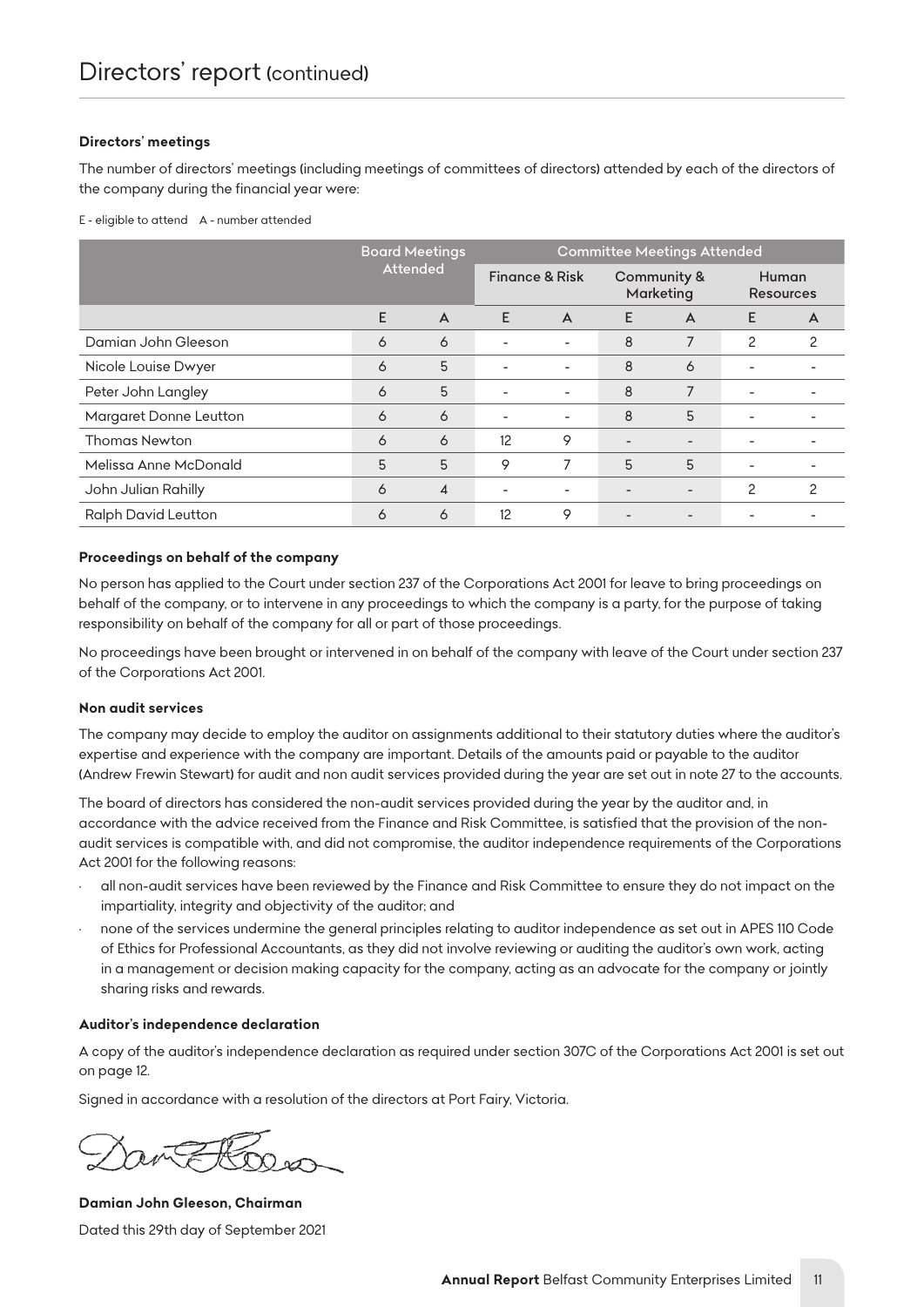# <span id="page-12-0"></span>*Auditor's independence declaration*



61 Bull Street Bendigo VIC 3550

afs@afsbendigo.com.au 03 5443 0344

#### **Independent auditor's independence declaration under section 307C of the Corporations Act 2001 to the Directors of Belfast Community Enterprises Limited**

As lead auditor for the audit of Belfast Community Enterprises Limited for the year ended 30 June 2021, I declare that, to the best of my knowledge and belief, there have been:

- i) no contraventions of the auditor independence requirements of the *Corporations Act 2001* in relation to the audit; and
- ii) no contraventions of any applicable code of professional conduct in relation to the audit.

**Andrew Frewin Stewart**<br> **Adrian Downing**<br> **Adrian Downing**<br> **Adrian Downing**<br> **Adrian Downing**<br> **Adrian Downing**<br> **Adrian Downing** 61 Bull Street, Bendigo, Vic, 3550 Dated: 29 September 2021

 $\mathbb{Z}^3$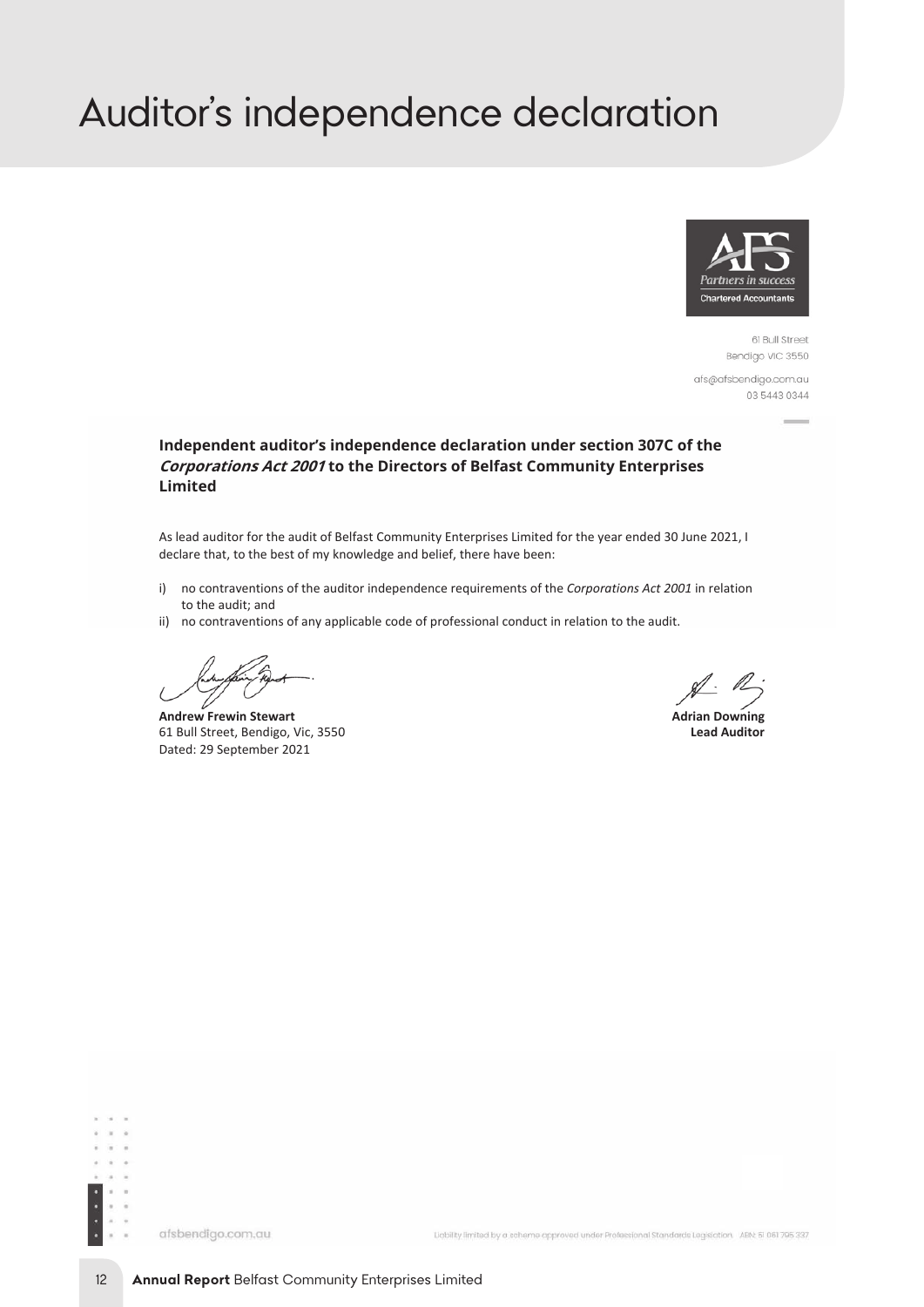# <span id="page-13-0"></span>*Financial statements*

# *Statement of Profit or Loss and Other Comprehensive Income for the year ended 30 June 2021*

|                                                                                                      | <b>Notes</b>     | 2021<br>\$ | 2020<br>\$ |
|------------------------------------------------------------------------------------------------------|------------------|------------|------------|
| Revenue from contracts with customers                                                                | 8                | 722,358    | 715,466    |
| Other revenue                                                                                        | 9                | 47.103     | 66.293     |
| Finance income                                                                                       | 10               | 5.911      | 8.771      |
| Employee benefit expenses                                                                            | 11 <sub>CI</sub> | (421.853)  | (414,935)  |
| Charitable donations, sponsorship, advertising and promotion                                         |                  | (69.413)   | (132,768)  |
| Occupancy and associated costs                                                                       |                  | (10, 320)  | (11.709)   |
| Systems costs                                                                                        |                  | (34,900)   | (33,894)   |
| Depreciation and amortisation expense                                                                | 11a              | (59.044)   | (59.824)   |
| Finance costs                                                                                        | 11 <sub>b</sub>  | (24, 492)  | (25, 274)  |
| General administration expenses                                                                      |                  | (60, 801)  | (58,052)   |
| Profit before income tax expense                                                                     |                  | 94,549     | 54,074     |
| Income tax expense                                                                                   | 12a              | (21.443)   | (7.757)    |
| Profit after income tax expense                                                                      |                  | 73,106     | 46,317     |
| Total comprehensive income for the year attributable to the<br>ordinary shareholders of the company: |                  | 73,106     | 46,317     |
| <b>Earnings per share</b>                                                                            |                  | ¢          | ¢          |
| - Basic and diluted earnings per share:                                                              | 30a              | 7.80       | 4.94       |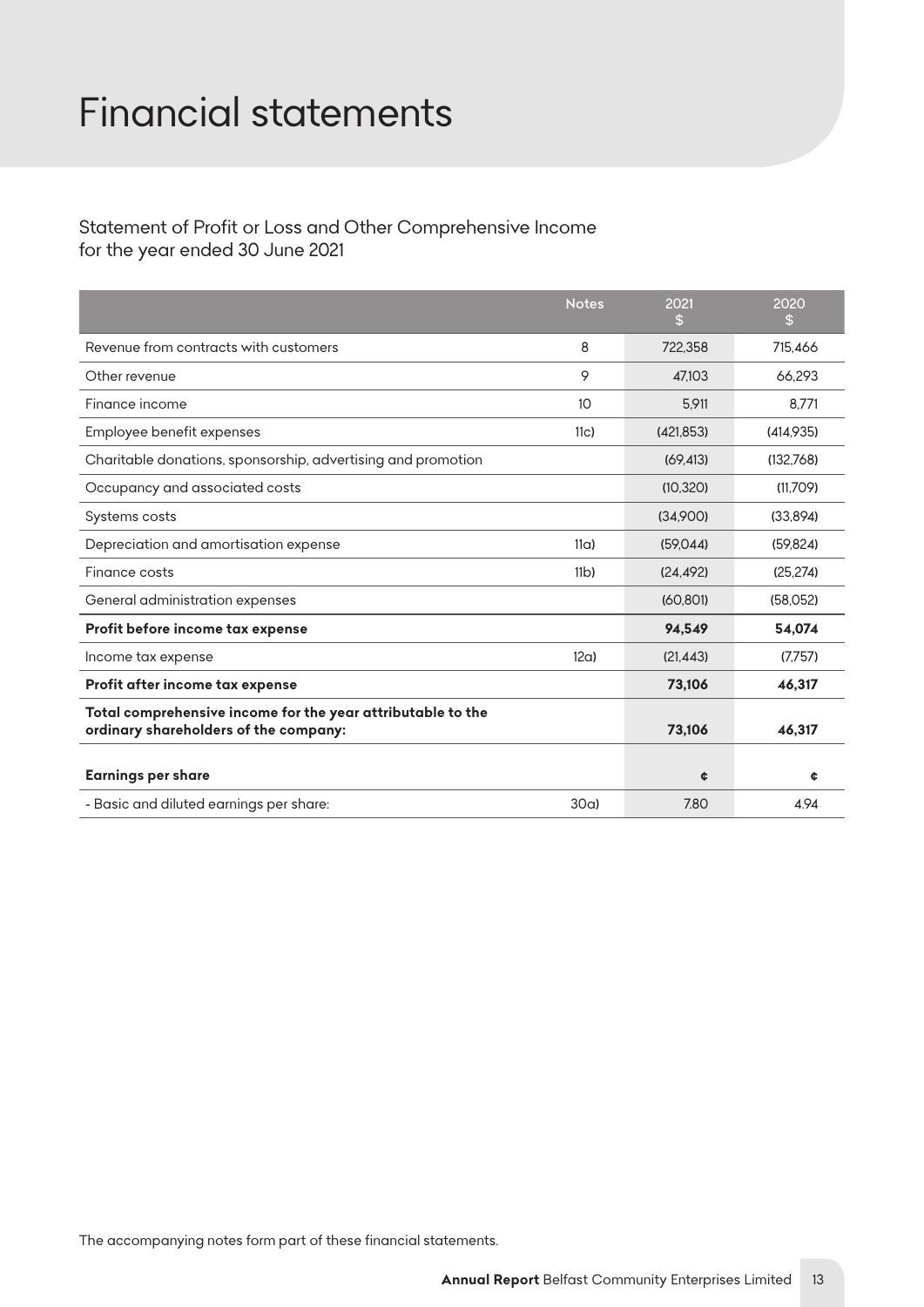# *Statement of Financial Position as at 30 June 2021*

|                                      | <b>Notes</b>    | 2021<br>\$ | 2020<br>\$ |
|--------------------------------------|-----------------|------------|------------|
| <b>ASSETS</b>                        |                 |            |            |
| <b>Current assets</b>                |                 |            |            |
| Cash and cash equivalents            | 13a             | 844.960    | 767,294    |
| Trade and other receivables          | 14              | 68.151     | 58,825     |
| <b>Total current assets</b>          |                 | 913,111    | 826,119    |
| <b>Non-current assets</b>            |                 |            |            |
| Property, plant and equipment        | 15a)            | 161,728    | 169,373    |
| Right-of-use assets                  | 16a             | 378,715    | 408,035    |
| Intangible assets                    | 17a)            | 82,706     | 103,083    |
| Deferred tax asset                   | 18 <sub>b</sub> | 32,565     | 35,908     |
| <b>Total non-current assets</b>      |                 | 655,714    | 716,399    |
| <b>Total assets</b>                  |                 | 1,568,825  | 1,542,518  |
| <b>LIABILITIES</b>                   |                 |            |            |
| <b>Current liabilities</b>           |                 |            |            |
| Trade and other payables             | 19a)            | 55,272     | 56,288     |
| <b>Current tax liabilities</b>       | 18a)            | 7,545      | 2,829      |
| Lease liabilities                    | 20a             | 16,719     | 18,033     |
| Employee benefits                    | 22a             | 15,860     | 30,225     |
| <b>Total current liabilities</b>     |                 | 95,396     | 107,375    |
| <b>Non-current liabilities</b>       |                 |            |            |
| Trade and other payables             | 19b)            | 14,502     | 29,004     |
| Lease liabilities                    | 20 <sub>b</sub> | 468,097    | 488,299    |
| Employee benefits                    | 22 <sub>b</sub> | 3,008      | 3,753      |
| Provisions                           | 21a)            | 13,483     | 12,854     |
| <b>Total non-current liabilities</b> |                 | 499,090    | 533,910    |
| <b>Total liabilities</b>             |                 | 594,486    | 641,285    |
| <b>Net assets</b>                    |                 | 974,339    | 901,233    |
| <b>EQUITY</b>                        |                 |            |            |
| Issued capital                       | 23a             | 898,316    | 898,316    |
| Retained earnings                    | 24              | 76,023     | 2,917      |
| <b>Total equity</b>                  |                 | 974,339    | 901,233    |

*The accompanying notes form part of these financial statements.*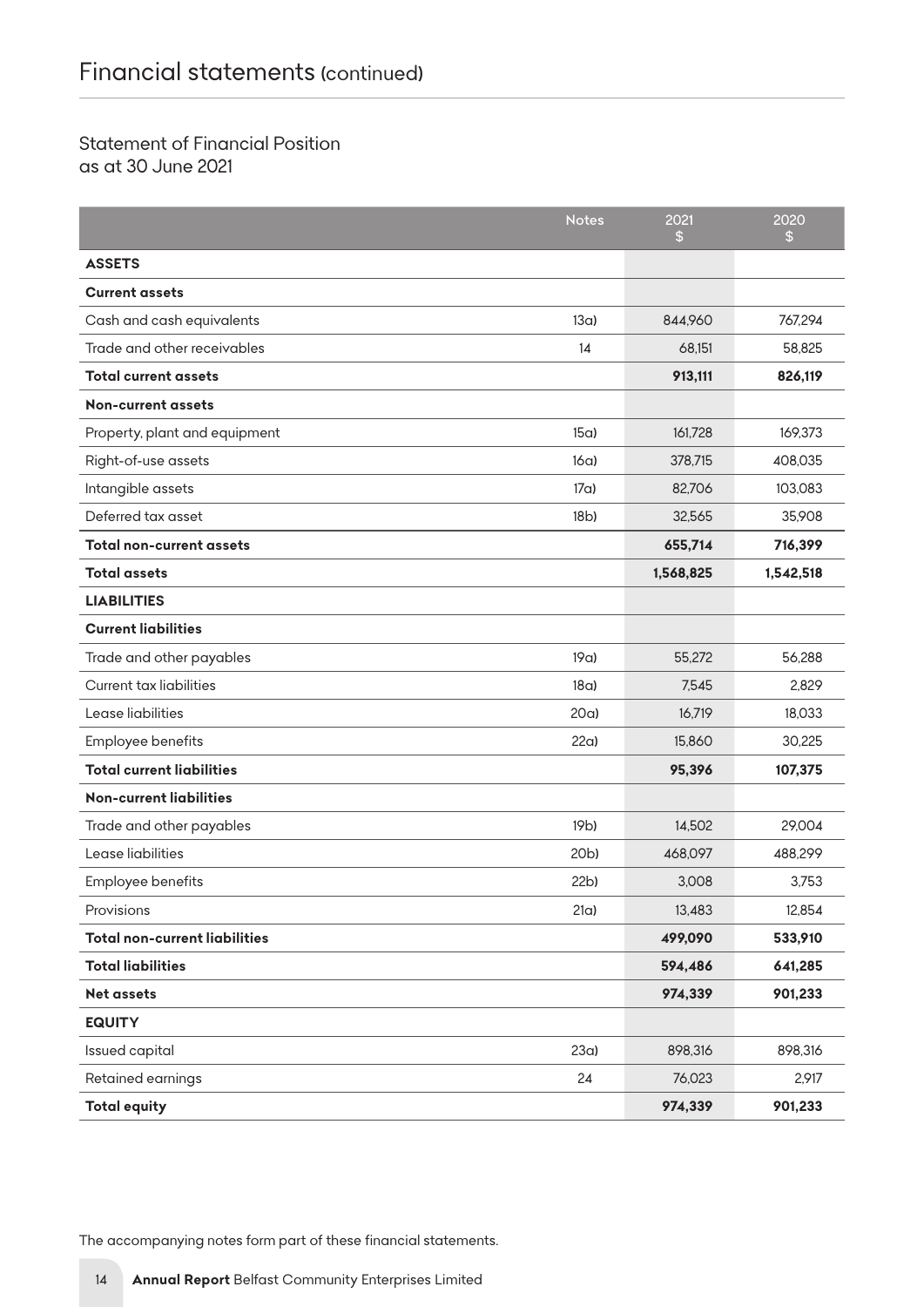# *Statement of Changes in Equity for the year ended 30 June 2021*

|                                                          | <b>Notes</b> | <b>Issued</b><br>capital<br>SS. | <b>Retained</b><br>earnings<br>-S | <b>Total</b><br>equity<br><sup>\$</sup> |
|----------------------------------------------------------|--------------|---------------------------------|-----------------------------------|-----------------------------------------|
| <b>Balance at 1 July 2019</b>                            |              | 898.316                         | (5.893)                           | 892.423                                 |
| Total comprehensive income for the year                  |              |                                 | 46.317                            | 46,317                                  |
| Transactions with owners in their capacity as<br>owners: |              |                                 |                                   |                                         |
| Dividends provided for or paid                           | 29a          |                                 | (37.507)                          | (37,507)                                |
| Balance at 30 June 2020                                  |              | 898,316                         | 2.917                             | 901,233                                 |
| <b>Balance at 1 July 2020</b>                            |              | 898.316                         | 2.917                             | 901.233                                 |
| Total comprehensive income for the year                  |              |                                 | 73.106                            | 73,106                                  |
| Balance at 30 June 2021                                  |              | 898,316                         | 76,023                            | 974,339                                 |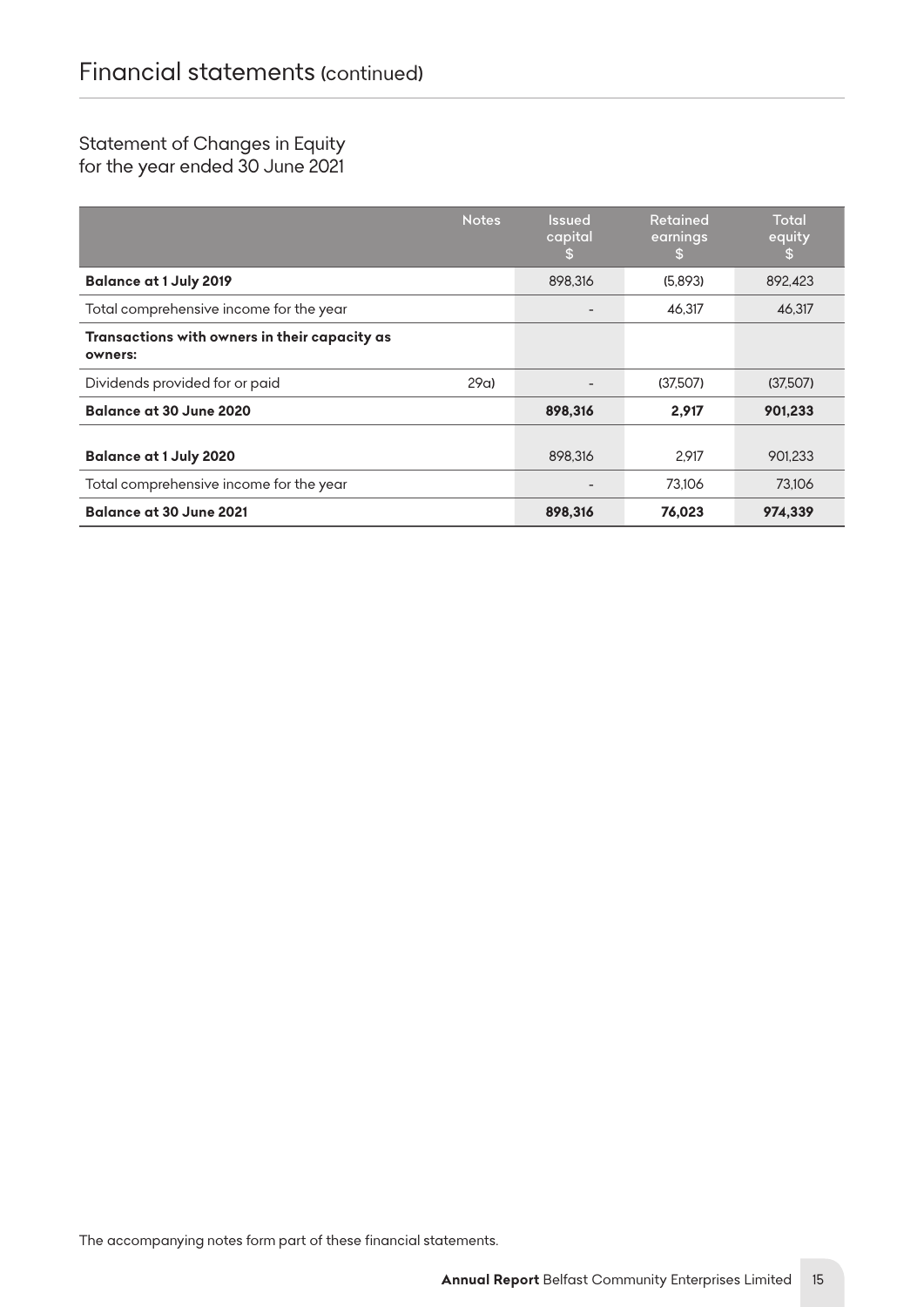# *Statement of Cash Flows*

*for the year ended 30 June 2021*

|                                                                     | <b>Notes</b>    | 2021<br>\$ | 2020<br>S |
|---------------------------------------------------------------------|-----------------|------------|-----------|
| <b>Cash flows from operating activities</b>                         |                 |            |           |
| Receipts from customers                                             |                 | 828.656    | 849.563   |
| Payments to suppliers and employees                                 |                 | (666.856)  | (686.356) |
| Interest received                                                   |                 | 5.911      | 11.745    |
| Lease payments (interest component)                                 | 11 <sub>b</sub> | (23.863)   | (24.674)  |
| Lease payments not included in the measurement of lease liabilities | 11d             | (16.397)   | (15.037)  |
| Income taxes paid                                                   |                 | (13.384)   | (17, 490) |
| Net cash provided by operating activities                           | 25              | 114,067    | 117,751   |
| <b>Cash flows from investing activities</b>                         |                 |            |           |
| Payments for property, plant and equipment                          |                 | (1.701)    |           |
| Payments for intangible assets                                      |                 | (13.184)   | (13, 184) |
| Net cash used in investing activities                               |                 | (14, 885)  | (13, 184) |
| <b>Cash flows from financing activities</b>                         |                 |            |           |
| Lease payments (principal component)                                |                 | (21.516)   | (16,002)  |
| Dividends paid                                                      | 29a             |            | (37,507)  |
| Net cash used in financing activities                               |                 | (21,516)   | (53,509)  |
| Net cash increase in cash held                                      |                 | 77,666     | 51,058    |
| Cash and cash equivalents at the beginning of the financial year    |                 | 767.294    | 716.236   |
| Cash and cash equivalents at the end of the financial year          | 13a)            | 844.960    | 767.294   |

*The accompanying notes form part of these financial statements.*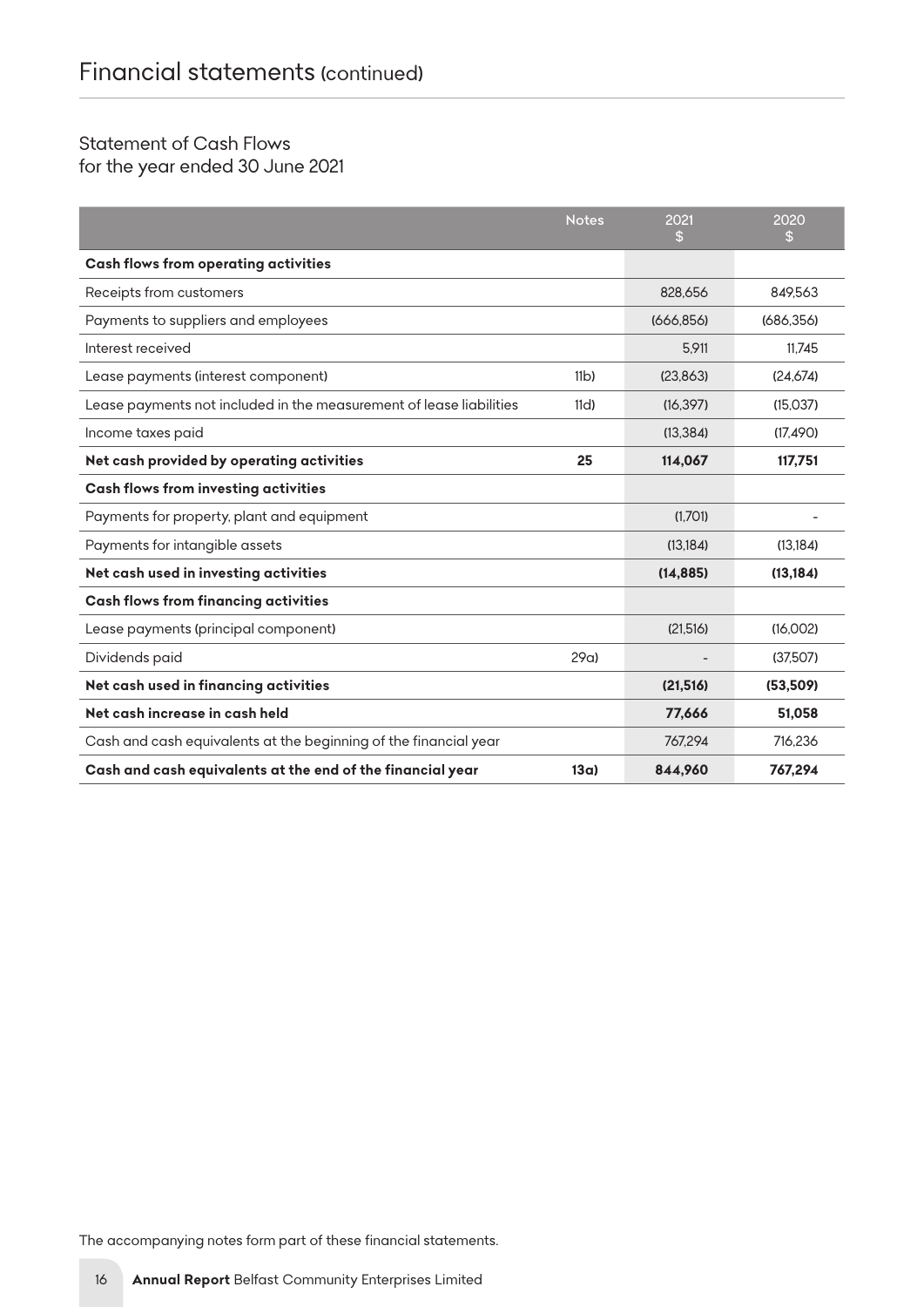# <span id="page-17-0"></span>*Notes to the financial statements*

*For the year ended 30 June 2021*

## *Note 1 Reporting entity*

*This is the financial report for Belfast Community Enterprises Limited (the company). The company is a for profit entity limited by shares, and incorporated and domiciled in Australia. The registered office and principal place of business is:*

*32a Bank Street 32a Bank Street* Port Fairy VIC 3284 Port Fairy VIC 3284

*Registered Office Principal Place of Business*

*Further information on the nature of the operations and principal activity of the company is provided in the directors' report. Information on the company's related party relationships is provided in Note 28.*

## *Note 2 Basis of preparation and statement of compliance*

*The financial statements are general purpose financial statements which have been prepared in accordance with Australian Accounting Standards and Interpretations adopted by the Australian Accounting Standards Board (AASB) and the Corporations Act 2001. The financial statements comply with International Financial Reporting Standards (IFRS) adopted by the International Accounting Standards Board (IASB).*

*The financial statements have been prepared on an accrual and historical cost basis. The financial report is presented in Australian dollars and all values are rounded to the nearest dollar, unless otherwise stated.*

*These financial statements for the year ended 30 June 2021 were authorised for issue in accordance with a resolution of the directors on 29 September 2021.*

# *Note 3 Changes in accounting policies, standards and interpretations*

*There are a number of amendments to accounting standards issued by the AASB that became mandatorily effective for accounting periods beginning on or after 1 July 2020, and are therefore relevant for the current financial year. The amendments did not have any impact on the amounts recognised in prior periods and are not expected to significantly affect the current or future periods.*

# *Note 4 Summary of significant accounting policies*

The company has consistently applied the following accounting policies to all periods presented in these financial *statements.*

#### *a) Revenue from contracts with customers*

*The company has entered into a franchise agreement with Bendigo Bank. The company delivers banking and financial services of Bendigo Bank to its community. The franchise agreement provides for a share of interest, fee, and commission revenue earned by the company. Interest margin share is based on a funds transfer pricing methodology which recognises that income is derived from deposits held, and that loans granted incur a funding cost. Fees are based on the company's current fee schedule and commissions are based on the agreements in place. All margin revenue is recorded as non-interest income when the company's right to receive the payment is established.*

*The company acts as an agent under the franchise agreement and revenue arises from the rendering of services through its franchise agreement.*

*Revenue is recognised on an accruals basis, at the fair value of consideration specified in the franchise agreement. Under AASB 15 Revenue from Contracts with Customers (AASB 15), revenue recognition for the company's revenue stream is as follows:*

| Revenue stream                         | <b>Includes</b>                          | Performance obligation                                                                                                                                         | Timing of recognition                                                                                                                                        |
|----------------------------------------|------------------------------------------|----------------------------------------------------------------------------------------------------------------------------------------------------------------|--------------------------------------------------------------------------------------------------------------------------------------------------------------|
| Franchise<br>agreement profit<br>share | Margin,<br>commission, and<br>fee income | When the company satisfies<br>its obligation to arrange for<br>the services to be provided to<br>the customer by the supplier<br>(Bendigo Bank as franchisor). | On completion of the provision<br>of the relevant service. Revenue<br>is accrued monthly and paid<br>within 10 business days after the<br>end of each month. |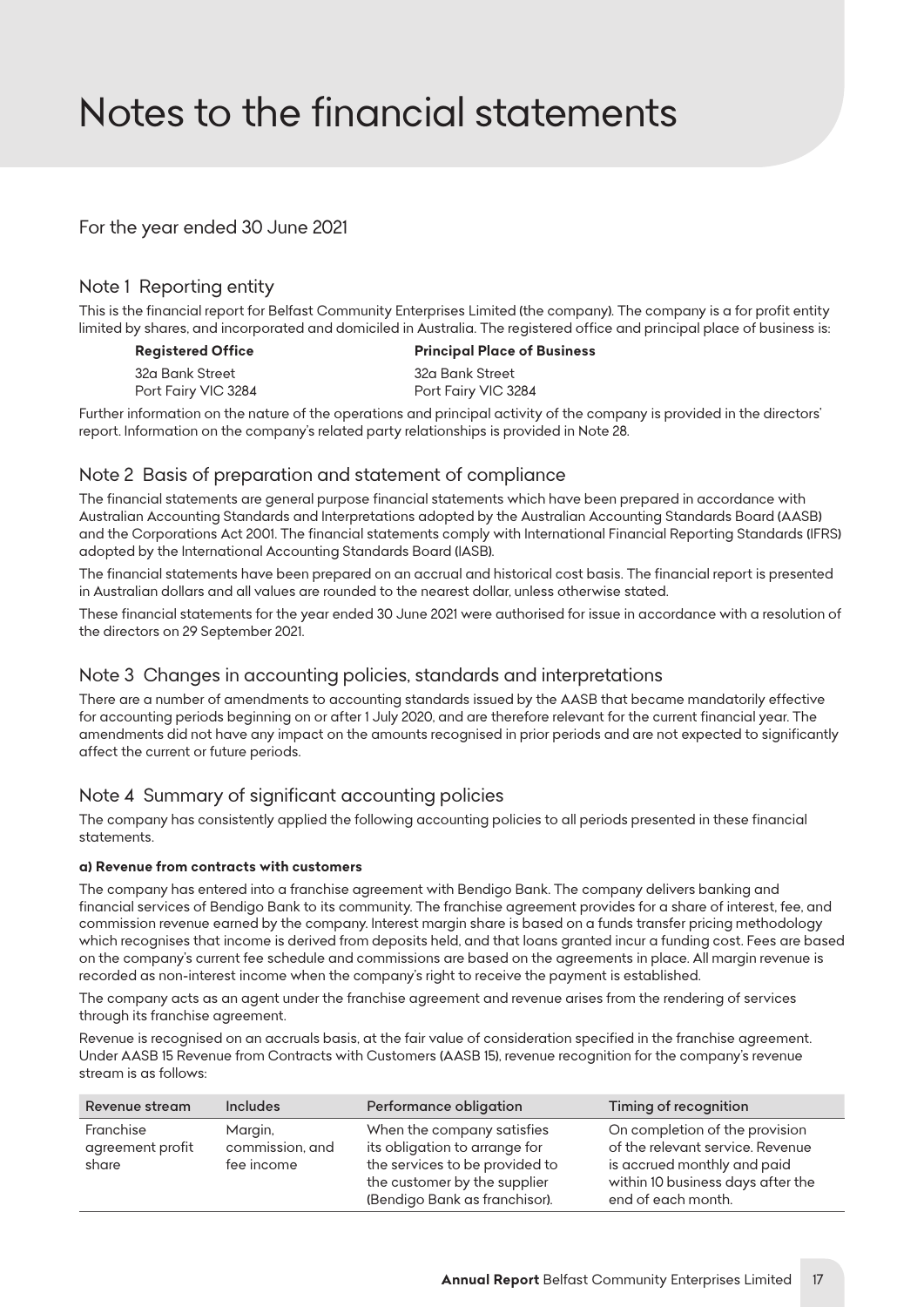#### *a) Revenue from contracts with customers (continued)*

*All revenue is stated net of the amount of Goods and Services Tax (GST). There was no revenue from contracts with customers recognised over time during the financial year.*

#### *Revenue calculation*

*The franchise agreement provides that three forms of revenue may be earned by the company – margin, commission and fee income. Bendigo Bank decides the form of revenue the company earns on different types of products and services.*

The revenue earned by the company is dependent on the business that it generates. It may also be affected by other *factors, such as economic and local conditions, for example, interest rates.*

#### *Margin*

*Margin is arrived at through the following calculation:*

- *• Interest paid by customers on loans less interest paid to customers on deposits*
- *• plus any deposit returns i.e. interest return applied by Bendigo Bank for a deposit,*
- *• minus any costs of funds i.e. interest applied by to fund a loan.*

*The company is entitled to a share of the margin earned by Bendigo Bank. If this reflects a loss, the company incurs a share of that loss.*

#### *Commission*

*Commission revenue is in the form of commission generated for products and services sold. This commission is recognised at a point in time which reflects when the company has fulfilled its performance obligation.*

*The company receives trailing commission for products and services sold. Ongoing trailing commission payments are recognised on receipt as there is insufficient detail readily available to estimate the most likely amount of income*  without a high probability of significant reversal in a subsequent reporting period. The receipt of ongoing trailing *commission income is outside the control of the company, and is a significant judgement area.*

#### *Fee income*

*Fee income is a share of what is commonly referred to as 'bank fees and charges' charged to customers by Bendigo Bank Group entities including fees for loan applications and account transactions.*

#### *Core banking products*

*Bendigo Bank has identified some products and services as 'core banking products'. It may change the products and*  services which are identified as core banking products by giving the company at least 30 days notice. Core banking *products currently include Bendigo Bank branded home loans, term deposits and at call deposits.*

#### *Ability to change financial return*

*Under the franchise agreement, Bendigo Bank may change the form and amount of financial return the company*  receives. The reasons it may make a change include changes in industry or economic conditions or changes in the way *Bendigo Bank earns revenue.*

*The change may be to the method of calculation of margin, the amount of margin, commission and fee income or a change of a margin to a commission or vice versa. This may affect the amount of revenue the company receives on a particular product or service.*

*Bendigo Bank must not reduce the margin and commission the company receives on core banking products and services to less than 50% (on an aggregate basis) of Bendigo Bank's margin at that time. For other products and services, there is no restriction on the change Bendigo Bank may make.*

#### *b) Other revenue*

*The company's activities include the generation of income from sources other than the core products under the franchise agreement. Revenue is recognised to the extent that it is probable that the economic benefits will flow to the company and can be reliably measured.*

| Revenue stream                                                                                   | Revenue recognition policy                                                                                                                                                                         |
|--------------------------------------------------------------------------------------------------|----------------------------------------------------------------------------------------------------------------------------------------------------------------------------------------------------|
| Discretionary financial<br>contributions (also "Market"<br>Development Fund" or "MDF"<br>income) | MDF income is recognised when the right to receive the payment is established.<br>MDF income is discretionary and provided and receivable at month-end and paid<br>within 14 days after month-end. |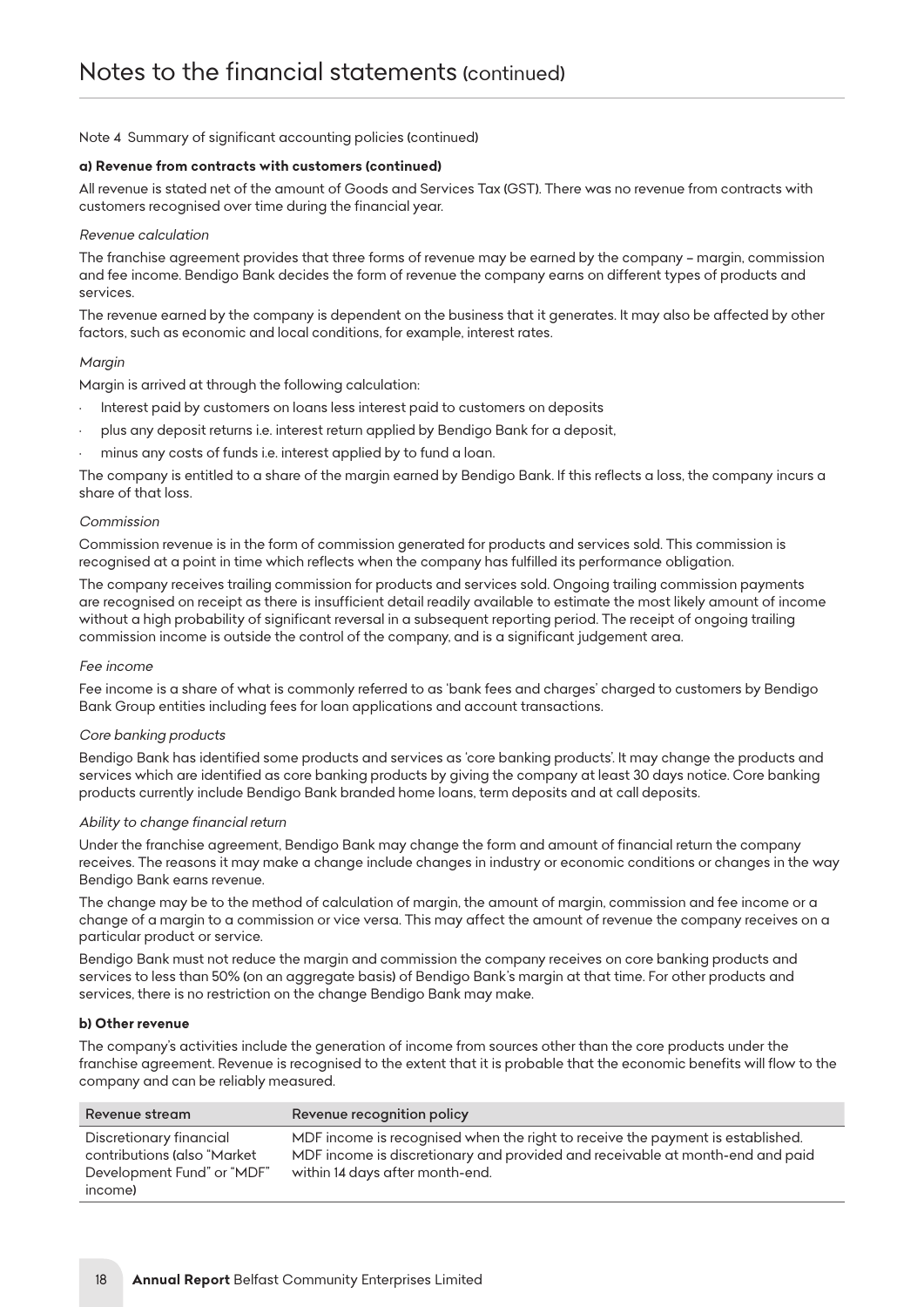#### *b) Other revenue (continued)*

| Revenue stream  | Revenue recognition policy                                                                                                                  |
|-----------------|---------------------------------------------------------------------------------------------------------------------------------------------|
| Cash flow boost | Cash flow boost income is recognised when the right to the payment is<br>established (e.g. monthly or quarterly in the activity statement). |
| Other income    | All other revenues that did not contain contracts with customers are recognised as<br>goods and services are provided.                      |

*All revenue is stated net of the amount of Goods and Services Tax (GST).*

#### *Discretionary financial contributions*

*In addition to margin, commission and fee income, and separate from the franchise agreement, Bendigo Bank has also made MDF payments to the company.*

*The amount has been based on the volume of business attributed to a branch. The purpose of the discretionary payments is to assist with local market development activities, including community sponsorships and grants. It is for the board to decide how to use the MDF.*

*The payments from Bendigo Bank are discretionary and may change the amount or stop making them at any time. The company retains control over the funds, the funds are not refundable to Bendigo Bank.*

#### *Cash flow boost*

*In response to the COVID-19 outbreak, Boosting Cash Flow for Employers (Coronavirus Economic Response Package) Act 2020 (CFB Act) was enacted. The purpose was to provide temporary cash flow to small and medium sized businesses that employ staff and have been affected by the economic downturn associated with COVID-19.*

*The amounts received are in relation to amounts withheld as withholding tax reported in the activity statement. This*  essentially subsidises the company's obligation to remit withholding tax to the Australian Taxation Office. For reporting *purposes, the amounts subsidised are recognised as revenue.*

*The amounts are not assessable for tax purposes and there is no obligation to repay the amounts.*

#### *c) Economic dependency - Bendigo Bank*

*The company has entered into a franchise agreement with Bendigo Bank that governs the management of the Community Bank.*

*The company is economically dependent on the ongoing receipt of income under the franchise agreement with Bendigo Bank. The directors have no reason to believe a new franchise arrangement under mutually acceptable terms will not be forthcoming following expiry.*

*The company operates as a franchise of Bendigo Bank, using the name "Bendigo Bank" and the logo and system of operations of Bendigo Bank. The company manages the Community Bank on behalf of Bendigo Bank, however all transactions with customers conducted through the Community Bank are effectively conducted between the customers and Bendigo Bank.*

*All deposits are made with Bendigo Bank, and all personal and investment products are products of Bendigo Bank,*  with the company facilitating the provision of those products. All loans, leases or hire purchase transactions, issues of *new credit or debit cards, temporary or bridging finance and any other transaction that involves creating a new debt, or increasing or changing the terms of an existing debt owed to Bendigo Bank, must be approved by Bendigo Bank. All credit transactions are made with Bendigo Bank, and all credit products are products of Bendigo Bank.*

*The company promotes and sells the products and services, but is not a party to the transaction.*

*The credit risk (i.e. the risk that a customer will not make repayments) is for the relevant Bendigo Bank entity to bear as long as the company has complied with the appropriate procedures and relevant obligations and has not exercised a discretion in granting or extending credit.*

*Bendigo Bank provides significant assistance in establishing and maintaining the Community Bank franchise operations. It also continues to provide ongoing management and operational support and other assistance and guidance in relation to all aspects of the franchise operation, including advice and assistance in relation to:*

- *• the design, layout and fit out of the Community Bank premises*
- *• training for the branch manager and other employees in banking, management systems and interface protocol*
- *• methods and procedures for the sale of products and provision of services*
- *• security and cash logistic controls*
- *• calculation of company revenue and payment of many operating and administrative expenses*
- *• the formulation and implementation of advertising and promotional programs*
- *• sales techniques and proper customer relations*
- *• providing payroll services.*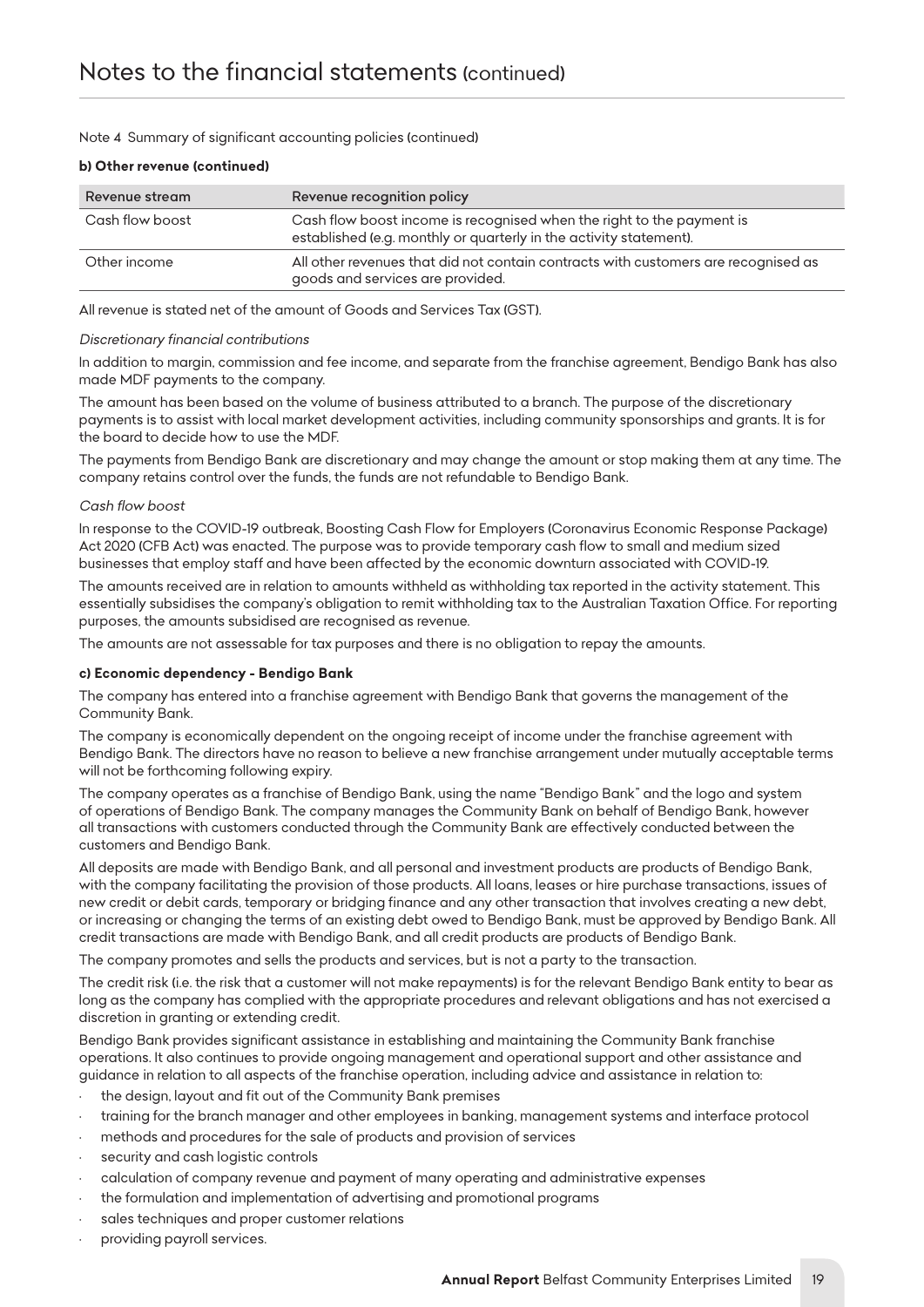#### *d) Employee benefits*

#### *Short-term employee benefits*

Short-term employee benefits are expensed as the related service is provided. A liability is recognised for salary and wages where the employee has provided the service but payment has not yet occurred at the reporting date. They are *measured at amounts expected to be paid, plus related on-costs. Non-accumulating sick leave is expensed when the leave is taken and measured at the rates paid or payable.*

*An annual leave liability is recognised for the amount expected to be paid if the company has a present legal or constructive obligation to pay this amount as a result of past service provided by the employee and the obligation can be reliably estimated. The company's obligations for short-term employee benefits such as wages, salaries and sick*  leave are recognised as part of current trade and other payables in the statement of financial position. The company's *obligations for employees' annual leave and long service leave entitlements are recognised in employee benefits in the statement of financial position.*

#### *Defined superannuation contribution plans*

The company contributes to a defined contribution plan. Obligations for superannuation contributions to defined *contribution plans are expensed as the related service is provided.*

#### *Other long-term employee benefits*

*The company's net obligation in respect of long-term employee benefits is the amount of future benefit that employees have earned in return for their service in the current and prior reporting periods.*

*That benefit is discounted to determine its present value. Consideration is given to expected future wage and salary levels plus related on-costs, experience of employee departures, and years of service achieved. Expected future payments are discounted using market yields at the reporting date on high quality corporate bonds with terms to maturity and currencies that match, as closely as possible, the estimated future cash outflows.*

*Remeasurements are recognised in profit or loss in the period in which they arise.*

#### *e) Taxes*

*Income tax expense comprises current and deferred tax. It is recognised in profit or loss except to the extent that it relates to items recognised directly in equity or other comprehensive income.*

#### *Current income tax*

*Current tax assets and liabilities are measured at amounts expected to be recovered from or paid to the taxation authorities. It is calculated using tax rates and tax laws that have been enacted or substantively enacted by the reporting date.*

#### *Deferred tax*

*Deferred tax is recognised in respect of temporary differences between the carrying amounts of assets and liabilities for financial reporting purposes and the amounts used for taxation purposes.*

*Deferred tax assets are recognised for all deductible temporary differences, carried-forward tax losses, and unused tax credits to the extent that it is probable that future taxable profits will be available against which they can be used.*

*The carrying amount of deferred tax assets is reviewed at each reporting date and reduced to the extent that it is no longer probable that sufficient taxable profit will be available to allow all or part of the deferred tax asset to be utilised.*

*Deferred tax is measured at the rates that are expected to be applied to temporary differences when they reverse, using tax rates enacted or substantively enacted at the reporting date, and reflects uncertainty related to income taxes, if any.*

*Deferred tax assets and liabilities are offset when there is a legally enforceable right to offset current tax and when the balances relate to taxes levied by the same taxation authority and the entity intends to settle its tax assets and liabilities on a net basis.*

#### *Goods and Services Tax*

*Revenues, expenses and assets are recognised net of the amount of GST, except when the amount of GST incurred on a sale or purchase of assets or services is not payable to or recoverable from the taxation authority. In these circumstances, the GST is recognised as part of the cost of acquisition of the asset or as part of the revenue or expense item.*

*Receivables and payables are stated inclusive of the amount of GST receivable or payable. The net amount of GST recoverable from, or payable to, the taxation authority is included as part of receivables or payables in the statement of financial position. Commitments and contingencies are disclosed net of the amount of GST recoverable from, or payable to, the taxation authority.*

*Cash flows are included in the statement of cash flows on a gross basis and the GST component of cash flows arising from investing and financing activities, which are recoverable from, or payable to, the taxation authority is classified as part of operating cash flows.*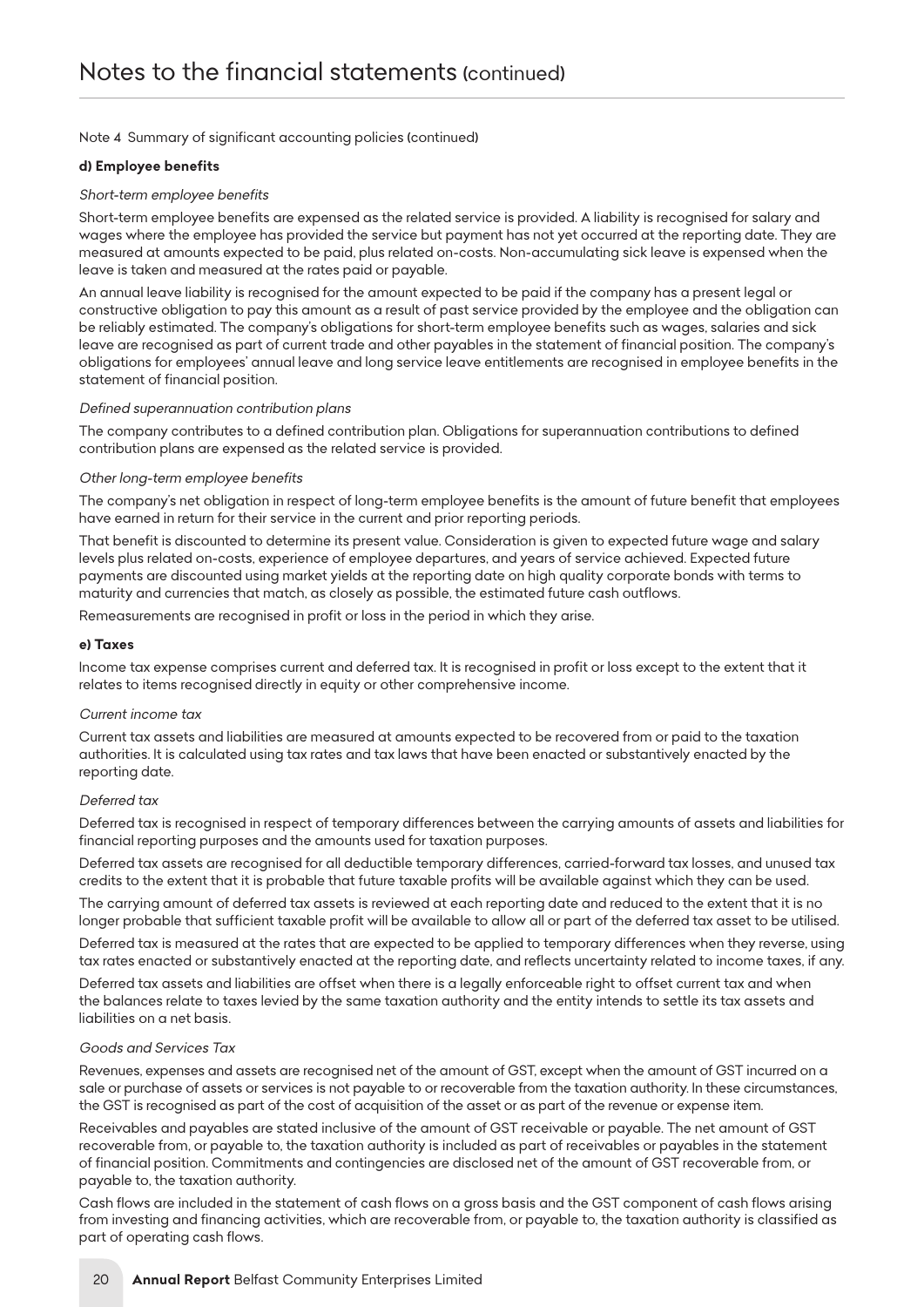#### *f) Cash and cash equivalents*

*For the purposes of the statement of financial position and statement of cash flows, cash and cash equivalents comprise cash on hand and deposits held with banks.*

#### *g) Property, plant and equipment*

*Items of property, plant and equipment are measured at cost or fair value as applicable, less accumulated depreciation. Any gain or loss on disposal of an item of property, plant and equipment is recognised in profit or loss.*

*Subsequent expenditure is capitalised only if it is probable that the future economic benefits associated with the expenditure will flow to the company.*

Depreciation is calculated to write-off the cost of items of property, plant and equipment less their estimated residual *values using straight-line and diminishing value method over their estimated useful lives, and is recognised in profit or loss. The estimated useful lives of property, plant and equipment for the current and comparative periods are as follows:*

| Asset class            | Method                              | Useful life     |
|------------------------|-------------------------------------|-----------------|
| Leasehold improvements | Straight-line and diminishing value | 6.5 to 40 years |
| Plant and equipment    | Straight-line and diminishing value | 1 to 40 years   |

*Depreciation methods, useful life, and residual values are reviewed at each reporting date and adjusted if appropriate.*

#### *h) Intangible assets*

*Intangible assets of the company relate to the franchise fees paid to Bendigo Bank which conveys the right to operate the Community Bank franchise. The company has also acquired a customer list from Bendigo Bank.*

*Intangible assets are measured on initial recognition at cost. Subsequent expenditure is capitalised only when it increases the future economic benefits embodied in the specific asset to which it relates.*

The franchise fees paid by the company and domiciled customer accounts acquired are amortised over their useful *life and assessed for impairment whenever impairment indicators are present. Domiciled customer accounts acquired are recognised at cost at the date of acquisition and are assessed as having indefinite useful life. They are tested for impairment at each reporting period and whenever impairment indicators are present. The indefinite useful life is also reassessed annually.*

*The estimated useful life and amortisation method for the current and comparative periods are as follows:*

| Asset class                   | Method        | Useful life                       |
|-------------------------------|---------------|-----------------------------------|
| Franchise fee                 | Straight-line | Over the franchise term (5 years) |
| Franchise renewal process fee | Straight-line | Over the franchise term (5 years) |
| Domiciled customer accounts   | Straight-line | 8 years                           |

*Amortisation methods, useful life, and residual values are reviewed at each reporting date and adjusted if required.*

#### *i) Financial instruments*

*A financial instrument is any contract that gives rise to a financial asset of one entity and a financial liability or equity instrument of another entity. The company's financial instruments include trade and other debtors, creditors, cash and cash equivalents and lease liabilities.*

*Trade receivables are initially recognised at the transaction price when they originated. All other financial assets and financial liabilities are initially measured at fair value plus, transaction costs (where applicable) when the company becomes a party to the contractual provisions of the instrument. These assets and liabilities are subsequently measured at amortised cost using the effective interest method.*

*Financial assets are derecognised where the contractual rights to receipt of cash flows expires or the rights are transferred to another party whereby the entity no longer has any significant continuing involvement in the risks and rewards associated with the asset. Financial liabilities are derecognised when its contractual obligations are discharged, cancelled, or expire. Any gain or loss on derecognition is recognised in profit or loss.*

*Financial assets and financial liabilities are offset and the net amount presented in the statement of financial position when, and only when, the company currently has a legally enforceable right to set off the amounts and intends either to settle them on a net basis or to realise the asset and settle the liability simultaneously.*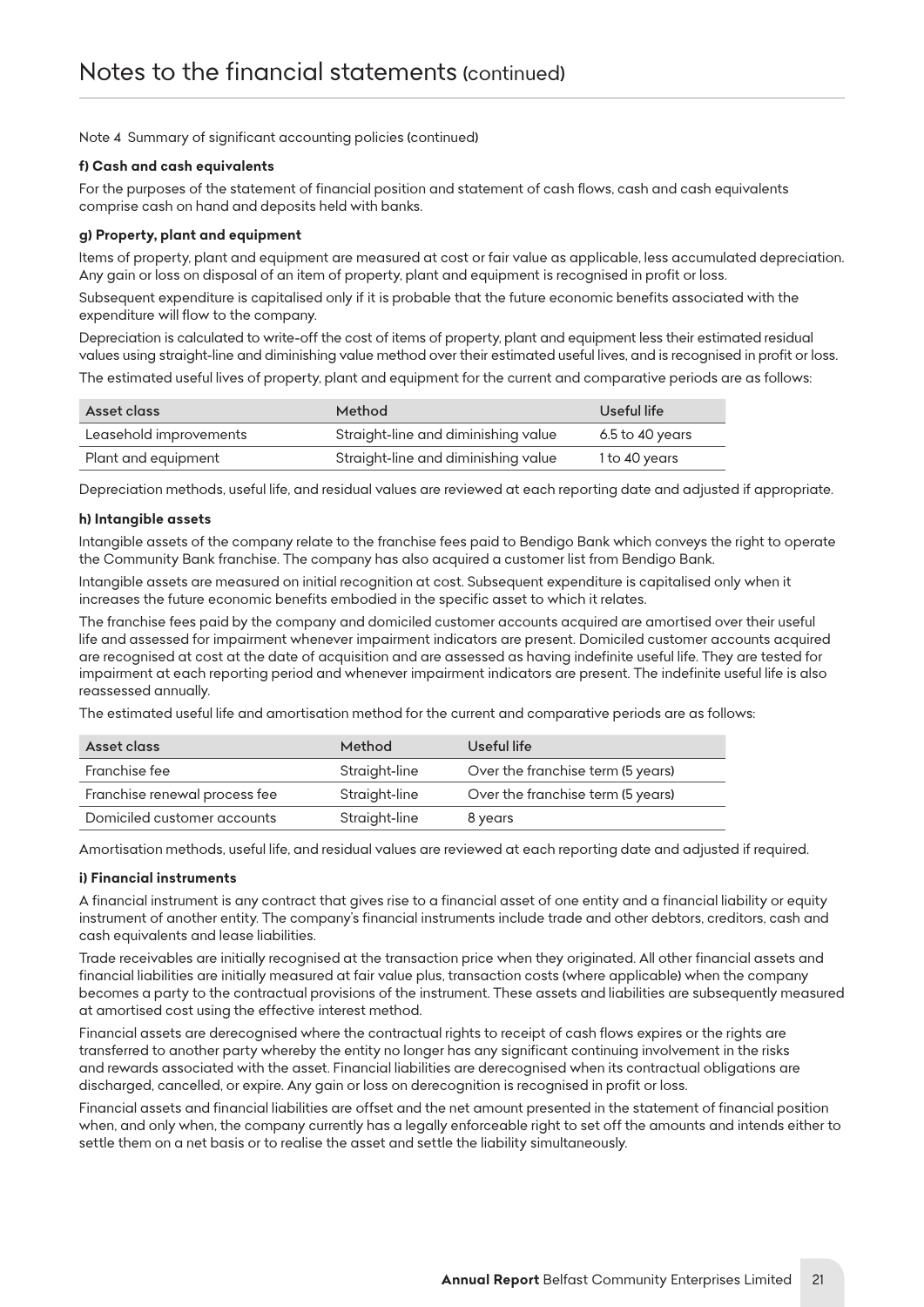#### *j) Impairment*

#### *Non-derivative financial assets*

*Expected credit losses (ECL) are the probability-weighted estimate of credit losses over the expected life of a financial instrument. A credit loss is the difference between all contractual cash flows that are due and all cash flows expected to be received. At each reporting date, the entity recognises the movement in the ECL (if any) as an impairment gain or loss in the statement of profit or loss and other comprehensive income.*

*The company's trade receivables are limited to the monthly profit share distribution from Bendigo Bank, which is received 10 business days post month end. Due to the reliance on Bendigo Bank the company has reviewed credit ratings provided by Standard & Poors, Moody's and Fitch Ratings to determine the level of credit exposure to the company. The company also performed a historical assessment of receivables from Bendigo Bank and found no instances of default. As a result no ECL has been made in relation to trade receivables as at 30 June 2021.*

#### *Non-financial assets*

*At each reporting date, the company reviews the carrying amounts of its tangible and intangible assets that have an indefinite useful life to determine whether there is any indication those assets have suffered an impairment loss. If any such indication exists, the recoverable amount of the asset is estimated in order to determine the extent of the impairment loss (if any).*

*If the recoverable amount of an asset (or cash-generating unit) is estimated to be less than its carrying amount, the carrying amount of the asset is reduced to its recoverable amount. An impairment loss is recognised in profit or loss immediately.*

#### *k) Issued capital*

*Ordinary shares are recognised at the fair value of the consideration received by the company. Any transaction costs arising on the issue of ordinary shares are recognised directly in equity as a reduction of the share proceeds received.*

#### *l) Provisions*

*Provisions are recognised when the economic entity has a legal, equitable or constructive obligation to make a future* sacrifice of economic benefits to other entities as a result of past transactions or other past events, it is probable that a future sacrifice of economic benefits will be required and a reliable estimate can be made of the amount of *the obligation.*

*Provisions are determined by discounting the expected future cash flows at a pre-tax rate that reflects current market assessment of the time value of money and the risks specific to the liability. The unwinding of the discount is recognised as a finance cost.*

#### *m) Leases*

*At inception of a contract, the company assesses whether a contract contains or is a lease. A contract is, or contains, a lease if the contract conveys the right to control the use of an identified asset for a period of time in exchange for consideration and obtain substantially all the economic benefits from the use of that asset.*

#### *As a lessee*

The lease liability is initially measured at the present value of the lease payments that are not paid at the *commencement date, discounted using the company's incremental borrowing rate.*

*The company determines its incremental borrowing rate by obtaining interest rates from funding sources and where necessary makes certain adjustments to reflect the terms of the lease and type of asset leased.*

Lease payments included in the measurement of the lease liability comprise fixed or variable lease payments that *depend on an index or rate and lease payments in a renewal option if the company is reasonably certain to exercise*  that option. For leases of property the company has elected not to separate lease and non-lease components when *calculating the lease liability.*

*The lease liability is remeasured when there is a change in future lease payments arising from a change in an index or rate, if the company changes its assessment of whether it will exercise an extension option or if there is a revised insubstance fixed lease payment.*

*The company assesses at the lease commencement date whether it is reasonably certain to exercise extension options. The company reassesses whether it is reasonably certain to exercise the options if there is a significant event or significant change in circumstances within its control.*

*Where the company is a lessee for the premises to conduct its business, extension options are included in the lease*  term except when the company is reasonably certain not to exercise the extension option. This is due to the significant *disruption of relocating premises and the loss on disposal of leasehold improvements fitted out in the demised leased premises.*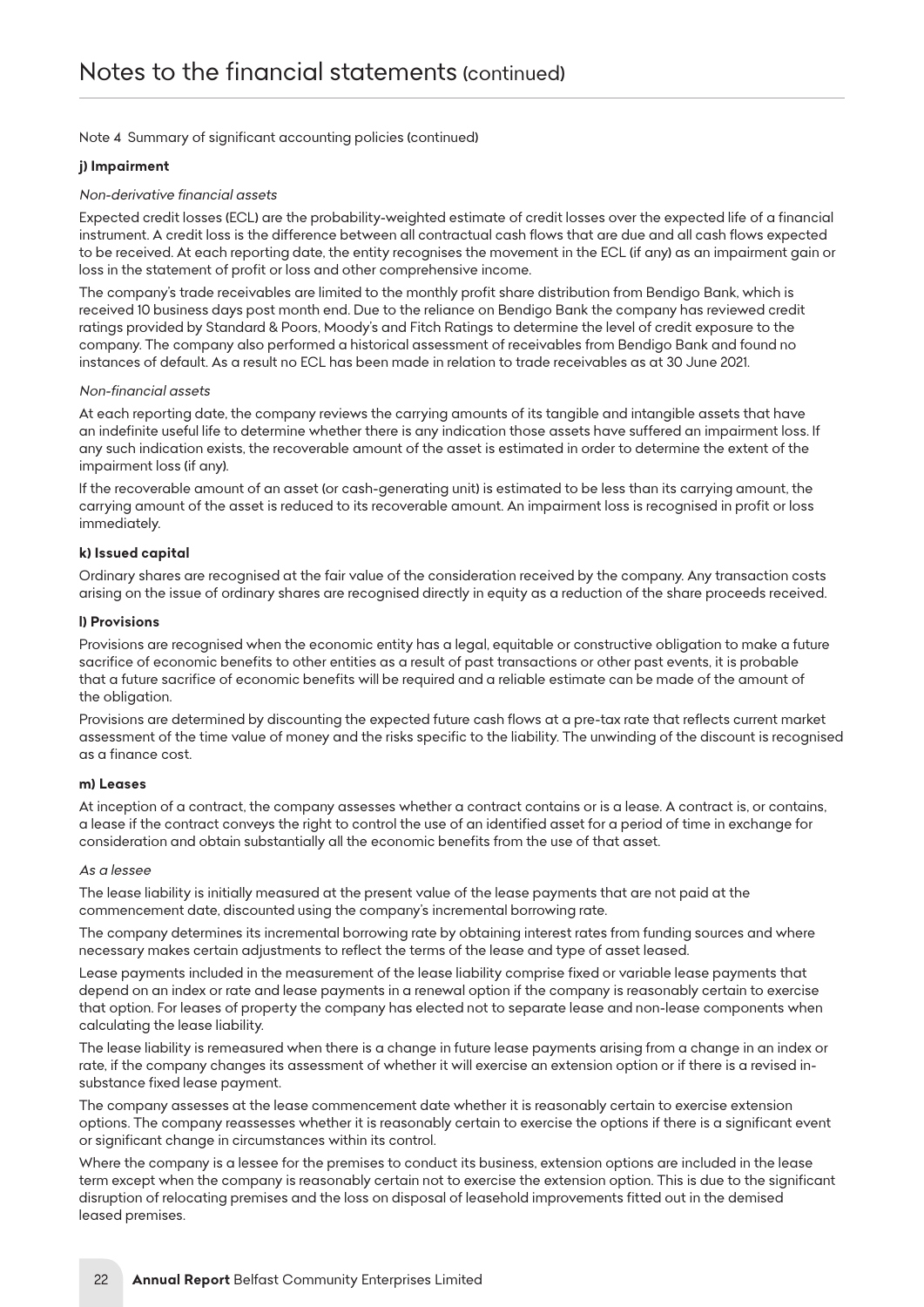#### *m) Leases (continued)*

#### *As a lessee (continued)*

*When the lease liability is remeasured in this way, a corresponding adjustment is made to the carrying amount of the rightof-use asset, or is recorded in profit or loss if the carrying amount of the right-of-use asset has been reduced to zero.*

*The right-of-use asset is initially measured at cost, which comprises the initial amount of the lease liability adjusted for costs to dismantle and remove the underlying asset or to restore the underlying asset or the site on which it is located, less any lease incentives received.*

*The right-of-use asset is subsequently depreciated using the straight-line method from the commencement date to the end of the lease term. In addition, the right-of-use asset is periodically reduced by impairment losses, if any, and adjusted for certain remeasurements of the lease liability.*

#### *Short-term leases and leases of low-value assets*

*The company has elected not to recognise right-of-use assets and lease liabilities for leases of short-term leases and low-value assets, including IT equipment. The company recognises the lease payments associated with these leases as an expense on a straight-line basis over the lease term.*

*A short-term lease is a lease that, at commencement date, has a lease term of 12 months or less.*

# *Note 5 Significant accounting judgements, estimates, and assumptions*

*In preparing these financial statements, management has made judgements and estimates that affect the application of the company's accounting policies and the reported amounts of assets, liabilities, income, and expenses. Actual results may differ from these estimates.*

*Estimates and underlying assumptions are reviewed on an ongoing basis. Revisions to estimates are recognised prospectively.*

#### *a) Judgements*

*Information about judgements made in applying accounting policies that have the most significant effects on the amounts recognised in the financial statements is included in the following notes:*

| <b>Note</b>         | Judgement                                                                                                                                                                                                                                                                                                                                                                                                              |
|---------------------|------------------------------------------------------------------------------------------------------------------------------------------------------------------------------------------------------------------------------------------------------------------------------------------------------------------------------------------------------------------------------------------------------------------------|
| - Note 20 - leases: |                                                                                                                                                                                                                                                                                                                                                                                                                        |
| a) control          | a) whether a contract is or contains a lease at inception by assessing whether<br>the company has the right to direct the use of the identified asset and obtain<br>substantially all the economic benefits from the use of that asset;                                                                                                                                                                                |
| b) lease term       | b) whether the company is reasonably certain to exercise extension options,<br>termination periods, and purchase options;                                                                                                                                                                                                                                                                                              |
| c) discount rates   | judgement is required to determine the discount rate, where the discount rate is<br>C)<br>the company's incremental borrowing rate if the rate implicit in the lease cannot<br>be readily determined. The incremental borrowing rate is determined with<br>reference to factors specific to the company and underlying asset including the<br>amount, the lease term, economic environment and other relevant factors. |

#### *b) Assumptions and estimation uncertainties*

*Information about assumptions and estimation uncertainties at 30 June 2021 that have a significant risk of resulting in a material adjustment to the carrying amounts of assets and liabilities in the next financial year is included in the following notes:*

|            | <b>Note</b>                                       | Assumptions                                                                                                                             |
|------------|---------------------------------------------------|-----------------------------------------------------------------------------------------------------------------------------------------|
| $\sim$     | Note 18 - recognition of<br>deferred tax assets   | availability of future taxable profit against which deductible temporary differences<br>and carried-forward tax losses can be utilised; |
|            | Note 15 - estimation of<br>useful lives of assets | key assumptions on historical experience and the condition of the asset;                                                                |
|            | - Note 22 - long service<br>leave provision       | key assumptions on attrition rate and pay increases though promotion and<br>inflation:                                                  |
| $\sim$ $-$ | Note 21 - make-good<br>provision                  | key assumptions on future cost estimates in restoring the leased premises in<br>accordance with the lease agreement;                    |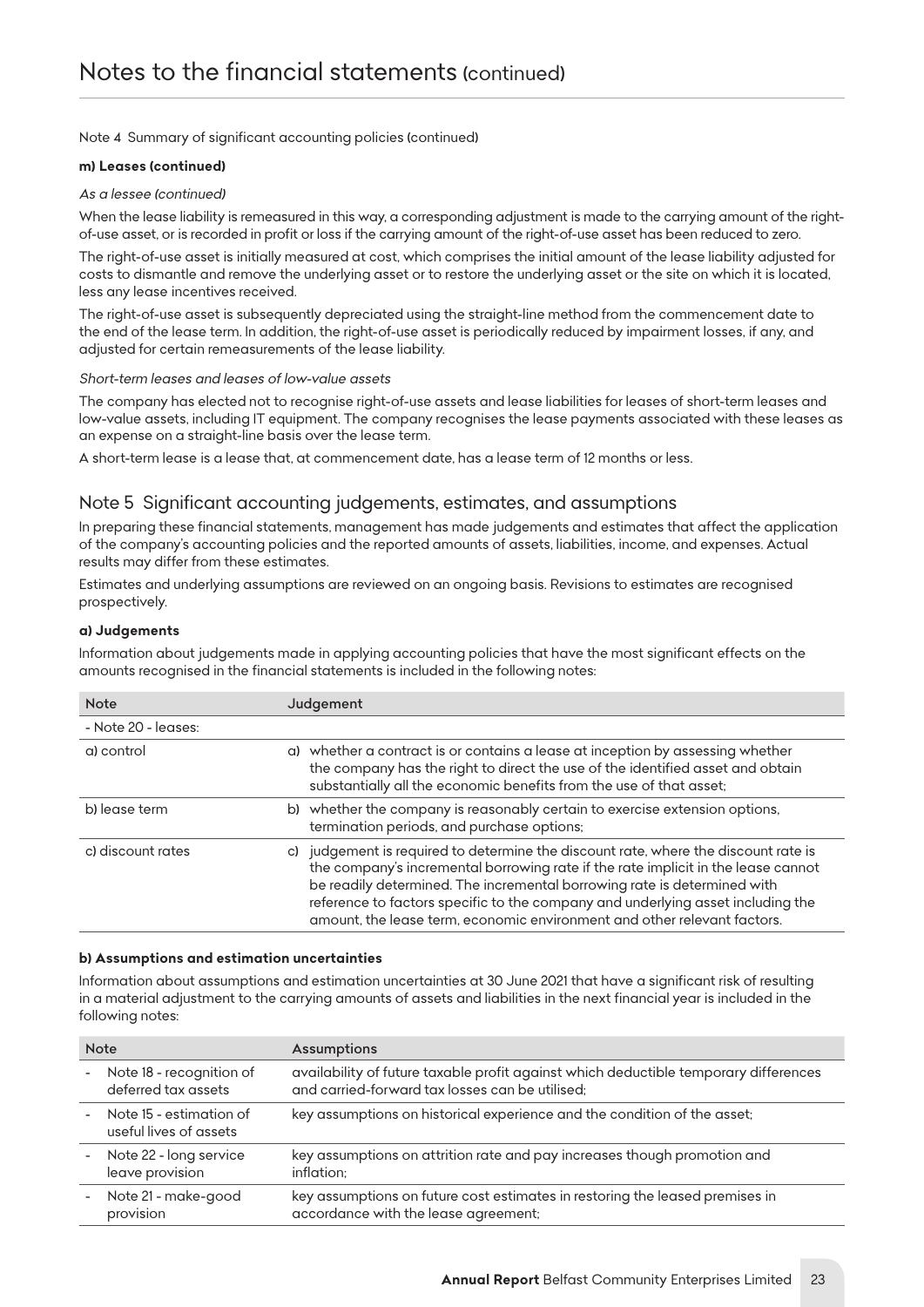## *Note 6 Financial risk management*

The company has exposure to credit, liquidity and market risk arising from financial instruments. The company's overall risk management program focuses on the unpredictability of financial markets and seeks to minimise potential adverse *effects on the financial performance of the company. The company does not use derivative instruments.*

*Risk management is carried out directly by the board of directors.*

#### *a) Credit risk*

*Credit risk is the risk of financial loss to the company if a customer or counterparty to a financial instrument fails to meet its contractual obligations, and arises principally from the company's receivables from customers.*

*The company's franchise agreement limits the company's credit exposure to one financial institution, being Bendigo Bank. The company monitors credit worthiness through review of credit ratings of the bank.*

#### *b) Liquidity risk*

*Liquidity risk is the risk that the company will encounter difficulty in meeting the obligations associated with its financial liabilities. The company's approach to managing liquidity is to ensure, as far as possible, that it will have sufficient liquidity to meet its liabilities when they are due, under both normal and stressed conditions, without incurring unacceptable losses or risking damage to the company's reputation.*

*The following are the remaining contractual maturities of financial liabilities. The contractual cash flows amounts are gross and undiscounted.*

| 30 June 2021                       | Contractual cash flows |                             |                                        |                                   |
|------------------------------------|------------------------|-----------------------------|----------------------------------------|-----------------------------------|
| Non-derivative financial liability | Carrying<br>amount     | Not later than<br>12 months | Between 12<br>months and<br>five years | <b>Greater than</b><br>five years |
| Lease liabilities                  | 484.816                | 39.671                      | 185,953                                | 439.584                           |
| Trade and other payables           | 69.774                 | 55.272                      | 14.502                                 |                                   |
|                                    | 554,590                | 94.943                      | 200,455                                | 439.584                           |

| 30 June 2020                       | Contractual cash flows |                             |                                        |                            |
|------------------------------------|------------------------|-----------------------------|----------------------------------------|----------------------------|
| Non-derivative financial liability | Carrying<br>amount     | Not later than<br>12 months | Between 12<br>months and<br>five years | Greater than<br>five years |
| Lease liabilities                  | 506.332                | 41.896                      | 180.538                                | 488.153                    |
| Trade and other payables           | 85.292                 | 56.288                      | 29.004                                 |                            |
|                                    | 591,624                | 98.184                      | 209,542                                | 488.153                    |

#### *c) Market risk*

#### *Market risk*

*Market risk is the risk that changes in market prices - e.g. foreign exchange rates, interest rates, and equity prices - will affect the company's income or the value of its holdings in financial instruments. The objective of market risk management is to manage and control market risk exposures within acceptable parameters, while optimising the return.*

*The company has no exposure to any transactions denominated in a currency other than Australian dollars.*

#### *Price risk*

*The company is not exposed to equity securities price risk as it does not hold investments for sale or at fair value. The company is not exposed to commodity price risk.*

#### *Cash flow and fair value interest rate risk*

*Interest-bearing assets are held with Bendigo Bank and subject to movements in market interest. Interest-rate risk could also arise from long-term borrowings. Borrowings issued at variable rates expose the company to cash flow interestrate risk.*

*The company held cash and cash equivalents of \$844,960 at 30 June 2021 (2020: \$767,294). The cash and cash equivalents are held with Bendgio Bank, which are rated BBB on Standard & Poor's credit ratings.*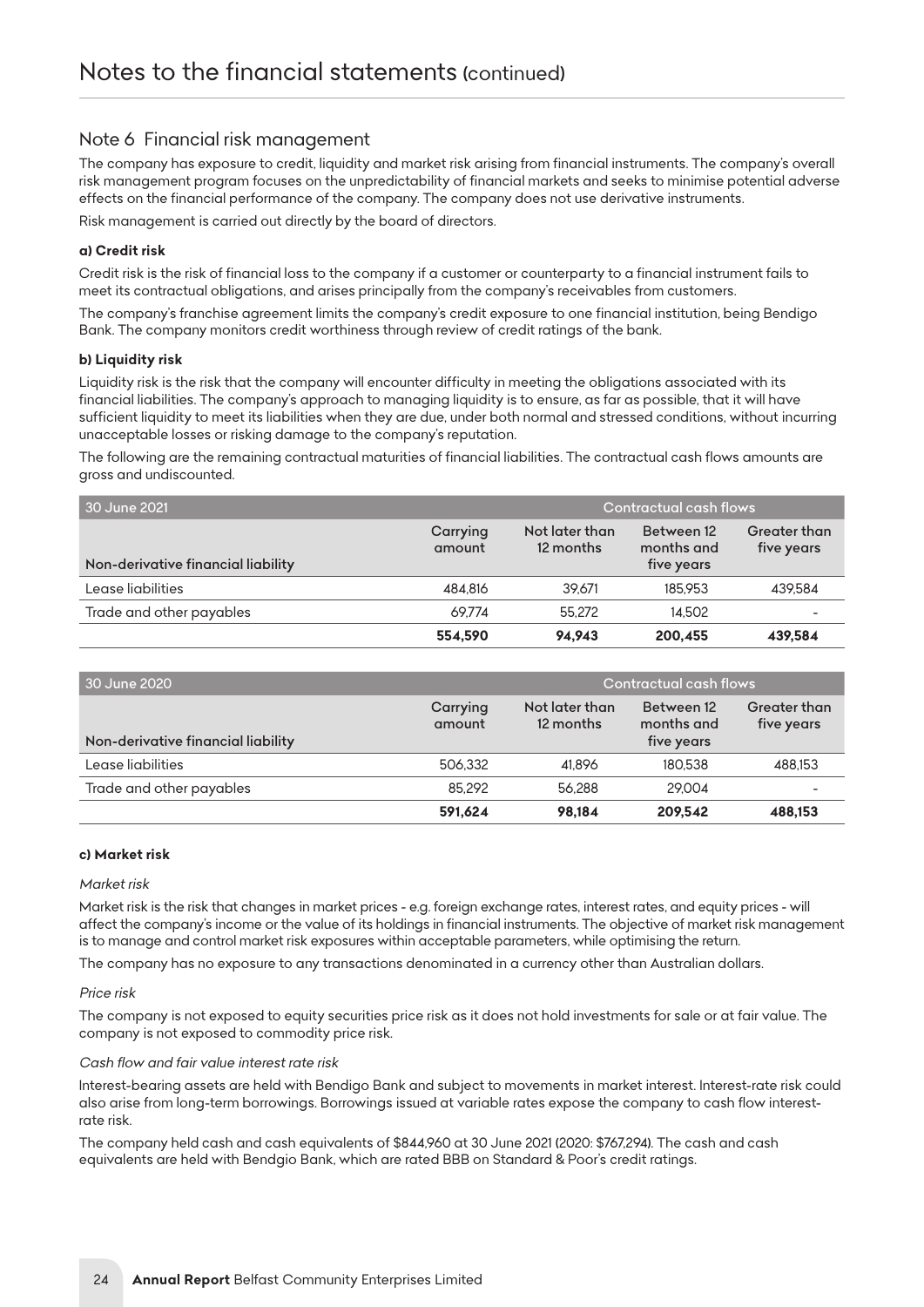# *Note 7 Capital management*

*The board's policy is to maintain a strong capital base so as to sustain future development of the company. The board of directors monitor the return on capital and the level of distributions to shareholders. Capital is represented by total equity as recorded in the statement of financial position.*

*In accordance with the franchise agreement, in any 12 month period the funds distributed to shareholders shall not exceed the distribution limit.*

*The distribution limit is the greater of:*

- *(a) 20% of the profit or funds of the company otherwise available for distribution to shareholders in that 12 month period; and*
- *(b) subject to the availability of distributable profits, the relevant rate of return multiplied by the average level of share*  capital of the company over that 12 month period where the relevant rate of return is equal to the weighted average *interest rate on 90 day bank bills over that 12 month period plus 5%.*

*The board is managing the growth of the business in line with this requirement. There are no other externally imposed capital requirements, although the nature of the company is such that amounts will be paid in the form of charitable donations and sponsorship. Charitable donations and sponsorship paid for the year ended 30 June 2021 can be seen in the statement of profit or loss and other comprehensive Income.*

*There were no changes in the company's approach to capital management during the year.*

# *Note 8 Revenue from contracts with customers*

|                     | 2021<br>\$ | 2020    |
|---------------------|------------|---------|
| - Margin income     | 580.466    | 569.231 |
| - Fee income        | 45.437     | 44.215  |
| - Commission income | 96.455     | 102.020 |
|                     | 722,358    | 715,466 |

### *Note 9 Other revenue*

|                                  | 47,103     | 66,293     |
|----------------------------------|------------|------------|
| - Other income                   |            | 288        |
| - Cash flow boost                | 24.603     | 41.005     |
| - Market development fund income | 22,500     | 25,000     |
|                                  | 2021<br>\$ | 2020<br>\$ |

#### *Note 10 Finance income*

|                 | 2021<br>w    | 202C |
|-----------------|--------------|------|
| - Term deposits | <b>E 011</b> |      |

*Finance income is recognised when earned using the effective interest rate method.*

#### *Note 11 Expenses*

|                                          | 2021<br>\$ | 2020<br>\$ |
|------------------------------------------|------------|------------|
| a) Depreciation and amortisation expense |            |            |
| Depreciation of non-current assets:      |            |            |
| - Leasehold improvements                 | 7.350      | 7.898      |
| - Plant and equipment                    | 1.997      | 2.230      |
|                                          | 9.347      | 10.128     |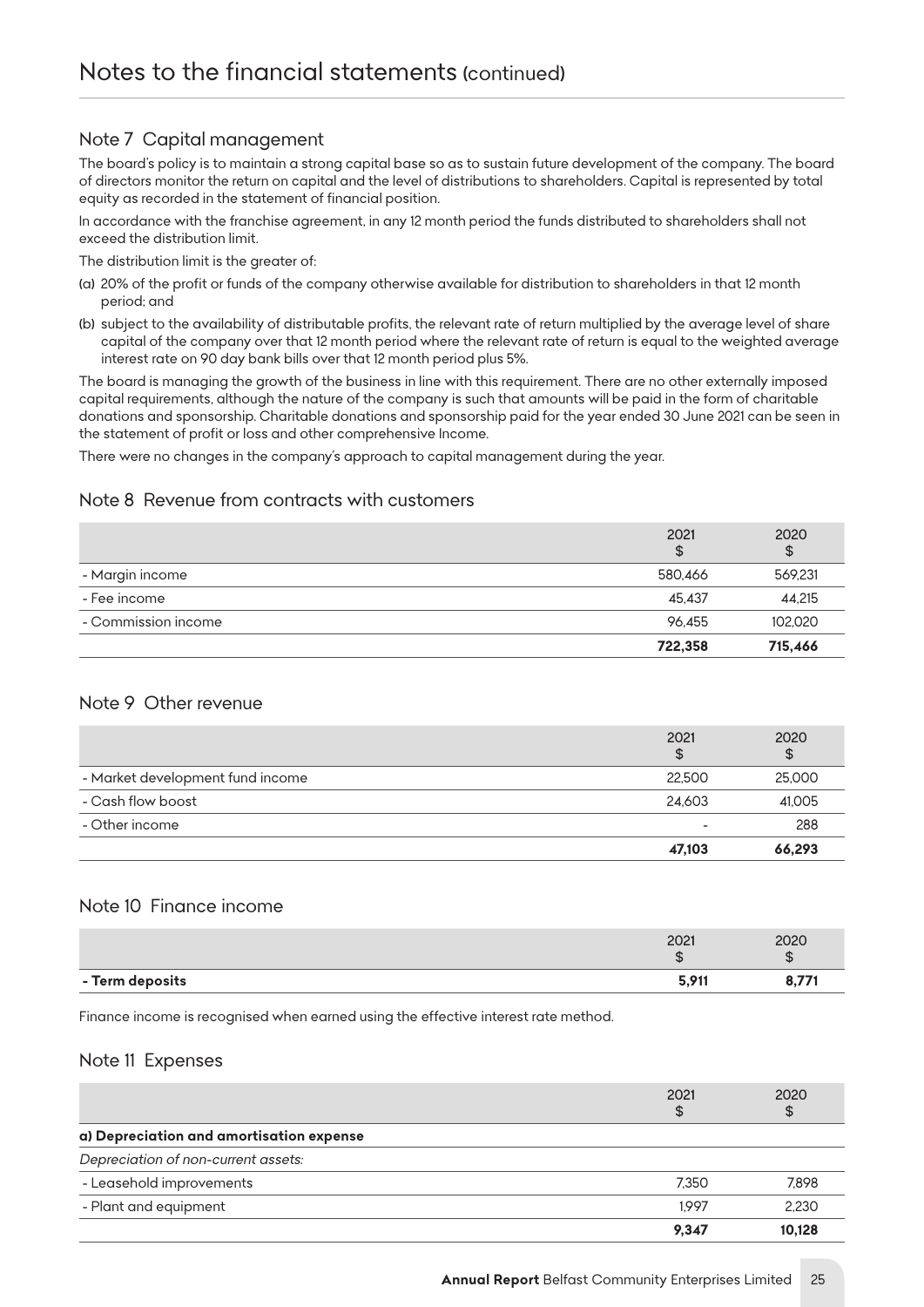#### *Note 11 Expenses (continued)*

|                                                      | 2021   | 2020   |
|------------------------------------------------------|--------|--------|
|                                                      | \$     | \$     |
| a) Depreciation and amortisation expense (continued) |        |        |
| Depreciation of right-of-use assets                  |        |        |
| - Leased land and buildings                          | 29,320 | 29,320 |
| Amortisation of intangible assets:                   |        |        |
| - Franchise fee                                      | 2.198  | 2,197  |
| - Franchise renewal process fee                      | 10.986 | 10,987 |
| - Domiciled customer accounts                        | 7.193  | 7,192  |
|                                                      | 20,377 | 20,376 |
| Total depreciation and amortisation expense          | 59,044 | 59,824 |
| b) Finance costs                                     |        |        |
| - Lease interest expense                             | 23,863 | 24,674 |
| - Unwinding of make-good provision                   | 629    | 600    |
|                                                      | 24,492 | 25,274 |

*interest rate.*

#### *c) Employee benefit expenses*

|                                             | 421.853 | 414.935 |
|---------------------------------------------|---------|---------|
| Other expenses                              | 26.800  | 77.920  |
| Expenses related to long service leave      | (745)   | 2.869   |
| Contributions to defined contribution plans | 35.380  | 27.476  |
| Wages and salaries                          | 360.418 | 306.670 |

#### *d) Recognition exemption*

*The company pays for the right to use information technology equipment. The underlying assets have been assessed as low value and exempted from recognition under AASB 16 accounting. Expenses relating to low-value exempt leases are included in system costs expenses.*

|                                              | 2021   | 202C   |
|----------------------------------------------|--------|--------|
| <b>Expenses relating to low-value leases</b> | 16.397 | 15.037 |

#### *Note 12 Income tax expense*

|                                                                                 | 2021<br>\$ | 2020<br>\$ |
|---------------------------------------------------------------------------------|------------|------------|
| a) Amounts recognised in profit or loss                                         |            |            |
| Current tax expense/(credit)                                                    |            |            |
| - Current tax                                                                   | 18.099     | 14.886     |
| - Movement in deferred tax                                                      | 2.041      | (35.940)   |
| - Adjustment to deferred tax on AASB 16 retrospective application               |            | 26.739     |
| - Adjustment to deferred tax to reflect reduction in tax rate in future periods | 1.303      | 2.072      |
|                                                                                 | 21,443     | 7.757      |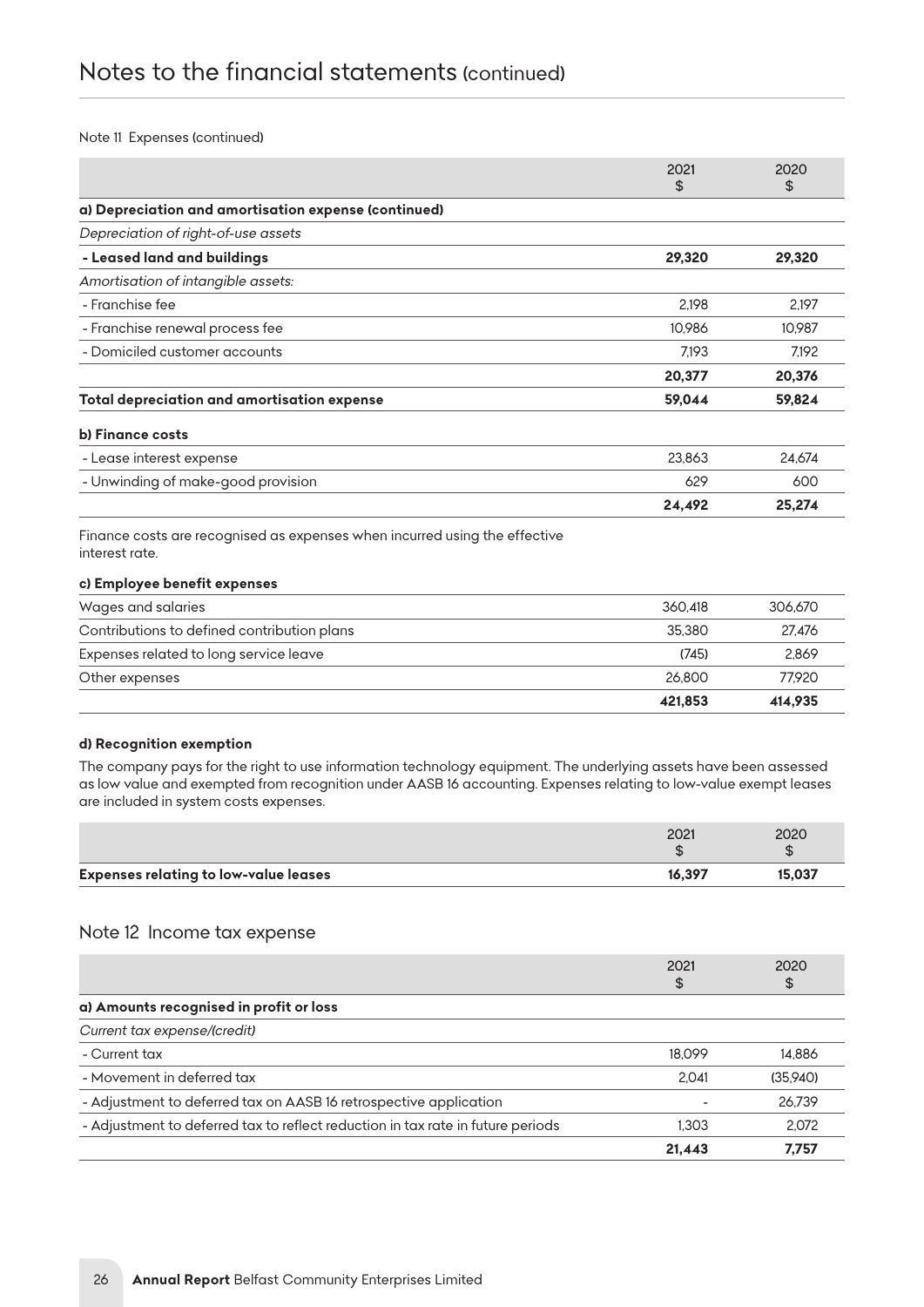*Note 12 Income tax expense (continued)*

|                                                                                 | 2021<br>\$ | 2020<br>\$ |
|---------------------------------------------------------------------------------|------------|------------|
| b) Prima facie income tax reconciliation                                        |            |            |
| Operating profit before taxation                                                | 94.549     | 54.074     |
| Prima facie tax on loss from ordinary activities at 26% (2020: 27.5%)           | 24.583     | 14.870     |
| Tax effect of:                                                                  |            |            |
| - Non-deductible expenses                                                       | 1.954      | 2.090      |
| - Temporary differences                                                         | (2.041)    | 9.202      |
| - Other assessable income                                                       | (6.397)    | (11, 276)  |
| - Movement in deferred tax                                                      | 2.041      | (35.940)   |
| - Leases initial recognition                                                    |            | 26.739     |
| - Adjustment to deferred tax to reflect reduction of tax rate in future periods | 1.303      | 2.072      |
|                                                                                 | 21.443     | 7.757      |

# *Note 13 Cash and cash equivalents*

|                              | 2021<br>\$ | 2020<br>\$ |
|------------------------------|------------|------------|
| a) Cash and cash equivalents |            |            |
| - Cash at bank and on hand   | 34.960     | 32.294     |
| - Term deposits              | 810,000    | 735,000    |
|                              | 844.960    | 767.294    |

# *Note 14 Trade and other receivables*

|                                | 2021<br>\$ | 2020<br>\$ |
|--------------------------------|------------|------------|
| <b>Current assets</b>          |            |            |
| Trade receivables              | 48.857     | 43,784     |
| Prepayments                    | 7.256      | 6,965      |
| Other receivables and accruals | 12.038     | 8.076      |
|                                | 68,151     | 58,825     |

# *Note 15 Property, plant and equipment*

|                                | 2021<br>\$ | 2020<br>\$ |
|--------------------------------|------------|------------|
| a) Carrying amounts            |            |            |
| Leasehold improvements         |            |            |
| At cost                        | 213.795    | 213.795    |
| Less: accumulated depreciation | (66.386)   | (59,036)   |
|                                | 147,409    | 154,759    |
| Plant and equipment            |            |            |
| At cost                        | 34.339     | 32,637     |
| Less: accumulated depreciation | (20,020)   | (18,023)   |
|                                | 14,319     | 14,614     |
| Total written down amount      | 161,728    | 169,373    |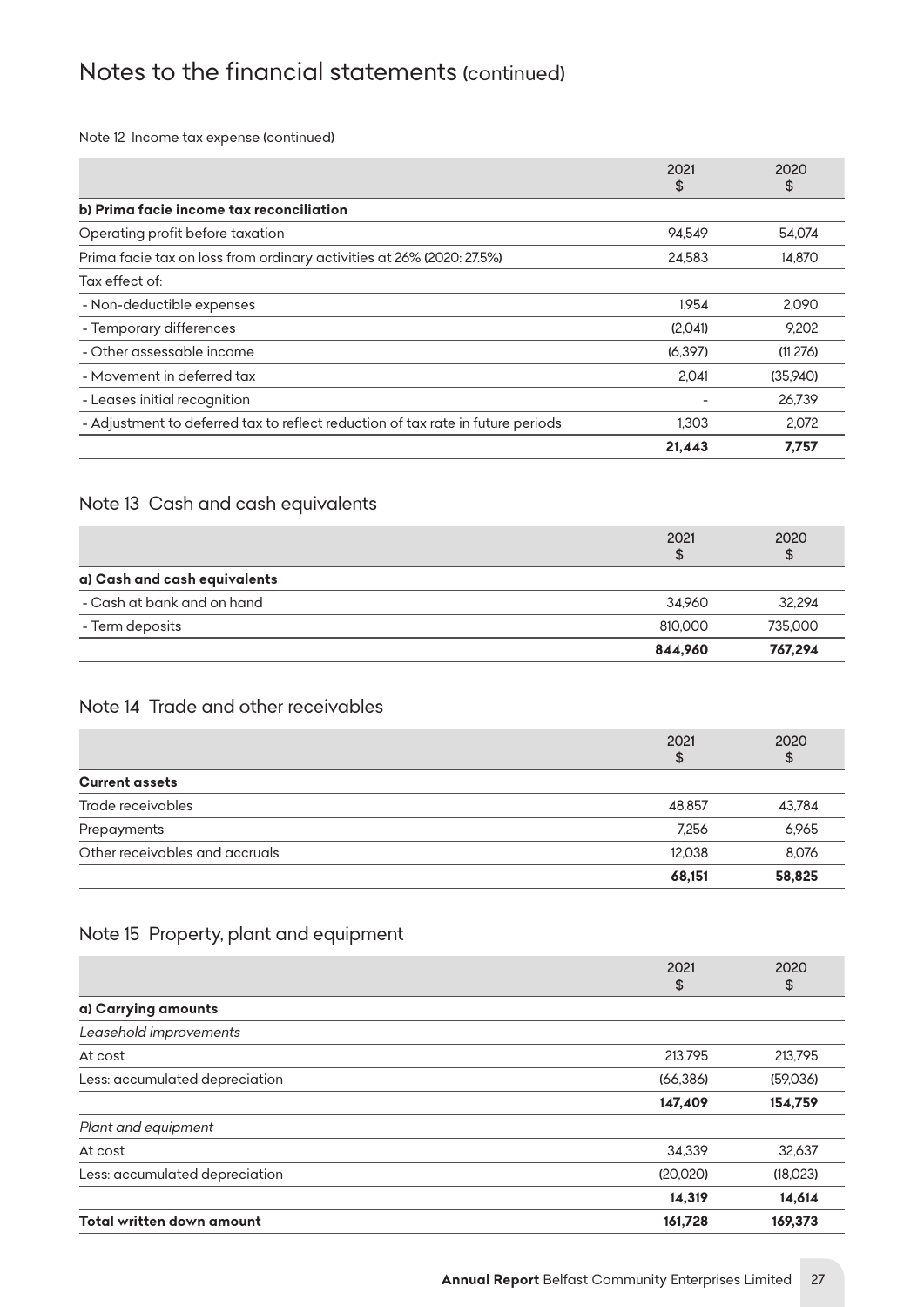#### *Note 15 Property, plant and equipment (continued)*

|                                       | 2021<br>\$ | 2020<br>\$ |
|---------------------------------------|------------|------------|
| b) Reconciliation of carrying amounts |            |            |
| Leasehold improvements                |            |            |
| Carrying amount at beginning          | 154.759    | 162.657    |
| Depreciation                          | (7.350)    | (7.898)    |
|                                       | 147,409    | 154,759    |
| Plant and equipment                   |            |            |
| Carrying amount at beginning          | 14.614     | 16,844     |
| Additions                             | 1.702      |            |
| Depreciation                          | (1,997)    | (2,230)    |
|                                       | 14,319     | 14,614     |
| Total written down amount             | 161,728    | 169,373    |

#### *c) Changes in estimates*

*During the financial year, the company assessed estimates used for property, plant and equipment including useful lives, residual values, and depreciation methods. There were no changes in estimates for the current reporting period.*

## *Note 16 Right-of-use assets*

|                                       | 2021<br>\$ | 2020<br>\$ |
|---------------------------------------|------------|------------|
| a) Carrying amounts                   |            |            |
| Leased land and buildings             |            |            |
| At cost                               | 586,398    | 586,398    |
| Less: accumulated depreciation        | (207,683)  | (178, 363) |
| Total written down amount             | 378,715    | 408,035    |
| b) Reconciliation of carrying amounts |            |            |
| Leased land and buildings             |            |            |
| Carrying amount at beginning          | 408,035    |            |
| Initial recognition on transition     |            | 586,398    |
| Accumulated depreciation on adoption  |            | (149, 043) |
| Depreciation                          | (29, 320)  | (29, 320)  |
| Total written down amount             | 378,715    | 408,035    |

### *Note 17 Intangible assets*

|                                | 2021<br>S | 2020<br>\$ |
|--------------------------------|-----------|------------|
| a) Carrying amounts            |           |            |
| Franchise fee                  |           |            |
| At cost                        | 20.987    | 20.987     |
| Less: accumulated amortisation | (14, 395) | (12, 197)  |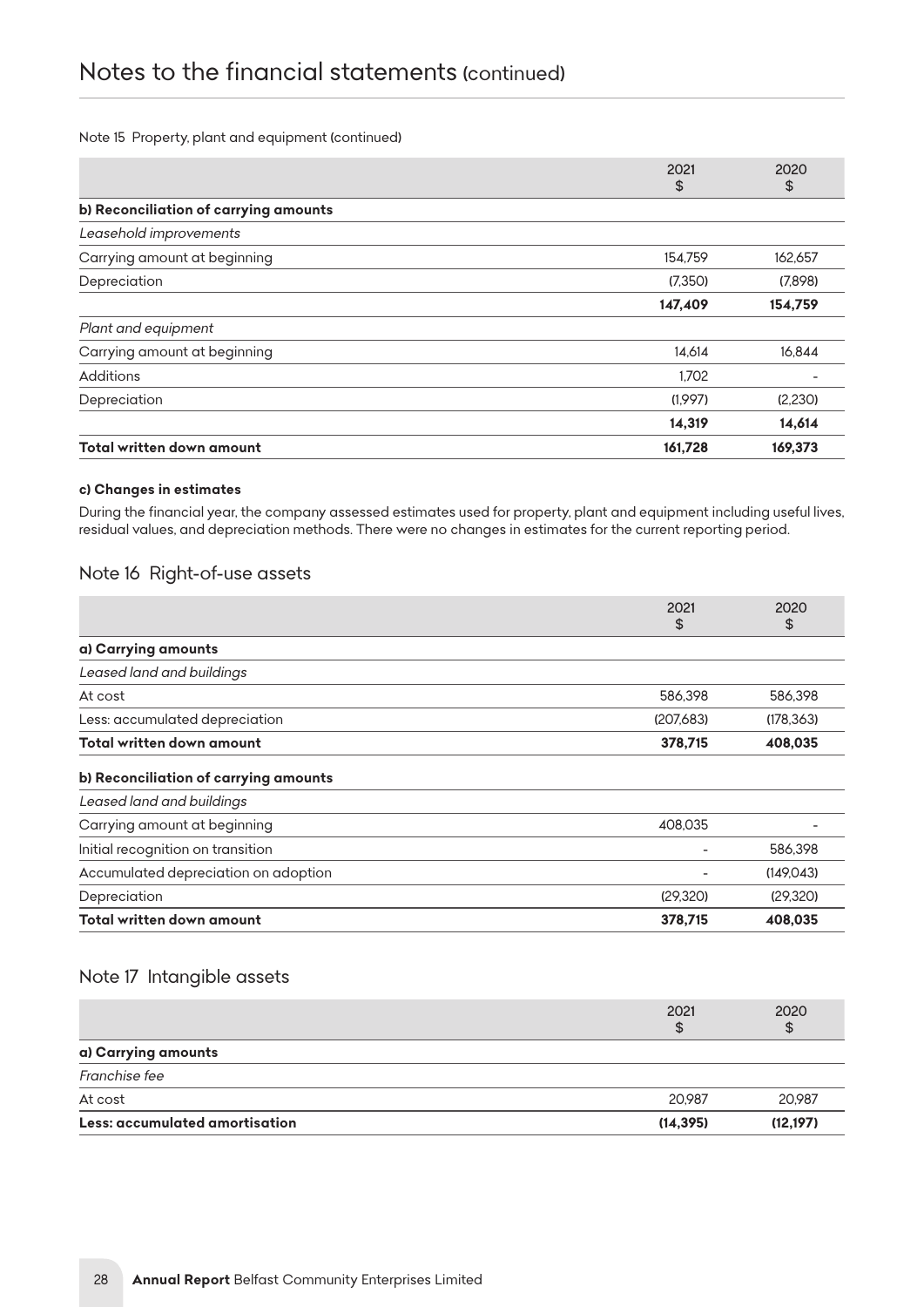#### *Note 17 Intangible assets (continued)*

|                                       | 2021<br>\$ | 2020<br>\$ |
|---------------------------------------|------------|------------|
| a) Carrying amounts (continued)       |            |            |
| Franchise renewal process fee         |            |            |
| At cost                               | 54,932     | 54,932     |
| Less: accumulated amortisation        | (21.973)   | (10,987)   |
|                                       | 32,959     | 43,945     |
| Domiciled customer accounts           |            |            |
| At cost                               | 57,540     | 57,540     |
| Less: accumulated amortisation        | (14, 385)  | (7.192)    |
|                                       | 43,155     | 50,348     |
| Total written down amount             | 82,706     | 103,083    |
| b) Reconciliation of carrying amounts |            |            |
| Franchise fee                         |            |            |
| Carrying amount at beginning          | 8,790      | 10,987     |
| Amortisation                          | (2,198)    | (2.197)    |
|                                       | 6,592      | 8,790      |
| Franchise renewal process fee         |            |            |
| Carrying amount at beginning          | 43,945     | 54,932     |
| Amortisation                          | (10,986)   | (10,987)   |
|                                       | 32,959     | 43,945     |
| Domiciled customer accounts           |            |            |
| Carrying amount at beginning          | 50,348     | 57,540     |
| Amortisation                          | (7.193)    | (7,192)    |
|                                       | 43,155     | 50,348     |
| Total written down amount             | 82,706     | 103,083    |

#### *c) Changes in estimates*

*During the financial year, the company assessed estimates used for intangible assets including useful lives, residual values, and amortisation methods. There were no changes in estimates for the current reporting period.*

### *Note 18 Tax assets and liabilities*

|                                  | 2021<br>\$ | 2020<br>\$ |
|----------------------------------|------------|------------|
| a) Current tax                   |            |            |
| Income tax payable               | 7,545      | 2,829      |
| b) Deferred tax                  |            |            |
| Deferred tax assets              |            |            |
| - employee provisions            | 4.717      | 8,834      |
| - make-good provision            | 3.371      | 3,342      |
| - lease liability                | 121,204    | 131,646    |
| <b>Total deferred tax assets</b> | 129,292    | 143,822    |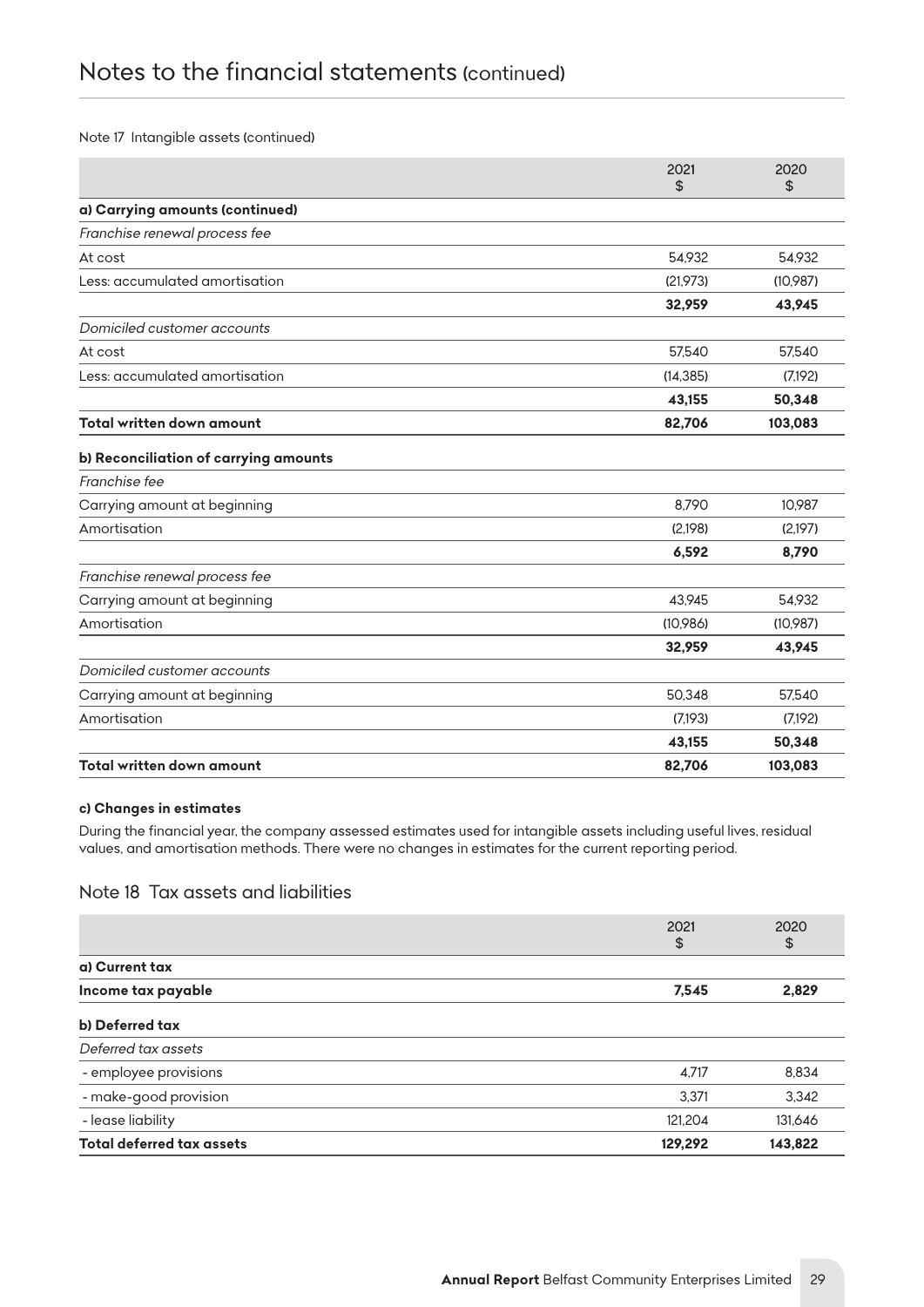*Note 18 Tax assets and liabilities (continued)*

|                                                                                                          | 2021<br>\$ | 2020<br>\$ |
|----------------------------------------------------------------------------------------------------------|------------|------------|
| b) Deferred tax (continued)                                                                              |            |            |
| Deferred tax liabilities                                                                                 |            |            |
| - deductible prepayments                                                                                 | 1.814      | 1.811      |
| - property, plant and equipment                                                                          | 234        | 14         |
| - right-of-use assets                                                                                    | 94.679     | 106.089    |
| <b>Total deferred tax liabilities</b>                                                                    | 96.727     | 107,914    |
| Net deferred tax assets (liabilities)                                                                    | 32.565     | 35,908     |
| Movement in deferred tax charged to Statement of Profit or Loss and Other<br><b>Comprehensive Income</b> | 3.343      | 7,130      |
| Movement in deferred tax charged to Statement of Changes in Equity                                       |            | 26.739     |

## *Note 19 Trade creditors and other payables*

Where the company is liable to settle an amount within 12 months of reporting date, the liability is classified as current. *All other obligations are classified as non-current.*

|                              | 2021<br>\$ | 2020<br>\$ |
|------------------------------|------------|------------|
| a) Current liabilities       |            |            |
| Trade creditors              | 4.400      | 474        |
| Other creditors and accruals | 50,872     | 55.814     |
|                              | 55,272     | 56,288     |
| b) Non-current liabilities   |            |            |
| Other creditors and accruals | 14,502     | 29,004     |

# *Note 20 Lease liabilities*

*Lease liabilities were measured at amounts equal to the present value of enforceable future payments of the term reasonably expected to be exercised, discounted at the appropriate incremental borrowing rate on the adoption date. The discount rate used on recognition was 4.79%.*

*The company has applied judgement in estimating the remaining lease term including the effects of any extension options reasonably expected to be exercised, applying hindsight where appropriate.*

*The company's lease portfolio includes:*

 *- Port Fairy Branch* 

*The lease agreement commenced in June 2014. A 5 year renewal option was exercised in May 2019. The company has 2 x 5 year renewal options available which for AASB 16: Leases purposes they are reasonably certain to exercise. As such, the lease term end date used in the calculation of the lease liability is May 2034.*

|                                  | 2021       | 2020      |
|----------------------------------|------------|-----------|
|                                  | \$         | \$        |
| a) Current lease liabilities     |            |           |
| Property lease liabilities       | 39.671     | 41,896    |
| Unexpired interest               | (22,952)   | (23,863)  |
|                                  | 16,719     | 18,033    |
| b) Non-current lease liabilities |            |           |
| Property lease liabilities       | 625.537    | 668.691   |
| Unexpired interest               | (157, 440) | (180.392) |
|                                  | 468,097    | 488,299   |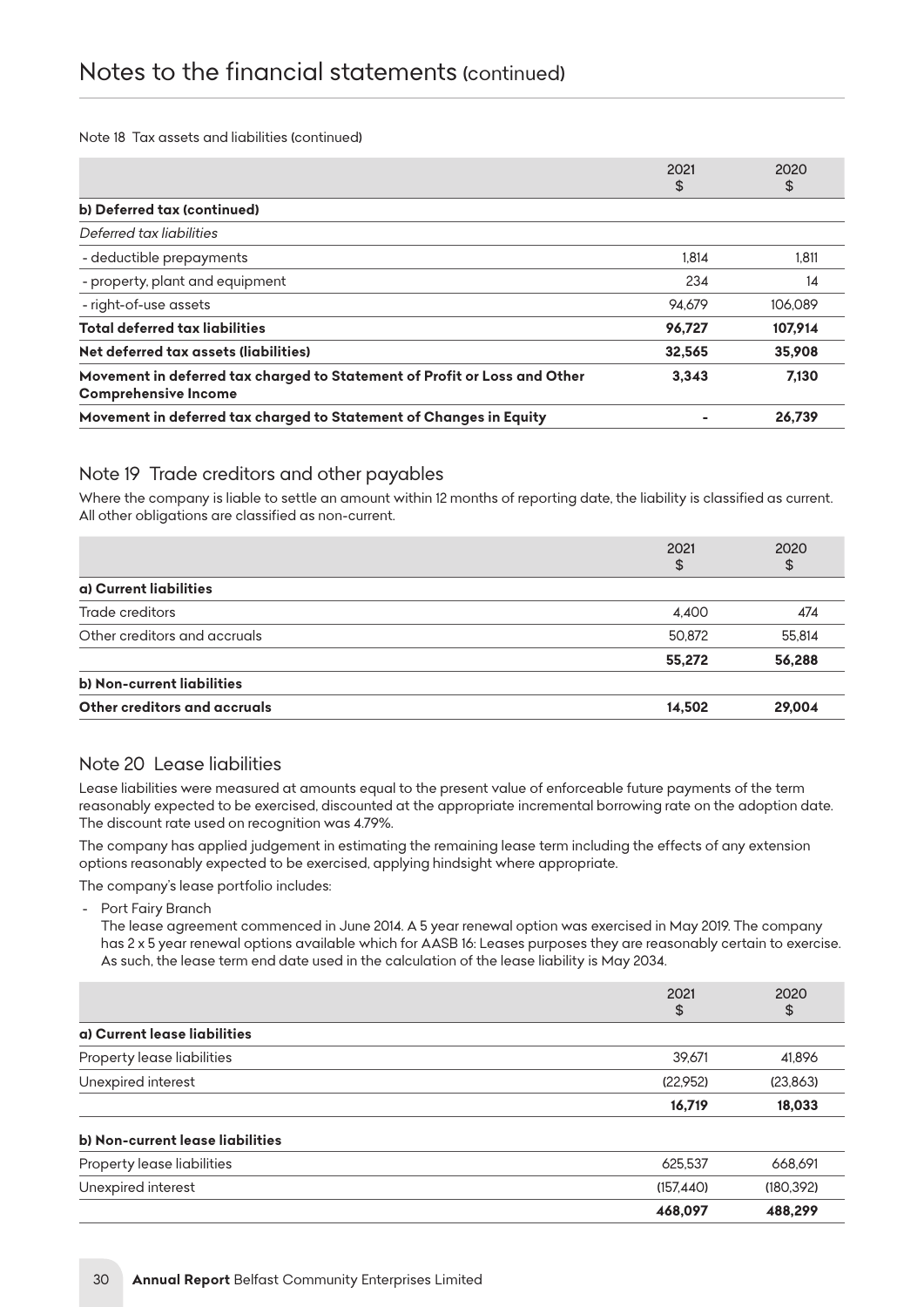#### *Note 20 Lease liabilities (continued)*

|                                           | 2021      | 2020       |
|-------------------------------------------|-----------|------------|
|                                           | \$        | \$         |
| c) Reconciliation of lease liabilities    |           |            |
| Balance at the beginning                  | 506,332   |            |
| Initial recognition on AASB 16 transition |           | 522,334    |
| Lease interest expense                    | 23,863    | 24,674     |
| Lease payments - total cash outflow       | (45.379)  | (40,676)   |
|                                           | 484,816   | 506,332    |
| d) Maturity analysis                      |           |            |
| - Not later than 12 months                | 39.671    | 41.896     |
| - Between 12 months and 5 years           | 185,953   | 180,538    |
| - Greater than 5 years                    | 439.584   | 488.153    |
| Total undiscounted lease payments         | 665,208   | 710,587    |
| Unexpired interest                        | (180.392) | (204, 255) |
| Present value of lease liabilities        | 484,816   | 506,332    |

#### *Note 21 Provisions*

|                              | 2021   | 2020   |
|------------------------------|--------|--------|
| a) Non-current liabilities   |        |        |
| Make-good on leased premises | 13.483 | 12.854 |

*In accordance with the branch lease agreement, the company must restore the leased premises to the original condition before the expiry of the lease term. The company has estimated the provision ast at \$25,000 based on experience and consideration of the expected future costs to remove all fittings and the ATM as well as cost to remedy any damages caused during the removal process. The lease is due to expire on 31 May 2034 at which time it is expected the face-value costs to restore the premises will fall due.*

### *Note 22 Employee benefits*

|                                   | 2021<br>\$ | 2020   |
|-----------------------------------|------------|--------|
| a) Current liabilities            |            |        |
| <b>Provision for annual leave</b> | 15.860     | 30.225 |
| b) Non-current liabilities        |            |        |
| Provision for long service leave  | 3.008      | 3.753  |

#### *c) Key judgement and assumptions*

The company applies a benchmark probability rate from across the Community Bank network to factor in estimating *the probability of an employee, at a given date, achieving continuous employment eligible for entitlement in accordance with legislation.*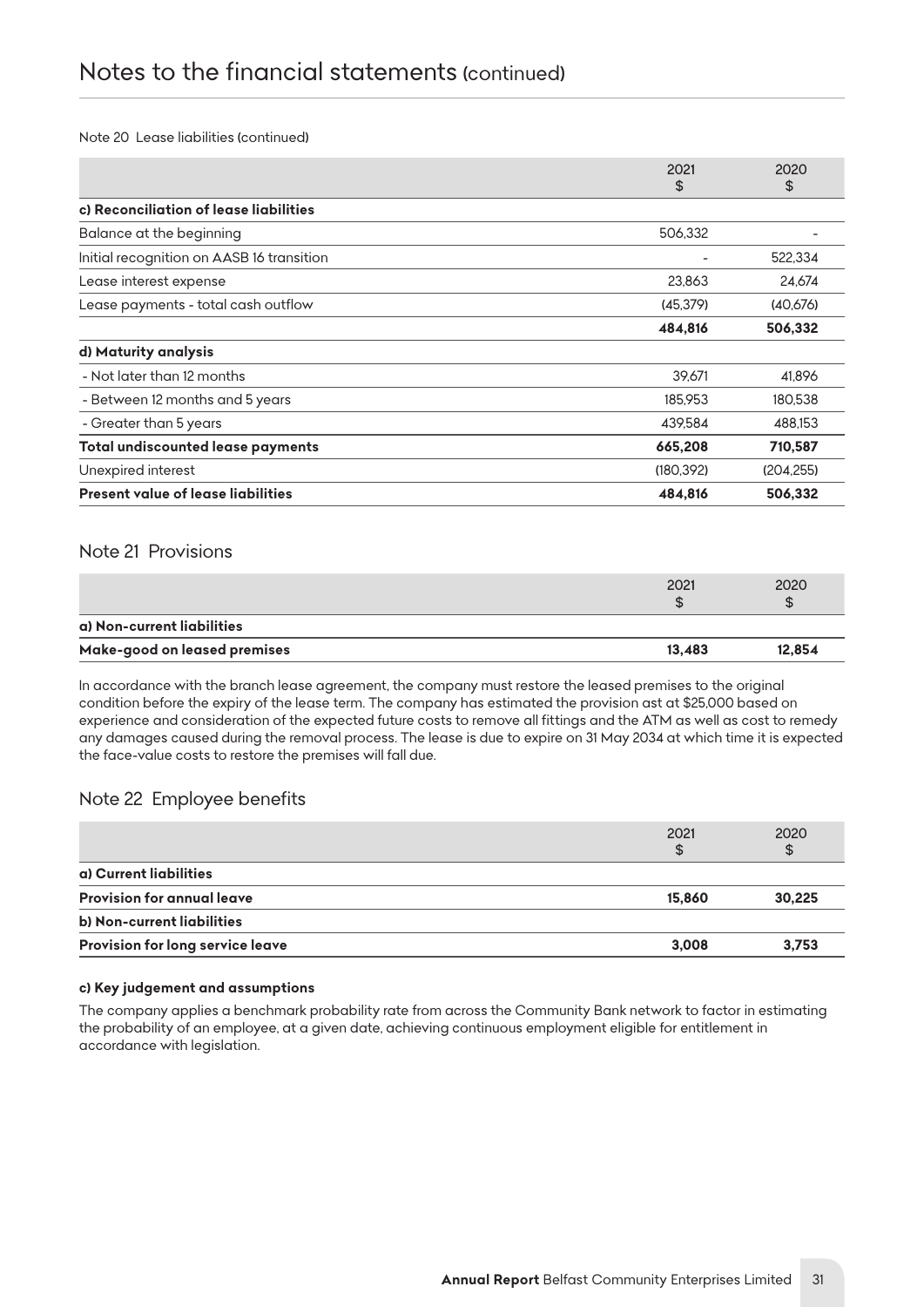# *Note 23 Issued capital*

#### *a) Issued capital*

|                              | 2021    |          | 2020                     |          |
|------------------------------|---------|----------|--------------------------|----------|
|                              | Number  |          | Number                   | \$       |
| Ordinary shares - fully paid | 937.667 | 937.667  | 937.667                  | 937.667  |
| Less: equity raising costs   | $\sim$  | (39.351) | $\overline{\phantom{0}}$ | (39.351) |
|                              | 937.667 | 898,316  | 937.667                  | 898,316  |

#### *b) Rights attached to issued capital*

*Ordinary shares*

#### *Voting rights*

*Subject to some limited exceptions, each member has the right to vote at a general meeting.*

*On a show of hands or a poll, each member attending the meeting (whether they are attending the meeting in person or by attorney, corporate representative or proxy) has one vote, regardless of the number of shares held. However,*  where a person attends a meeting in person and is entitled to vote in more than one capacity (for example, the person is a member and has also been appointed as proxy for another member) that person may only exercise one vote on a *show of hands. On a poll, that person may exercise one vote as a member and one vote for each other member that person represents as duly appointed attorney, corporate representative or proxy.*

The purpose of giving each member only one vote, regardless of the number of shares held, is to reflect the nature of *the company as a community based company, by providing that all members of the community who have contributed*  to the establishment and ongoing operation of the Community Bank branch have the same ability to influence the *operation of the company.*

#### *Dividends*

*Generally, dividends are payable to members in proportion to the amount of the share capital paid up on the shares held by them, subject to any special rights and restrictions for the time being attaching to shares. The franchise agreement with Bendigo Bank contains a limit on the level of profits or funds that may be distributed to shareholders. There is also a restriction on the payment of dividends to certain shareholders if they have a prohibited shareholding interest (see below).*

#### *Transfer*

*Generally, ordinary shares are freely transferable. However, the directors have a discretion to refuse to register a transfer of shares.*

*Subject to the foregoing, shareholders may transfer shares by a proper transfer effected in accordance with the company's constitution and the Corporations Act 2001.*

#### *Prohibited shareholding interest*

*A person must not have a prohibited shareholding interest in the company.*

*In summary, a person has a prohibited shareholding interest if any of the following applies:*

- *They control or own 10% or more of the shares in the company (the "10% limit").*
- In the opinion of the board they do not have a close connection to the community or communities in which the *company predominantly carries on business (the "close connection test").*
- Where the person is a shareholder, after the transfer of shares in the company to that person the number of shareholders in the company is (or would be) lower than the base number (the "base number test"). The base number *is 248. As at the date of this report, the company had 272 shareholders (2019: 277 shareholders).*

As with voting rights, the purpose of this prohibited shareholding provision is to reflect the community-based nature of *the company.*

*Where a person has a prohibited shareholding interest, the voting and dividend rights attaching to the shares in which the person (and his or her associates) have a prohibited shareholding interest, are suspended.*

*The board has the power to request information from a person who has (or is suspected by the board of having) a legal or beneficial interest in any shares in the company or any voting power in the company, for the purpose of determining*  whether a person has a prohibited shareholding interest. If the board becomes aware that a member has a prohibited *shareholding interest, it must serve a notice requiring the member (or the member's associate) to dispose of the number of shares the board considers necessary to remedy the breach. If a person fails to comply with such a notice within a specified period (that must be between three and six months), the board is authorised to sell the specified shares on behalf of that person. The holder will be entitled to the consideration from the sale of the shares, less any expenses incurred by the board in selling or otherwise dealing with those shares.*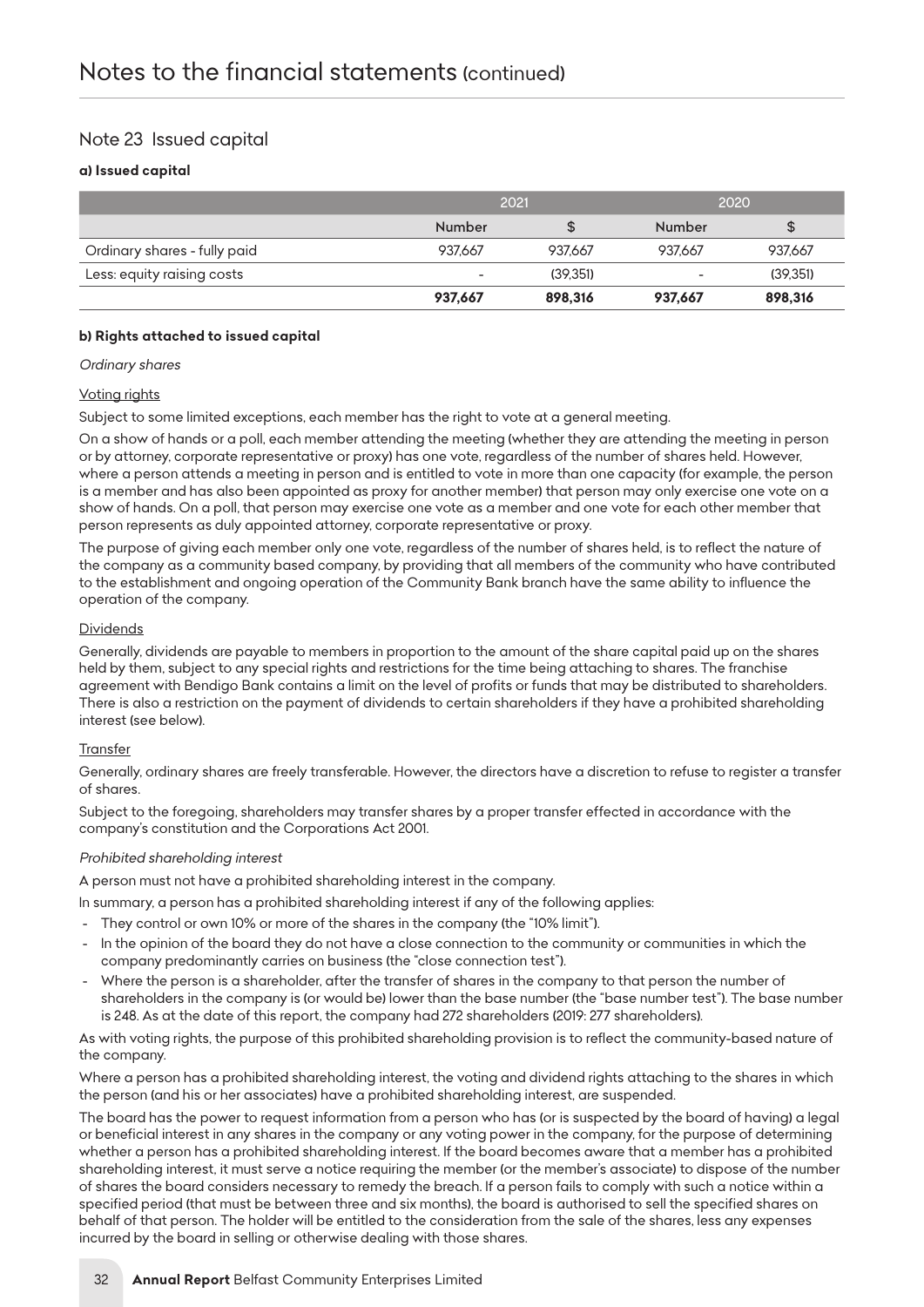#### *Note 23 Issued capital (continued)*

#### *b) Rights attached to issued capital (continued)*

#### *Prohibited shareholding interest (continued)*

In the constitution, members acknowledge and recognise that the exercise of the powers given to the board may cause *considerable disadvantage to individual members, but that such a result may be necessary to enforce the prohibition.*

## *Note 24 Retained earnings*

|                                               | <b>Note</b> | 2021<br>\$ | 2020<br>\$ |
|-----------------------------------------------|-------------|------------|------------|
| Balance at beginning of reporting period      |             | 2.917      | 64.600     |
| Adjustment for transition to AASB 16          |             |            | (70.493)   |
| Net profit after tax from ordinary activities |             | 73.106     | 46.317     |
| Dividends provided for or paid                | 29a         |            | (37.507)   |
| <b>Balance at end of reporting period</b>     |             | 76.023     | 2.917      |

# *Note 25 Reconciliation of cash flows from operating activities*

|                                                      | 2021<br>\$ | 2020<br>\$ |
|------------------------------------------------------|------------|------------|
| Net profit after tax from ordinary activities        | 73.106     | 46,317     |
| Adjustments for:                                     |            |            |
| - Depreciation                                       | 38,667     | 39,448     |
| - Amortisation                                       | 20.377     | 20,376     |
| Changes in assets and liabilities:                   |            |            |
| - (Increase)/decrease in trade and other receivables | (9,326)    | (3,697)    |
| - (Increase)/decrease in other assets                | 3.343      | (7.130)    |
| - Increase/(decrease) in trade and other payables    | (2,335)    | 4.858      |
| - Increase/(decrease) in employee benefits           | (15, 110)  | 19,583     |
| - Increase/(decrease) in provisions                  | 629        | 600        |
| - Increase/(decrease) in tax liabilities             | 4.716      | (2.604)    |
| Net cash flows provided by operating activities      | 114,067    | 117,751    |

### *Note 26 Financial instruments*

*The following shows the carrying amounts for all financial instruments at amortised costs. It does not include fair value information for financial assets and financial liabilities not measured at fair value if the carrying amount is a reasonable approximation of fair value.*

|                              | <b>Note</b> | 2021<br>\$ | 2020<br>\$ |
|------------------------------|-------------|------------|------------|
| <b>Financial assets</b>      |             |            |            |
| Cash and cash equivalents    | 13          | 34.960     | 32,294     |
| Term deposits                | 13          | 810,000    | 735,000    |
| Trade and other receivables  | 14          | 60,895     | 51.860     |
|                              |             | 905,855    | 819,154    |
| <b>Financial liabilities</b> |             |            |            |
| Trade and other payables     | 19          | 69.774     | 474        |
| Lease liabilities            | 20          | 484,816    | 506,332    |
|                              |             | 554.590    | 506,806    |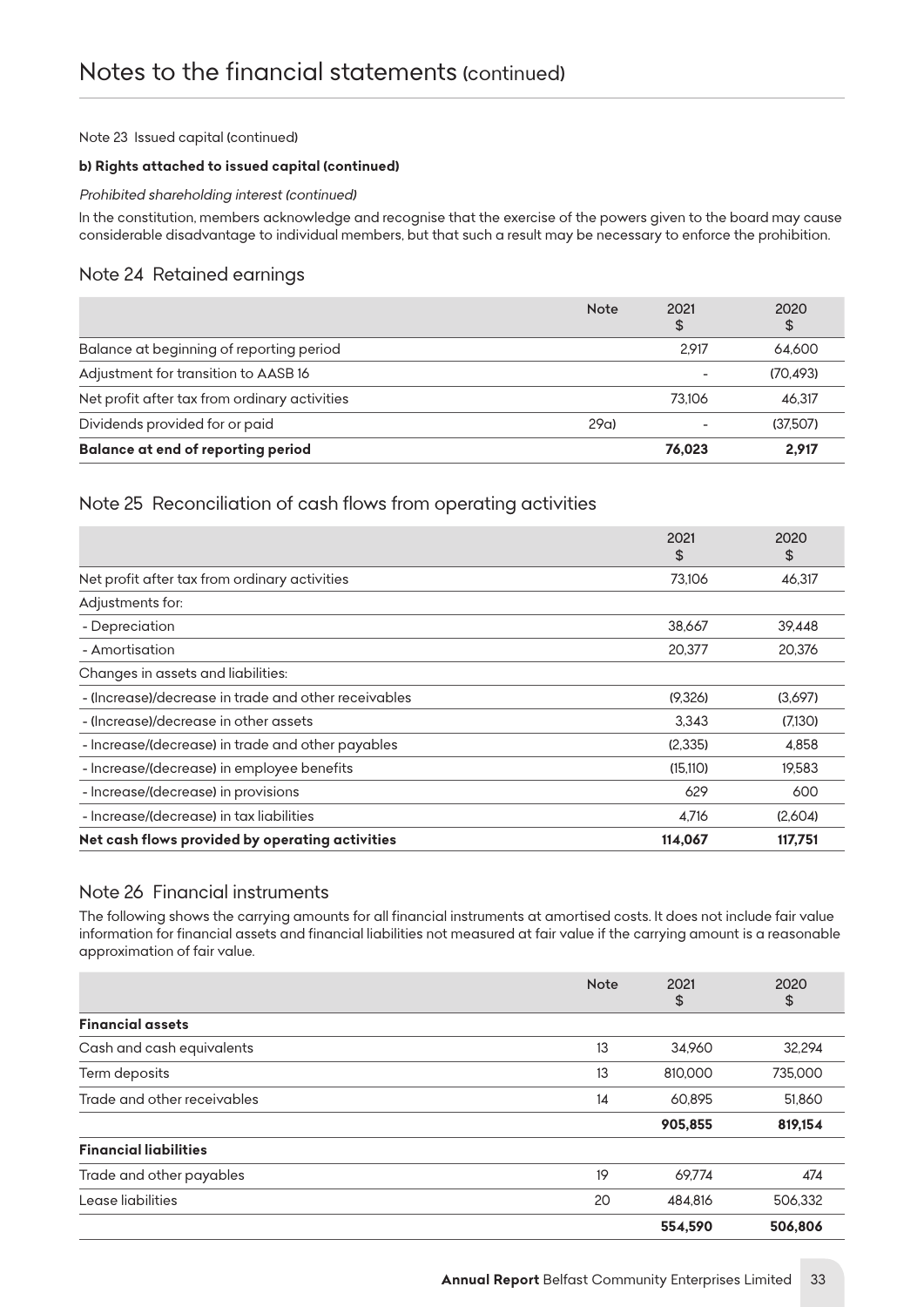# *Note 27 Auditor's remuneration*

*Amount received or due and receivable by the auditor of the company for the financial year.*

|                                            | 2021<br>\$ | 2020<br>\$ |
|--------------------------------------------|------------|------------|
| Audit and review services                  |            |            |
| - Audit and review of financial statements | 5,000      | 4.800      |
| Non audit services                         |            |            |
| - General advisory services                | 2.690      | 2.210      |
| - Share registry services                  | 2.300      | 2.443      |
| Total auditor's remuneration               | 9.990      | 9.453      |

## *Note 28 Related parties*

#### *a) Details of key management personnel*

*The directors of the company during the financial year were:*

| Damian John Gleeson | Ralph David Leutton | Nicole Louise Dwyer    |
|---------------------|---------------------|------------------------|
| Peter John Langley  | John Julian Rahilly | Margaret Donne Leutton |
| Thomas Newton       | Damian John Gleeson | Melissa Anne McDonald  |

#### *b) Key management personnel compensation*

*No director of the company receives remuneration for services as a company director or committee member. There are no executives within the company whose remuneration is required to be disclosed.*

#### *c) Related party transactions*

*No director or related entity has entered into a material contract with the company.*

# *Note 29 Dividends provided for or paid*

#### *a) Dividends provided for and paid during the period*

The following dividends were provided for and paid to shareholders during the reporting period as presented in the *Statement of Changes in Equity and the Statement of Cash Flows.*

|                        | 30 June 2021 |  | 30 June 2020 |        |
|------------------------|--------------|--|--------------|--------|
|                        | Cents        |  | Cents        |        |
| Fully franked dividend | ۰            |  | 4.00         | 37,507 |

*The tax rate at which dividends have been franked is 26% (2020: 27.5%).*

#### *b) Franking account balance*

|                                                                                                    | 2021<br>\$ | 2020<br>\$ |
|----------------------------------------------------------------------------------------------------|------------|------------|
| Franking credits available for subsequent reporting periods                                        |            |            |
| Franking account balance at the beginning of the financial year                                    | 40.871     | 37.607     |
| Franking transactions during the financial year:                                                   |            |            |
| - Franking credits arising from income taxes paid                                                  | 16.980     | 16.115     |
| Franking credits from the payment of income tax following lodgement of annual<br>income tax return | 2.830      | 1,376      |
| Franking debits from the payment of franked distributions<br>$\blacksquare$                        |            | (14.227)   |
| Franking account balance at the end of the financial year                                          | 60,681     | 40,871     |
| Franking transactions that will arise subsequent to the financial year end:                        |            |            |
| - Franking credits that will arise from payment of income tax                                      | 7.545      | 2.829      |
| Franking credits available for future reporting periods                                            | 68.226     | 43.700     |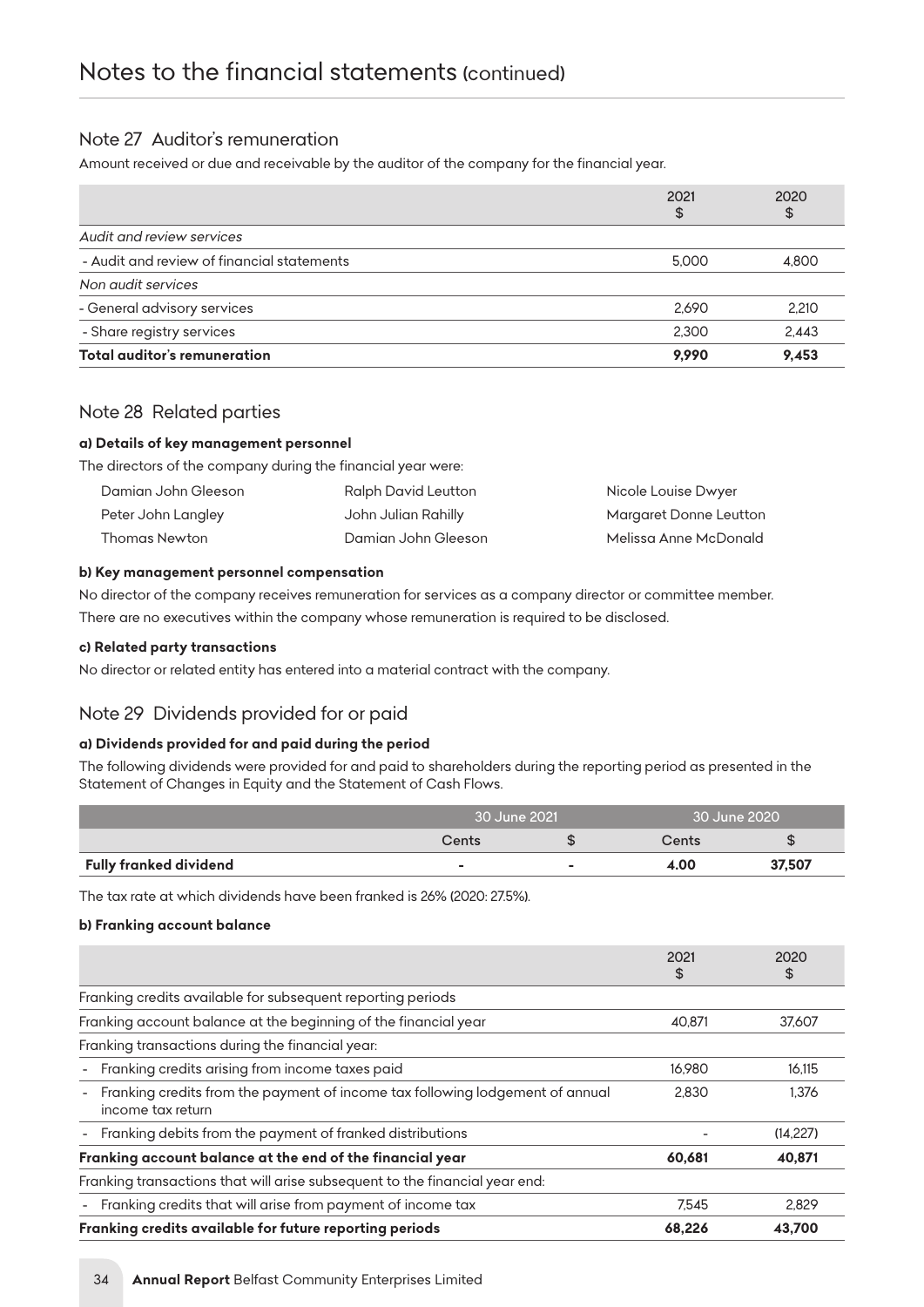# *Note 30 Earnings per share*

#### *a) Basic and diluted earnings per share*

*The calculation of basic and diluted earnings per share has been based on the following profit attributable to ordinary shareholders and weighted-average number of ordinary shares outstanding.*

|                                              | 2021<br>\$    | 2020<br>\$    |
|----------------------------------------------|---------------|---------------|
| Profit attributable to ordinary shareholders | 73.106        | 46,317        |
|                                              | <b>Number</b> | <b>Number</b> |
| Weighted-average number of ordinary shares   | 937.667       | 937.667       |
|                                              | Cents         | Cents         |
| Basic and diluted earnings per share         | 7.80          | 4.94          |

# *Note 31 Commitments*

*The company has no other commitments contracted for which would be provided for in future reporting periods.*

# *Note 32 Contingencies*

*There were no contingent liabilities or contingent assets at the date of this report to affect the financial statements.*

## *Note 33 Subsequent events*

*There have been no significant events occurring after the reporting period which may affect either the company's operations or the results of those operations or the company's state of affairs.*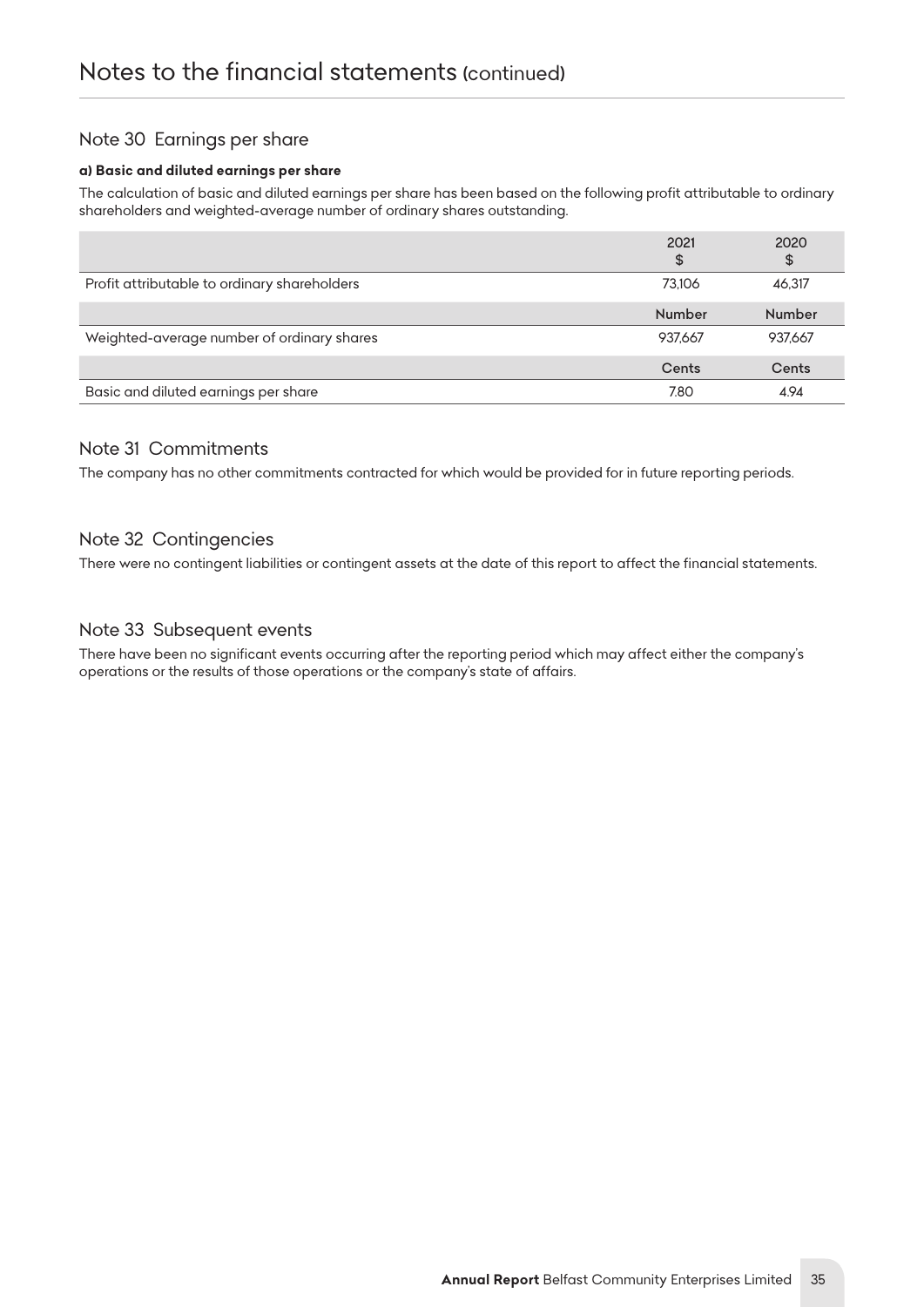# <span id="page-36-0"></span>*Directors' declaration*

*In accordance with a resolution of the directors of Belfast Community Enterprises Limited, we state that:*

*In the opinion of the directors:*

- *(a) the financial statements and notes of the company are in accordance with the Corporations Act 2001, including:*
	- *(i) giving a true and fair view of the company's financial position as at 30 June 2021 and of its performance for the financial year ended on that date; and*
	- *(ii) complying with Accounting Standards, the Corporations Regulations 2001 and other mandatory professional reporting requirements; and*
- *(b) there are reasonable grounds to believe that the company will be able to pay its debts as and when they become due and payable.*

*This declaration is made in accordance with a resolution of the board of directors.*

*Damian John Gleeson, Chairman*

*Dated this 29th day of September 2021*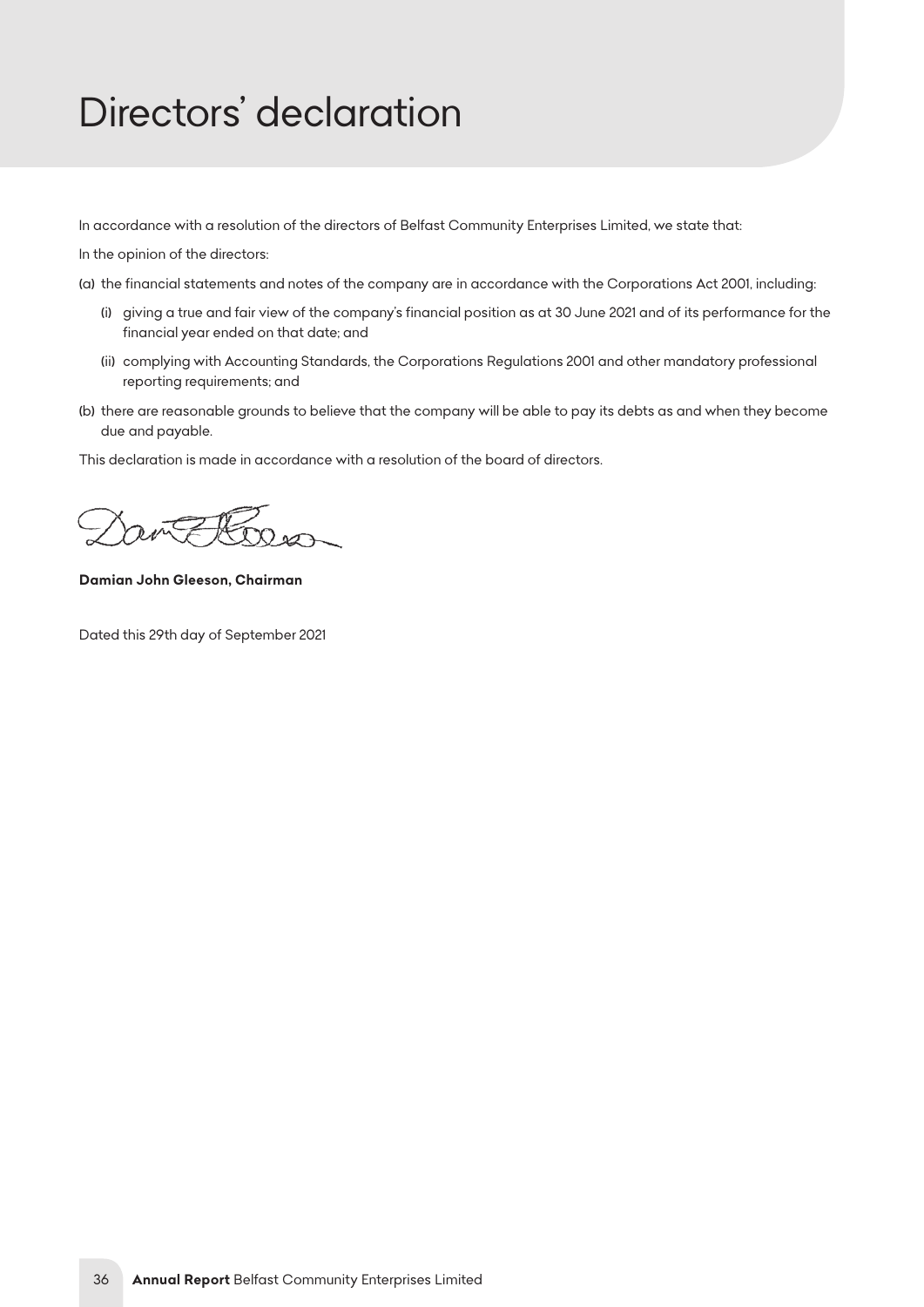# <span id="page-37-0"></span>*Independent audit report*



61 Bull Street Bendigo VIC 3550

afs@afsbendigo.com.au 03 5443 0344

# Independent auditor's report to the Directors of Belfast Community Enterprises Limited

#### **Report on the Audit of the Financial Report**

#### **Opinion**

We have audited the financial report of Belfast Community Enterprises Limited's (the company), which comprises:

- Statement of financial position as at 30 June 2021
- Statement of profit or loss and other comprehensive income
- Statement of changes in equity
- **Statement of cash flows**
- Notes to the financial statements, including a summary of significant accounting policies
- The directors' declaration of the company.

In our opinion, the accompanying financial report of Belfast Community Enterprises Limited, is in accordance with the *Corporations Act 2001*, including:

- i. giving a true and fair view of the company's financial position as at 30 June 2021 and of its financial performance for the year ended on that date; and
- ii. complying with Australian Accounting Standards and the Corporations Regulations 2001.

#### **Basis for Opinion**

We conducted our audit in accordance with Australian Auditing Standards. Our responsibilities under those standards are further described in the *Auditor's Responsibilities for the Audit of the Financial Report* section of our report.

We are independent of the company in accordance with the auditor independence requirements of the *Corporations Act 2001* and the ethical requirements of the Accounting Professional and Ethical Standards Board's *APES 110 Code of Ethics for Professional Accountants (including Independence Standards)* (the Code) that are relevant to our audit of the financial report in Australia. We have also fulfilled our other ethical responsibilities in accordance with the Code.

We believe that the audit evidence we have obtained is sufficient and appropriate to provide a basis for our audit opinion.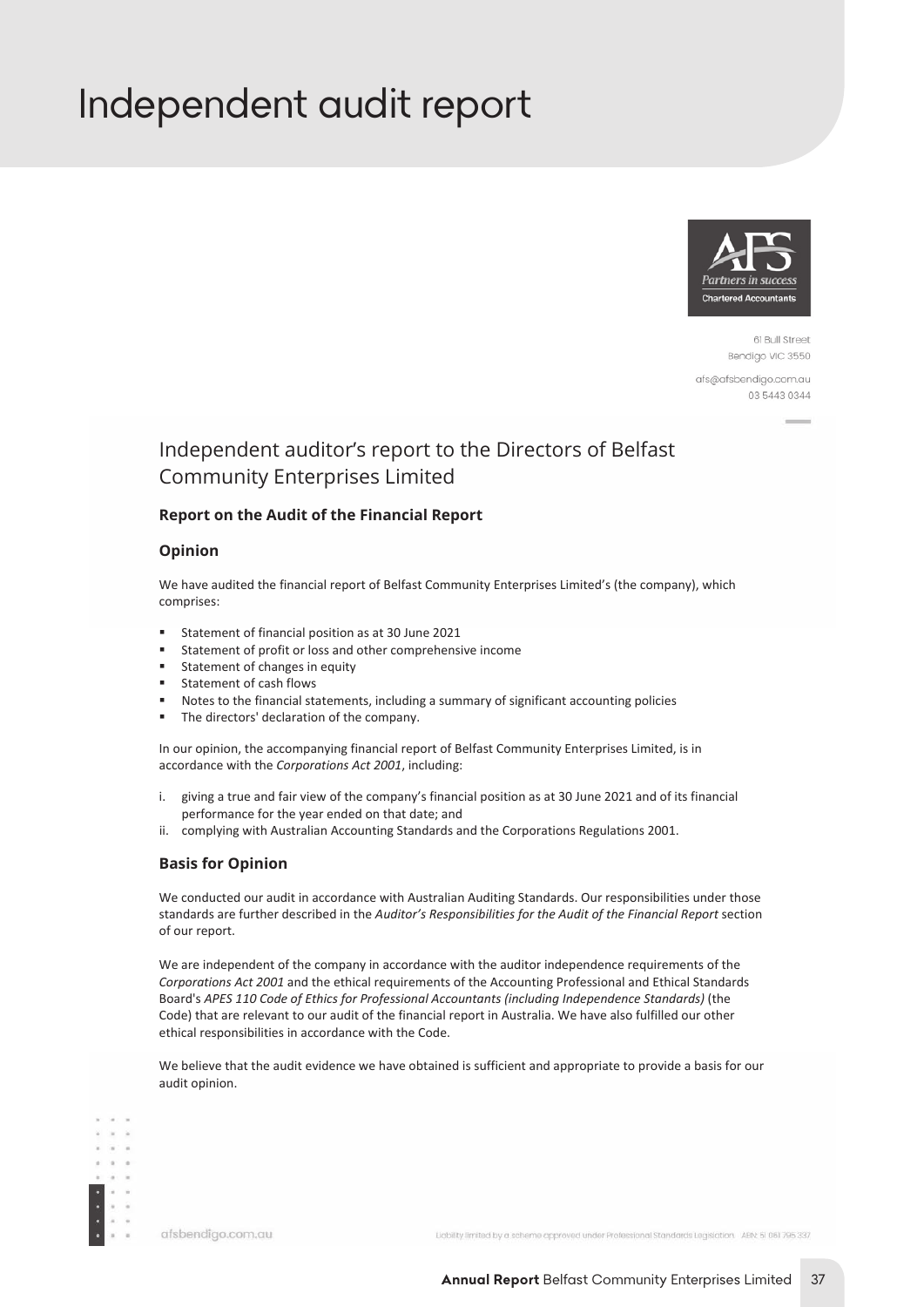

61 Bull Street Bendigo VIC 3550 afs@afsbendigo.com.au 03 5443 0344

#### **Other Information**

The company usually prepares an annual report that will include the financial statements, directors' report and declaration and our independence declaration and audit report (the financial report). The annual report may also include "other information" on the entity's operations and financial results and financial position as set out in the financial report, typically in a Chairman's report and Manager's report, and reports covering governance and shareholder matters.

The directors are responsible for the other information. The annual report is expected to be made available to us after the date of this auditor's report.

Our opinion on the financial report does not cover the other information and accordingly we will not express any form of assurance conclusion thereon.

Our responsibility is to read the other information identified above when it becomes available and, in doing so, consider whether the other information is materially inconsistent with the financial report or our knowledge obtained in the audit, or otherwise appears to be materially misstated.

If we identify that a material inconsistency appears to exist when we read the annual report (or become aware that the other information appears to be materially misstated), we will discuss the matter with the directors and where we believe that a material misstatement of the other information exists, we will request management to correct the other information.

#### **Responsibilities of the Directors for the Financial Report**

The directors of the company are responsible for the preparation of the financial report that it gives a true and fair view in accordance with Australian Accounting Standards and the *Corporations Act 2001* and for such internal control as the directors determine is necessary to enable the preparation of the financial report that is free from material misstatement, whether due to fraud or error.

In preparing the financial report, the directors are responsible for assessing the company's ability to continue as a going concern, disclosing as applicable, matters related to going concern and using the going concern basis of accounting unless the directors either intend to liquidate the company or cease operations, or have no realistic alternative but to do so.

#### **Auditor's responsibilities for the Audit of the Financial Report**

Our objectives are to obtain reasonable assurance about whether the financial report as a whole is free from material misstatement, whether due to fraud or error, and to issue an auditor's report that includes our opinion. Reasonable assurance is a high level of assurance, but is not a guarantee that an audit conducted in accordance with the Australian Auditing Standards will always detect a material misstatement when it exists. Misstatement can arise from fraud or error and are considered material if, individually or in aggregate, they could reasonably be expected to influence the economic decisions of users taken on the basis of this financial report.

afsbendigo.com.au

 $\alpha$ 

Liability limited by a scheme approved under Professional Standards Legislation ABN 51 061795 337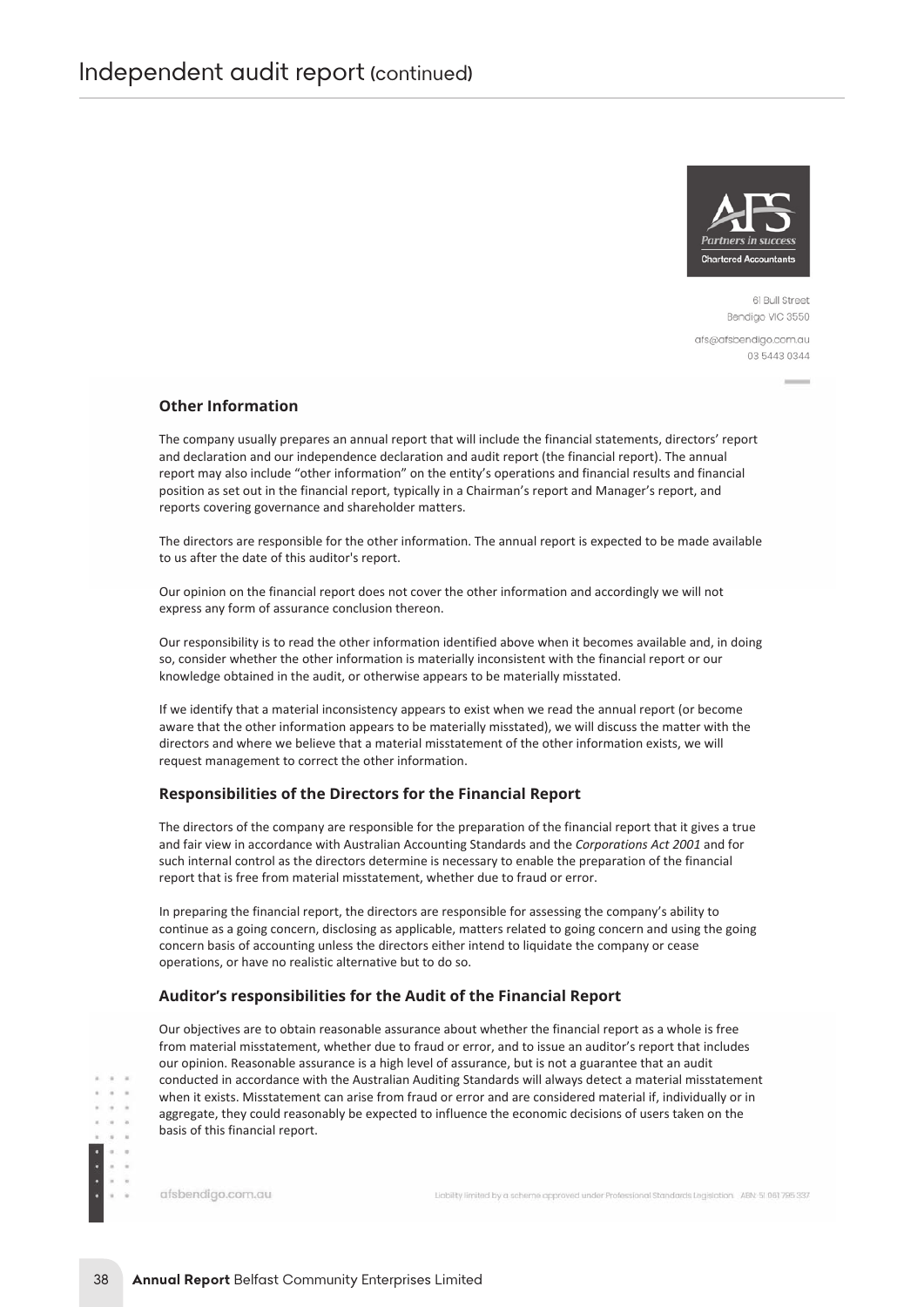

61 Bull Street Bendiao VIC 3550 afs@afsbendigo.com.au 03 5443 0344

As part of an audit in accordance with the Australian Auditing Standards, we exercise professional judgement and maintain professional scepticism throughout the audit. We also:

- Identify and assess the risks of material misstatement of the financial report, whether due to fraud or error, design and perform audit procedures responsive to those risks, and obtain audit evidence that is sufficient and appropriate to provide a basis for our opinion. The risk of not detecting a material misstatement resulting from fraud is higher than for one resulting from error, as fraud may involve collusion, forgery, intentional omissions, misrepresentations, or the override of internal control.
- Obtain an understanding of internal control relevant to the audit in order to design audit procedures that are appropriate in the circumstances, but not for the purpose of expressing an opinion on the effectiveness of the Company's internal control.
- Evaluate the appropriateness of accounting policies used and the reasonableness of accounting estimates and related disclosures made by the directors.
- Conclude on the appropriateness of the directors' use of the going concern basis of accounting and, based on the audit evidence obtained, whether a material uncertainty exists related to events or conditions that may cast significant doubt on the Company's ability to continue as a going concern. If we conclude that a material uncertainty exists, we are required to draw attention in our auditor's report to the related disclosures in the financial report or, if such disclosures are inadequate, to modify our opinion. Our conclusions are based on the audit evidence obtained up to the date of our auditor's report. However, future events or conditions may cause the Company to cease to continue as a going concern.
- Evaluate the overall presentation, structure and content of the financial report, including the disclosures, and whether the financial report represents the underlying transactions and events in a manner that achieves fair presentation.

We communicate with the directors regarding, among other matters, the planned scope and timing of the audit and significant audit findings, including any significant deficiencies in internal control that we identify during our audit.

**Andrew Frewin Stewart Adrian Downing** 61 Bull Street, Bendigo, Vic, 3550 Dated: 29 September 2021

afsbendigo.com.au